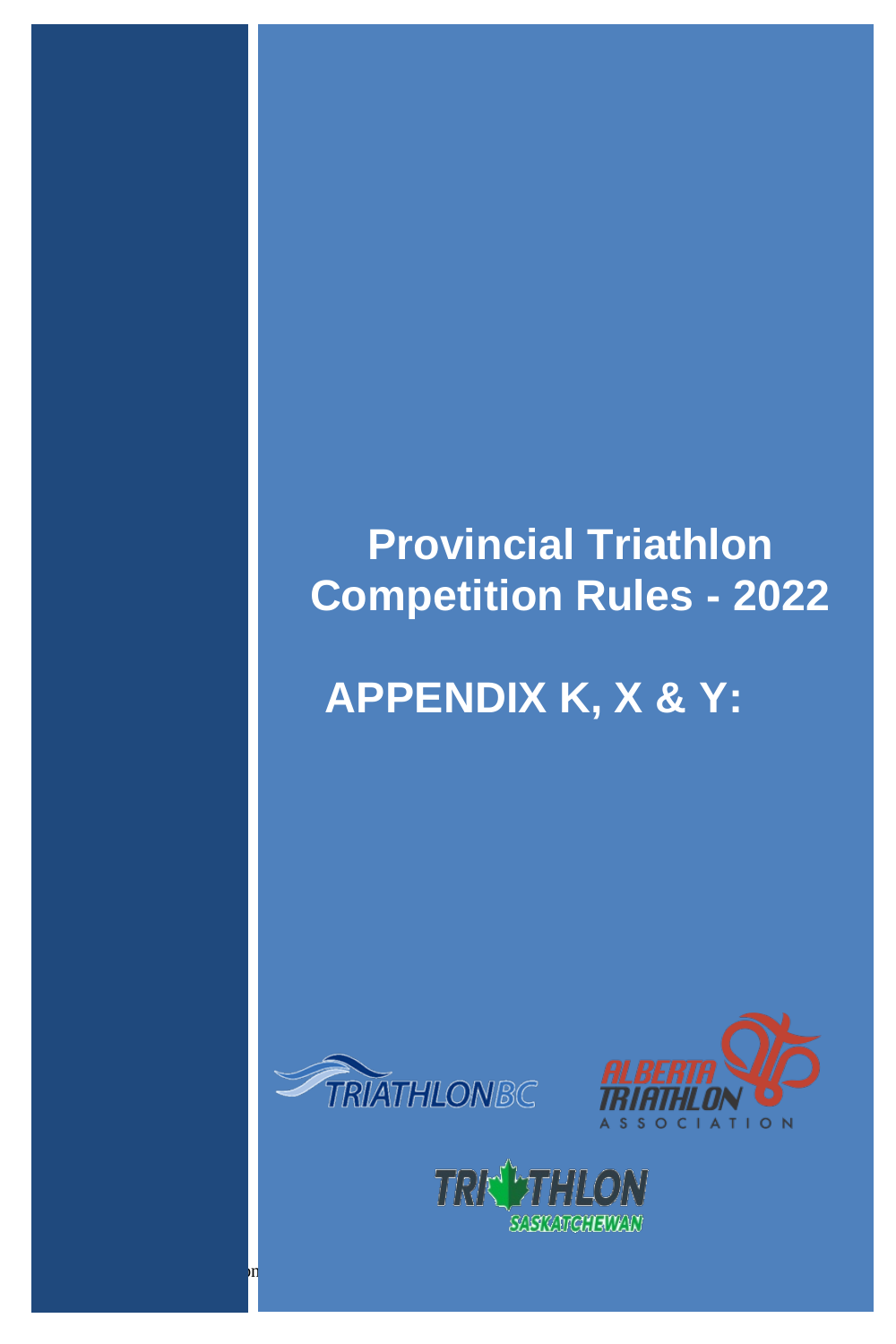New Rules for 2022 – added January 2022 Rules deleted in 2022 – deleted January 2022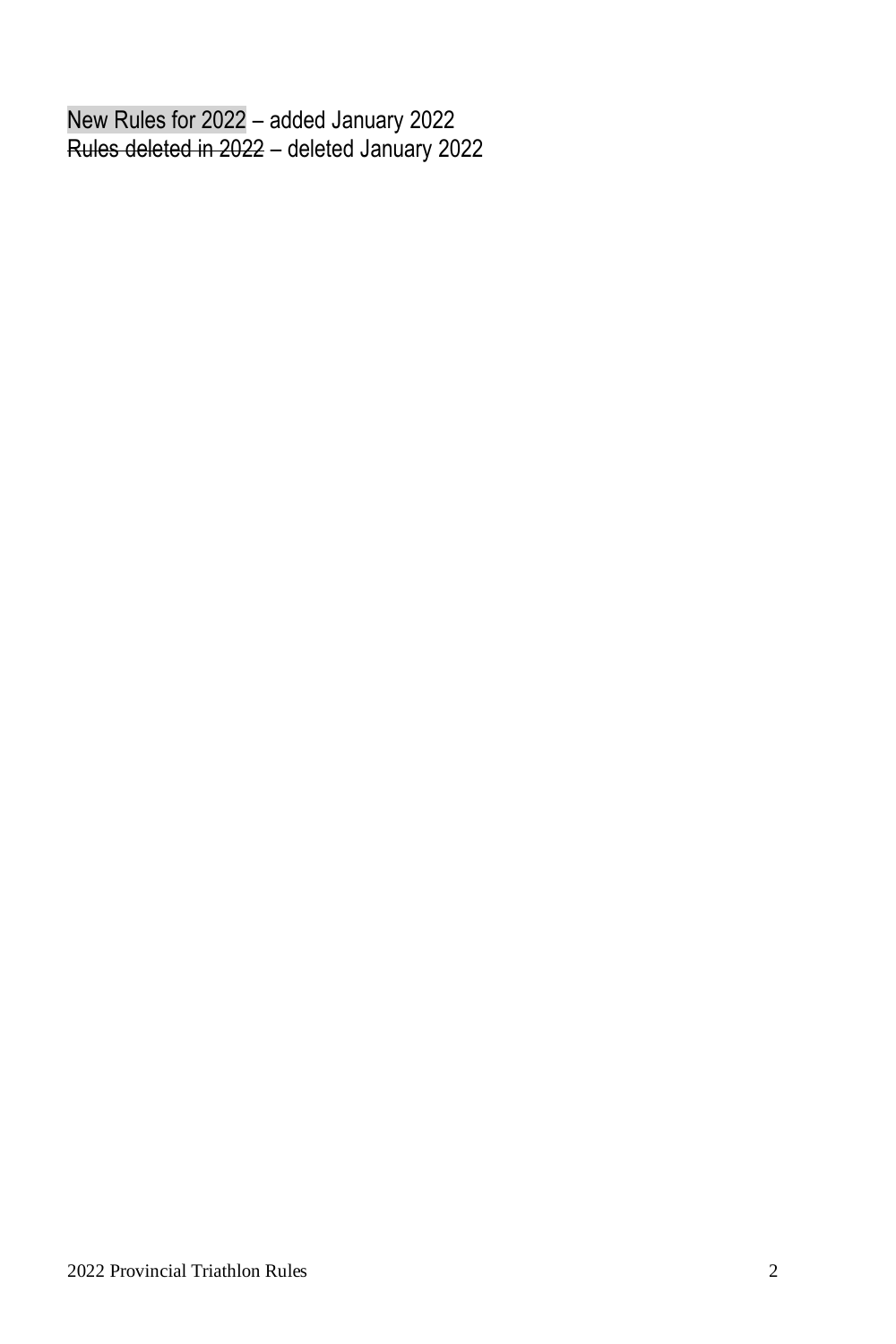#### **APPENDIX X: Triathlon PSO Competition Rules - 2022**

#### **1. INTRODUCTION:**

#### *1.1 Purpose:*

- g) the Triathlon Provincial Sport Organisation (the Triathlon PSO) Competition Rules are additions, deletions and clarifications to the World Triathlon (WT) Competition Rules [\(https://www.triathlon.org/uploads/docs/World\\_Triathlon\\_Competition\\_Rules\\_](https://www.triathlon.org/uploads/docs/World_Triathlon_Competition_Rules_2022.pdf) [2022.pdf](https://www.triathlon.org/uploads/docs/World_Triathlon_Competition_Rules_2022.pdf) ). The Triathlon PSO Competition Rules specify the conduct and behaviour of athletes during the Triathlon PSO sanctioned competitions.
- h) The Triathlon PSO is the provincial sport organization governing and enacting Competition Rules for Triathlon, Duathlon and its related other multisports in the province.
- i) The Triathlon PSO Technical Officials' Certification Programme sets the standards for certifying Triathlon PSO Technical Officials;

#### *1.2 Intention*

- b) Definitions of all terms used in the Triathlon PSO Competition Rules are in Appendix D of the WT Competition Rules. Any difficulty in the interpretation or application of the Triathlon PSO Competition Rules should be referred to the Triathlon PSO Technical Sub-Committee
- c) Unless specifically addressed in this Appendix, the WT Competition Rules shall have effect for all the Triathlon PSO sanctioned competitions.
- d) If no Technical Delegate (TD) is appointed, the Triathlon PSO Head Referee (HR) shall fulfill the role of TD in addition to that of HR.

#### *1.5 Exceptions*

- e) Where the Triathlon PSO Competition Rules conflict with the laws of the jurisdiction in which the event is to be held, the local laws will override the Triathlon PSO Competition Rules to the extent of the inconsistency.
- f) Exceptions for special circumstances in the case of a particular athlete may only be gained from the Triathlon PSO with prior approval. A request for an exception to the Triathlon PSO Competition Rules must be made in writing 30 days prior to the event to the Triathlon PSO Technical Sub-Committee by the assigned TD/HR or the athlete in question.
- g) For any rule exceptions related to events sanctioned by the Triathlon PSO, but not run within the competition system of WT, Triathlon Canada or PATCO CAMTRI, a permanent panel will be created with one representative from each of the three parties: the Triathlon PSO Technical Sub-Committee, the Triathlon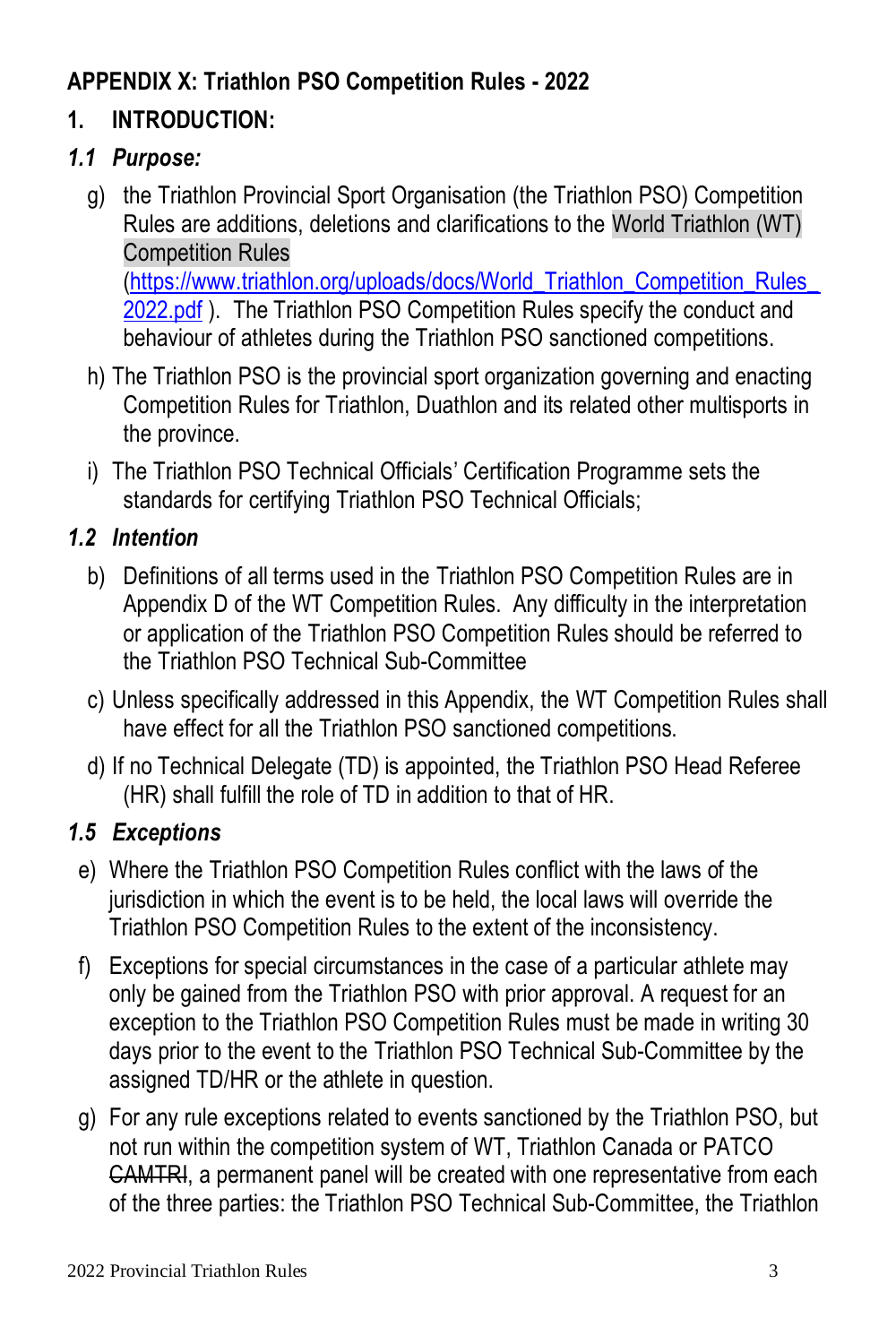PSO Staff, Event Rights Holder. The final proposal from the panel will go to the Technical Sub-Committee for endorsement.

#### *1.7. Intellectual Property*

b.) The Triathlon PSO Events are the exclusive property of the Triathlon PSO which owns all rights associated including, without limitation, the rights to organise, exploit, broadcast and reproduce the Triathlon PSO Events. These rights include any type of digital media, whether that be photographic or video in nature, captured from within the boundaries of the field of play, regardless of ownership of the capturing device. All the personal data from the athlete entered into any the Triathlon PSO event and the data produced from the event, including the results are exclusive property of the Triathlon PSO.

#### *1.9 Rule Updates:*

b) The Triathlon PSO Board of Directors may change these Triathlon PSO Competition Rules from time to time in its absolute discretion. Notification shall be made on the Triathlon PSO website 30 days prior to the change or changes coming into effect.

#### **2. CONDUCT OF ATHLETES:**

#### *2.1 General Conduct*

- a) (xiv) Not use any device that will distract the athlete from paying full attention to their surroundings.
	- Athletes may not use communication devices of any type, including but not limited to cell phones, smart watches, and two-way radios, in any distractive manner during the competition. A "distractive manner" includes but is not limited to making or receiving phone calls, sending or receiving text messages, playing music, using social media, and taking photographs or using in a one or two way radio communication. Using any a communication device in this manner during the competition will result in disqualification:
	- Cameras, phone cameras, and video cameras are prohibited unless permission is given by the PSO or the license holder of the event. If such permission is given, it is the athlete's responsibility to notify the Head Referee of such permission prior to the start of the competition. Athletes seen with an unauthorized camera, phone camera, or video camera will be disqualified.
- b) Know, understand and follow the WT and the Triathlon PSO Competition Rules, available from the PSO website.

#### *2.2Outside Assistance*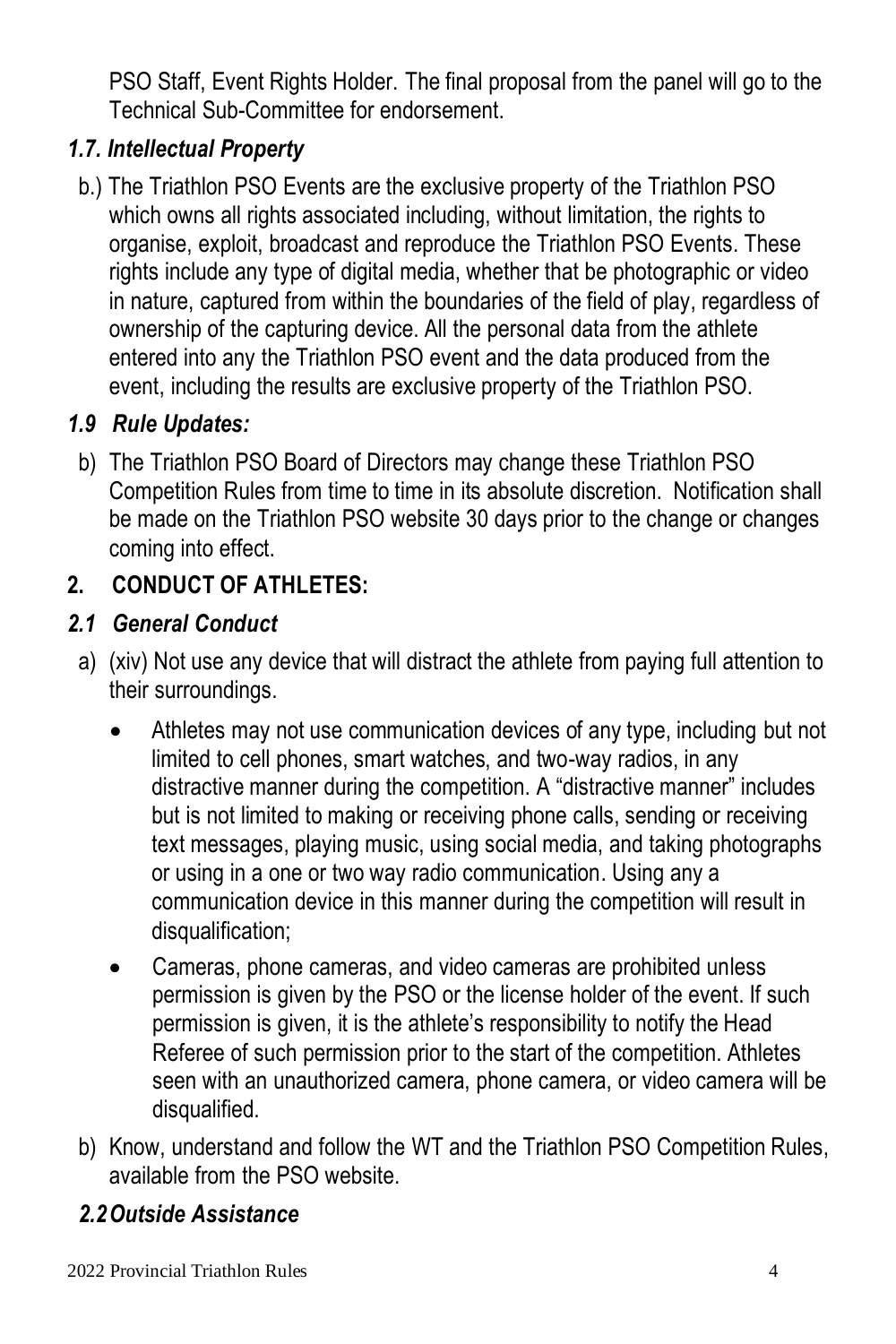- a) The assistance provided by event personnel or Technical Officials is allowed but is limited to providing drinks, nutrition, mechanical and medical assistance, upon the approval of the Technical Delegate or Head Referee. The Head Referee may authorise the accredited team support to repair flat tyres or replace wheel(s) if the incident happens before the first athlete arrives at Transition 1. Athletes competing in the same competition may assist each other with incidental items such as, but not restricted to, nutrition and drinks after an aid station, pumps, tubular tyres, inner tubes and puncture repair kits;
- b) Athletes may not provide essential race equipment to other athletes in the same competition, while the competition is in progress. Specifically, items that may not be provided to other athletes includes but is not limited to complete bicycles, bicycle frames, wheels and helmets. The penalty for this will be disqualification of both athletes. Athletes may provide to other athletes competing in the same competition other items of equipment provided that the donor is able to continue with their own competition. Athletes may not provide any item of equipment to an athlete competing in the same competition which results in the donor athlete being unable to continue with their own competition. This includes but is not restricted to complete bicycle, frame, wheels and helmet. The penalty for this will be disqualification of both athletes.
- c) An athlete cannot physically assist the forward progress of another athlete on any part of the course. This will result in both athletes being disqualified.

#### *2.4 Health*

- c) WT encourages all the athletes to undergo a periodic health evaluation (PHE) and to undergo a pre-participation evaluation (PPE) prior to engaging in competitive sport. An annual PPE is mandatory for all athletes competing in Youth, Junior, U23, Elite and Paratriathlon events from January 1st, 2018 in any WT event as outlined in Appendix J. More information about PPE can be found in Appendix Q.
- d) the responsibility of remaining on the course rests with the athlete. Any athlete, who appears to the Technical or Medical Officials as presenting a danger to themselves or others, may be removed from the competition.

#### *2.5 Eligibility:*

- a) All athletes must be a current annual member in good standing with the Triathlon PSO or must purchase Day of Race Membership.
- o) In a Triathlon PSO sanctioned race, including Provincial Championships, athletes may enter competitions based on the gender with which they identify. Athletes who wish to qualify for the National Team, compete in Canadian Championships or compete in a high-performance program in international races should consult the policies and rules of Triathlon Canada and World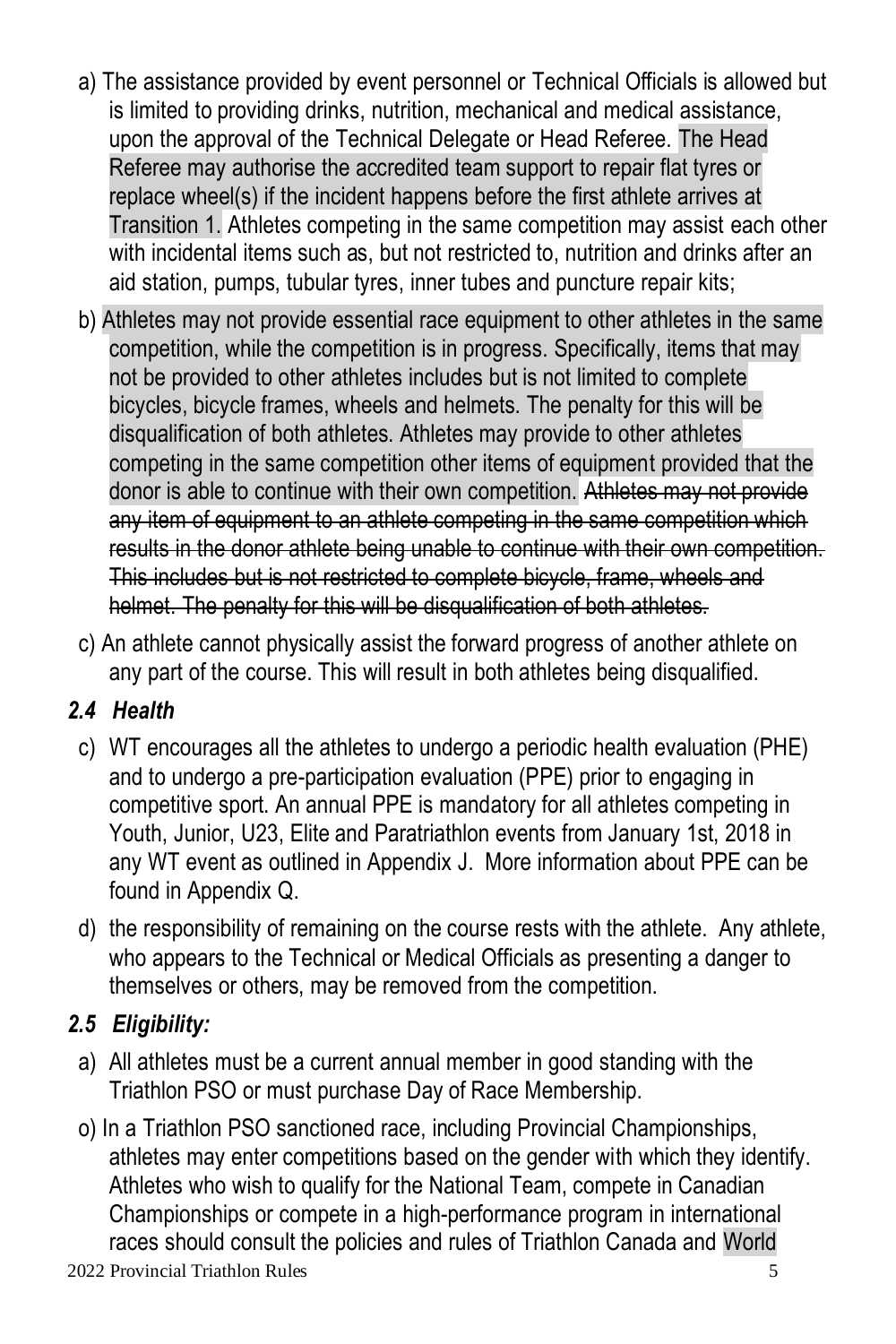Triathlon. the International Triathlon Union.

[\( http://www.triathlon.org/uploads/docs/6.b\\_2015.11\\_IOC\\_consensus\\_meeting\\_](http://www.triathlon.org/uploads/docs/6.b_2015.11_IOC_consensus_meeting_on_sex_reassignment_and_hyperandrogenism-ENG.pdf) [on\\_sex\\_reassignment\\_and\\_hyperandrogenism-ENG.pdf](http://www.triathlon.org/uploads/docs/6.b_2015.11_IOC_consensus_meeting_on_sex_reassignment_and_hyperandrogenism-ENG.pdf) )

p) Age and Distance Limits: athlete age and distance limits for Youth and Junior events are outlined in Appendix Y.

#### *2.6 Insurance:*

c) Each athlete competing in a Triathlon PSO event must have adequate personal insurance coverage. LOCs cannot oblige the athletes to pay for a day of race fee for insurance purposes if they are the Triathlon PSO members in good standing.

#### *2.7 Registration*

- b) Pre-Race Briefings:
	- (vii) At provincial events, if a coaches, age group athlete or elite/U23/junior/youth meeting is to be conducted, information pertaining to time and location of the meeting will be posted on the event website.
- d) Check in Not mandatory.

#### *2.8 Uniform*

f) Athletes participating in a Triathlon PSO sanctioned race, other than Elite, U23, Junior and Youth Competitions and races used to select members for Provincial or Canadian Teams, may wear any apparel they choose, provided it does not provide an unfair advantage nor cause a danger to them or other athletes.

#### *2.9 Race numbers:*

c.) Official race numbers:

- (i) are mandatory for all in the Winter Triathlon events;
- (ii) Age Group:
- In the Triathlon PSO sanctioned races, except for qualification races for the National Team, race numbers are NOT mandatory for the bike but ARE mandatory for the run segments;
- Race numbers must be visible on the front during the run segment.

#### *2.10 Assignment of race numbers*

d) Assignment of race numbers at Triathlon PSO Events shall be on an age group by age group basis or other method agreed to by the LOC and the Triathlon PSO.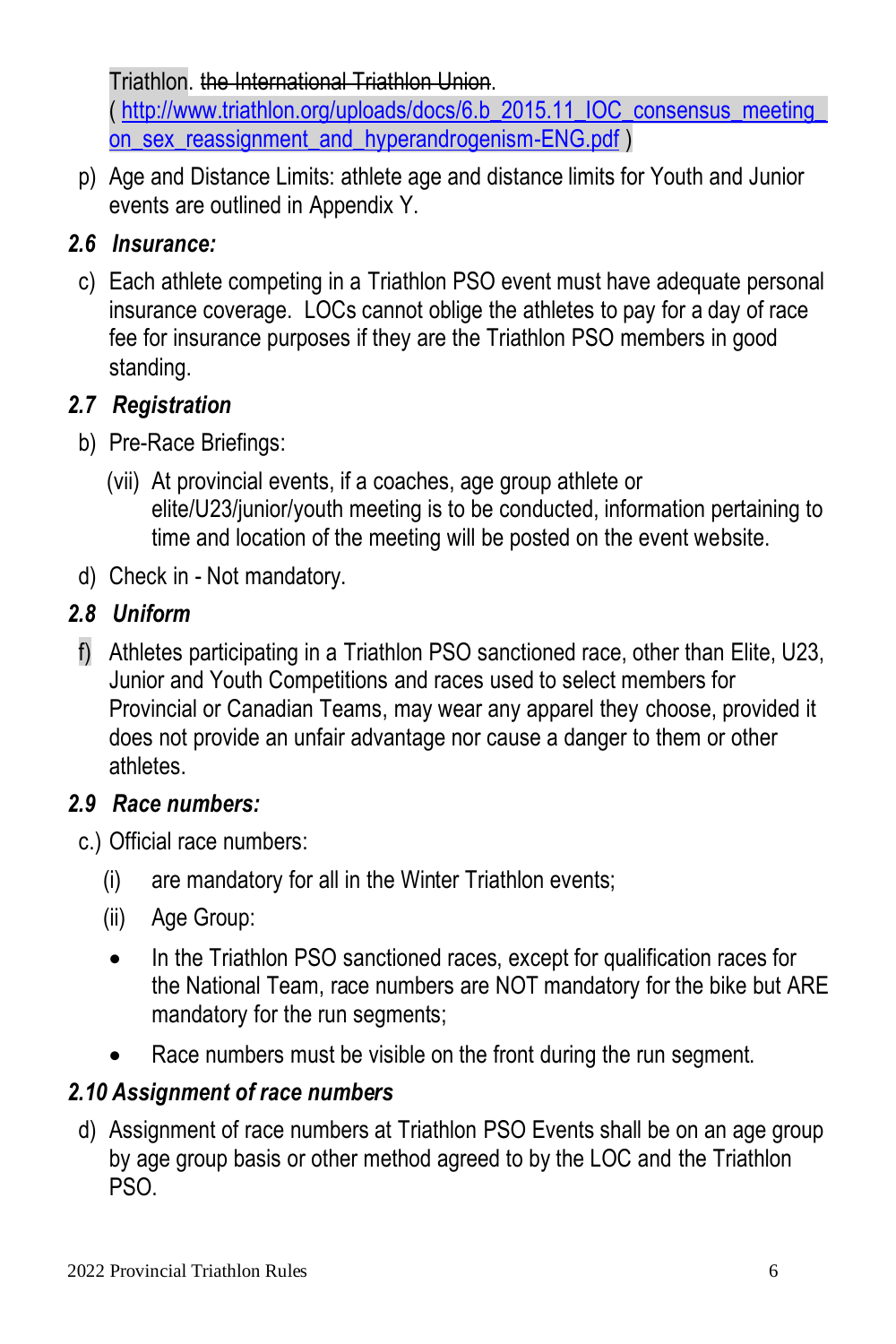#### *2.11 Timing and Results:*

- i) Official results may be modified by:
	- (i) Head referee up to 48 hours after the completion of the event;
	- (ii) Competition Jury
	- (iii) the Triathlon PSO Technical Delegate as the result of a protest concerning timing and results
	- (iv) the Triathlon PSO Technical Sub-Committee as the result of a results review process
	- (v) the Triathlon PSO Arbitration Tribunal as the result of a level 2 appeal
	- (vi) Triathlon Canada Executive Board as result of a level 3 appeal
- j) the official results at a the Triathlon PSO race should adhere to the ORIS standard (WT Rule 2.11 b.) )in so far as is practicable, but may be limited to a time split showing the overall finish time only.

#### **2.13. The Triathlon PSO Event Crisis Advisory Group:**

- a.) This body will be available to provide support and guidance to the Technical Delegates/ Head Referees of all Triathlon PSO events;
- b.) the composition of the group will be:
	- (i) the Executive Director and/or Technical Director (chair);
	- (ii) A representative of the Triathlon PSO Technical Sub-Committee;
	- (iii) An experienced the Triathlon PSO WT Level 2 or 3 Technical Official

#### **3. PENALTIES**

#### *3.3 Time Penalty:*

c) Time penalties will be served in a specific location as indicated in the table below or added to the athlete's final time. For Elite, Stopping In a different location will be considered as a penalty not served. For Age Group, if penalty boxes exist on the bike or in T2, stopping In a different location will be considered as a penalty not served; designated penalty box, in the transition area or on spot; designated penalty box, in the transition area, on the spot;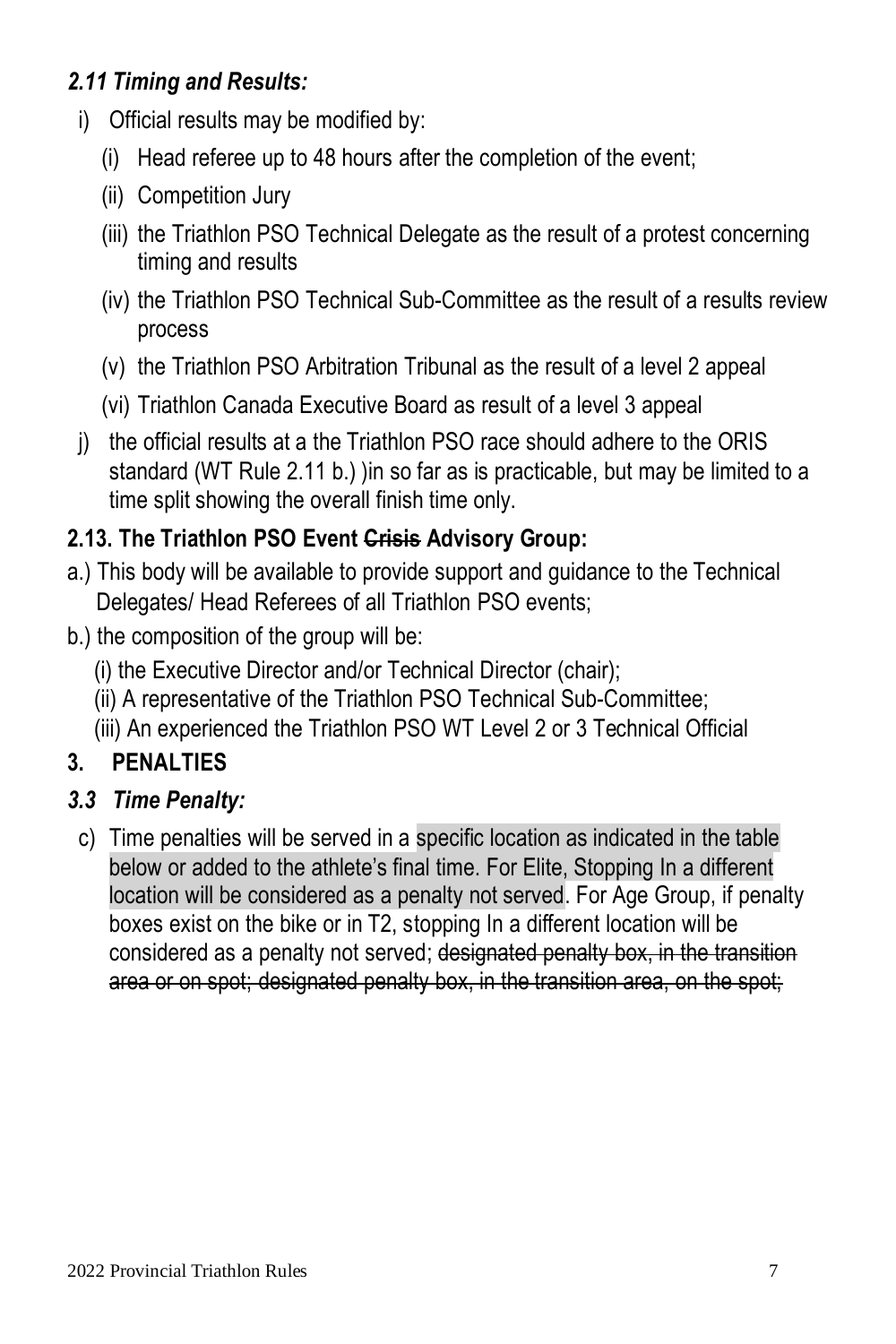|                | <b>Elite Draft Legal</b> | <b>Elite Draft Illegal</b><br>Para Triathlon |                      |  |  |  |  |  |
|----------------|--------------------------|----------------------------------------------|----------------------|--|--|--|--|--|
| Start          |                          |                                              |                      |  |  |  |  |  |
| Swim           | Run PB                   | Run PB                                       | Т1                   |  |  |  |  |  |
| Τ1             | Run PB                   | Run PB                                       | Warning in T1        |  |  |  |  |  |
| <b>Bike</b>    | Run PB                   | Run PB                                       | Bike PB or T2        |  |  |  |  |  |
| T <sub>2</sub> | Run PB                   | Run PB                                       | Warning in T2        |  |  |  |  |  |
| Run            | Run PB/On the spot*      | Run PB/On the spot*                          | Warning/time penalty |  |  |  |  |  |
|                |                          |                                              | on the spot          |  |  |  |  |  |

*Notes: All the references to Elite include Elite, U23, Junior and Youth athletes. In the Winter Triathlon run penalty box is replaced with ski penalty box. In Duathlon and Aquathlon events, run penalty box means 2nd run penalty box.*

#### *\* During the second half of the run segment*.

- d) Technical Officials will decide when an athlete needs to be penalised with a time penalty;
- f) Time penalties vary depending on the type of infringement:
	- (i) Drafting infringements:
		- 5 minutes in long distance events:
		- 5 minutes in middle distance events;
		- 2 minutes in standard distance events;
		- 1 minute in sprint and shorter events.
- (ii) Other infringements:
	- 1 minute in long distance events;
	- 30 seconds in middle distance events;
	- 15 seconds in standard distance events;
	- 10 seconds in sprint distance and shorter events

#### *3.5 Penalty notification:*

- a) the Technical Official will determine the time penalty, and notify the athlete as soon as it is safe to do so:
	- (i) Drafting infringements:
		- Will be served in the penalty box:
		- Sounding a whistle, showing a blue card, calling in English the athlete's number and saying "Drafting penalty, you have to stop at the next penalty box". the Technical Official has to ensure the athlete received the penalty notification.
- b) Other infringements:
	- Start and swim infringements: Athletes will serve this penalty in T1 before touching any equipment. A Technical Official will be positioned by the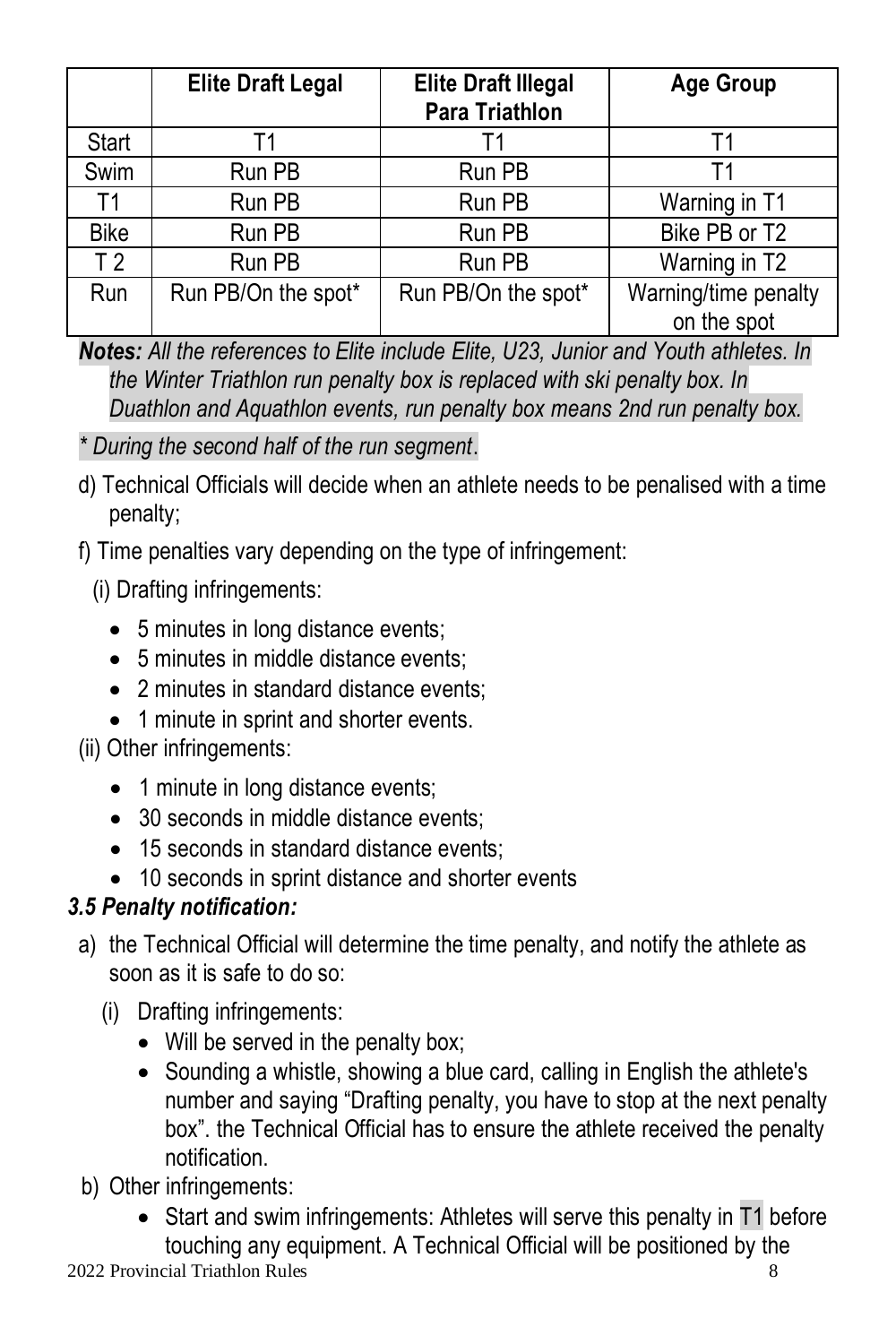athletes transition spot, who will sound a whistle, show a yellow card and time the penalty;

- Bike segment infringements: Sounding a whistle, showing a yellow card, calling in English the athlete's number and saying "Time penalty, you have to stop at the next penalty box" or "Time penalty, you have to stop at the run penalty box". The Technical Official has to ensure the athlete receives the penalty notification;
- Infringements in transitions and run segment: Athletes may be notified about penalties by sounding a whistle, showing a yellow card, calling in English the athlete's number and saying "Time penalty, you have to stop" or, for Elite athletes, by displaying the athlete's number on a panel posted at the penalty box. It is the athlete's responsibility to check this board.
- Athletes who are given a time penalty have the option to decide whether to stop at the penalty box and serve the penalty or continue to the finish. Not stopping will result in disqualification on crossing the finish line. the athlete may then appeal the penalty. Evidence will only be made available if an appeal is filed.

#### *3.6. Procedure while serving a time penalty:*

- a.) the Technical Official applying the time penalty is not required to give a reason for the penalty.
- d.) Time penalty at the Penalty Box:
	- (i) for a PSO AG race, the penalised athlete's race numbers are not displayed in a penalty box. It is the athlete's responsibility to report to the next penalty box on the course after receiving notification;
	- (ii) the penalised athlete will enter the penalty box, dismount the bike and inform the Technical Official of their race number the number of penalties to serve and the colour of card(s) received. The time penalty starts when the athlete complies with all above and ends when the Technical Official says "Go", at which time the athlete may continue with the competition. If the athlete leaves the area, the Technical Official will ask the athlete to return and the time will be paused. Once the athlete complies the count will continue;
	- (iii) While in the bike penalty box, athletes can consume only the food and/or water that is on the athlete's bike or person;
	- (iv) Athletes are prohibited from using the restroom while serving a penalty in the bike penalty box. the time of penalty will be paused while using the restroom;
	- (v) Making adjustments to equipment or performing any type of bike maintenance while serving a penalty in the bike penalty box is prohibited.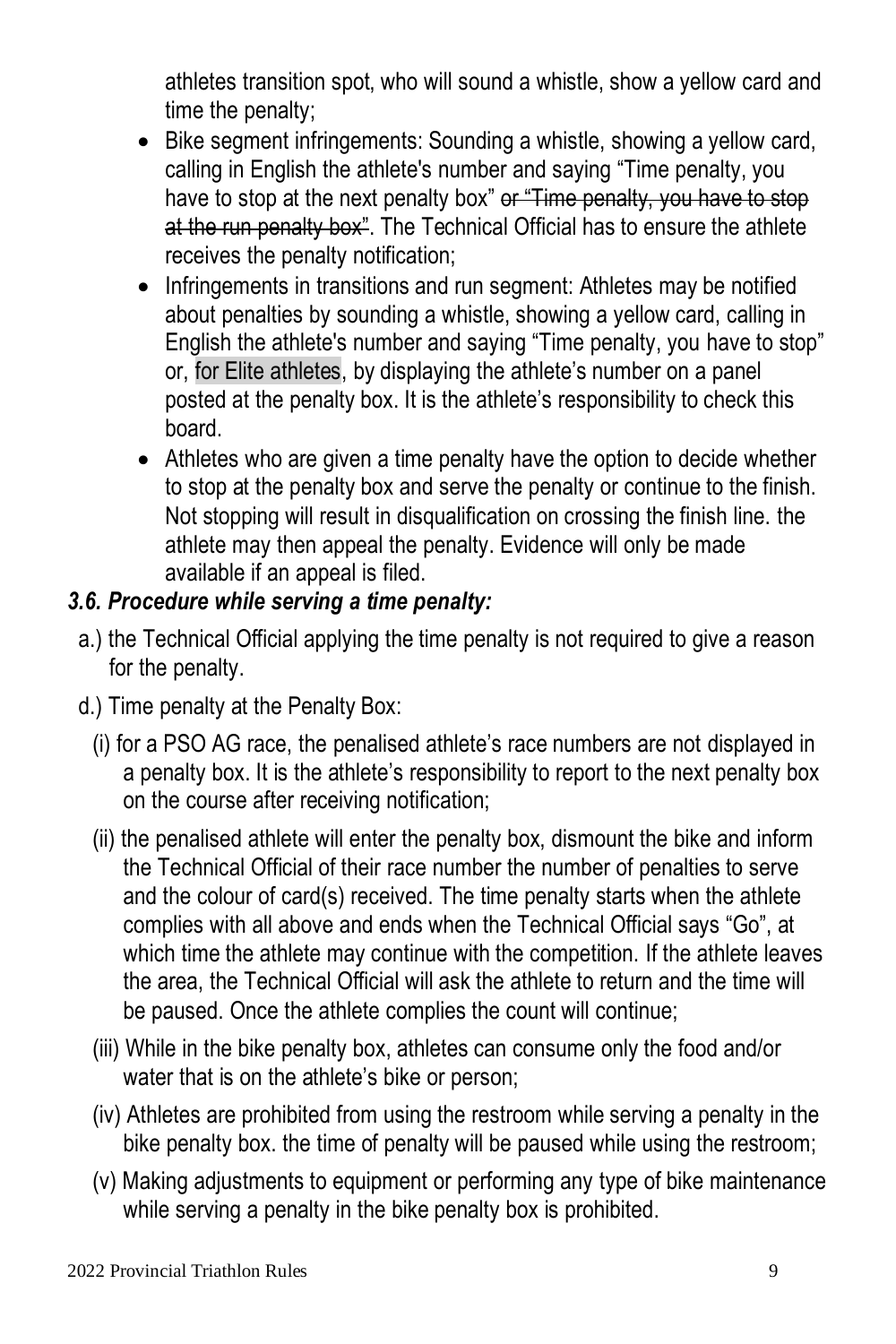#### **4.0 SWIMMING CONDUCT:**

#### *4.1 General Rules*

- e.) Athletes may sportingly maintain their own space in the water:
	- (i) Where athletes make accidental contact in the swim and then immediately afterwards move apart no penalty will be incurred;
	- (ii) Where athletes make contact in the swim, and an athlete continues to impede the progress of the other athlete without moving apart, this action will result in a time penalty;
	- (iii) Where athletes deliberately target another athlete to impede their progress, gain unfair advantage and potentially cause harm will result in disqualification and may be reported to the Triathlon PSO Arbitration Tribunal for potential suspension or expulsion.
	- (iv) Additionally, for a race in any PSO, if an athlete is penalised for infringing this rule twice in a calendar year, he or she will not be admitted into any further events that year. This sanction is also applicable to races in any and all PSOs.

#### *4.2 Wetsuit Use*

| Elite, U23, Junior and Youth           |                                      |                  |  |  |  |  |  |  |  |
|----------------------------------------|--------------------------------------|------------------|--|--|--|--|--|--|--|
| Swim Length                            | Forbidden                            | Mandatory        |  |  |  |  |  |  |  |
| Up to 1500m                            | 20°C and above                       | 15.9°C and below |  |  |  |  |  |  |  |
| 1501m and longer                       | 22°C and above                       | 15.9°C and below |  |  |  |  |  |  |  |
| AG from the youngest to 55-59 category |                                      |                  |  |  |  |  |  |  |  |
| Swim Length                            | Forbidden                            | Mandatory        |  |  |  |  |  |  |  |
| Up to 1500m                            | 22°C and above                       | 15.9°C and below |  |  |  |  |  |  |  |
| 1501m and longer                       | 24.6°C and above                     | 15.9°C and below |  |  |  |  |  |  |  |
|                                        | AG from 60-64 category to the oldest |                  |  |  |  |  |  |  |  |
| Swim Length                            | Forbidden                            | <b>Mandatory</b> |  |  |  |  |  |  |  |
| All distances                          | 24.6°C and above                     | 15.9°C and below |  |  |  |  |  |  |  |

a) Wetsuit use is governed by the following tables:

*4.3 Maximum stay in water:*

| Swim Length                     | Elite, U23, Junior<br>and Youth | <b>Age Group</b> |
|---------------------------------|---------------------------------|------------------|
| Up to 300m                      | 10 min.                         | 20 min.          |
| $301m$ to $750m -$ below $31°C$ | 20 min.                         | 30 min.          |
| 301m to750m -31°C and above     | 20 min.                         | 20 min.          |
| 751m to 1500m                   | 30 min.                         | 1h 10 min.       |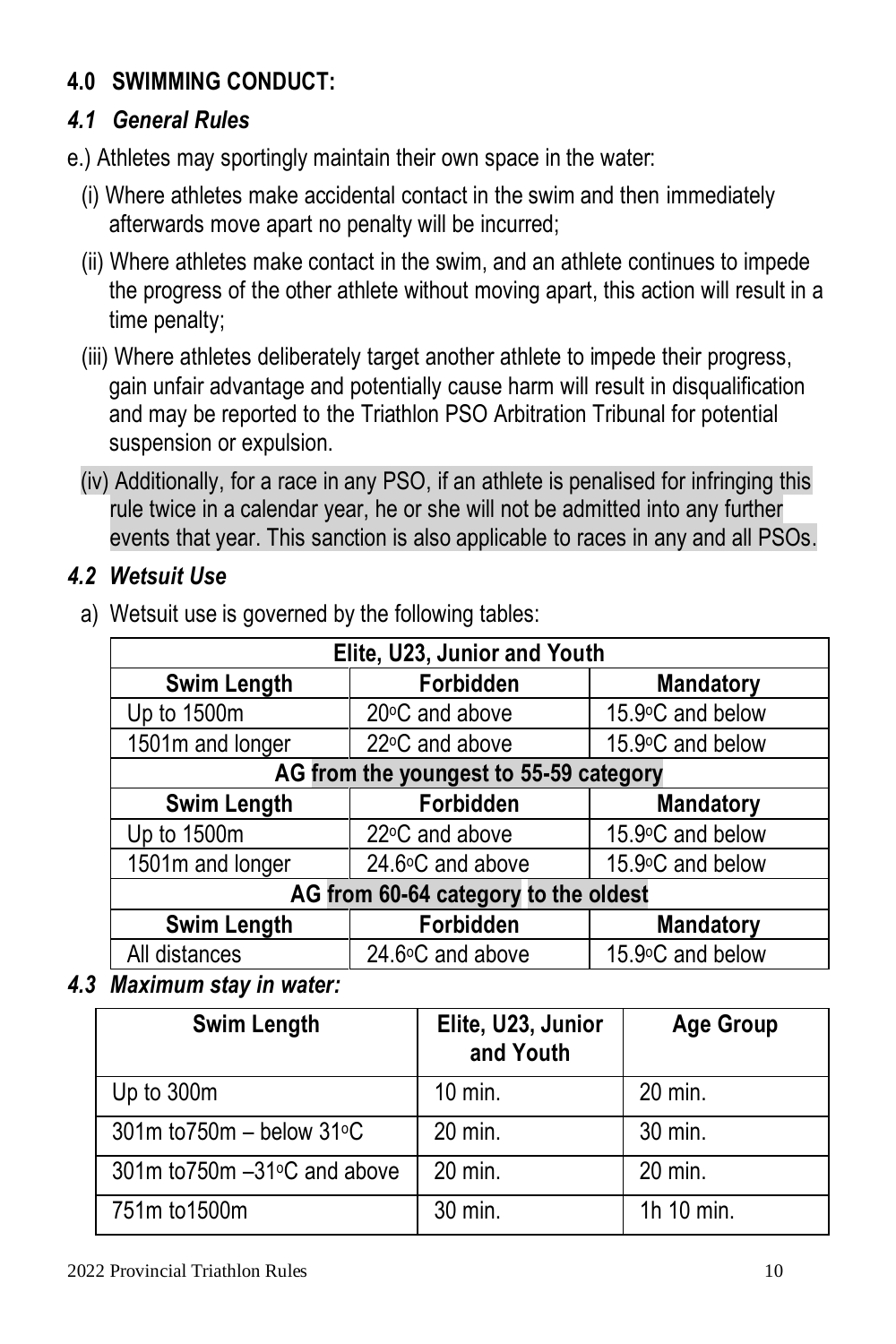| 1501m to 3000 | 1h 15 min. | 1h 40 min. |
|---------------|------------|------------|
| 3001 to 4000m | 1h 45 min. | 2h 15 min. |

#### *4.4 Modifications*

a) In case of high or low temperatures the swim distance can be shortened or even cancelled according to this table:

| Original<br>swim | Temperature of water |                              |                    |                    |                    |                   |                   |                    |                  |  |  |  |  |  |
|------------------|----------------------|------------------------------|--------------------|--------------------|--------------------|-------------------|-------------------|--------------------|------------------|--|--|--|--|--|
| distance         | Above<br>33.0 °C     | 32.9 °C<br>$-32.0^{\circ}$ C | 31.9°C-<br>31.0 °C | 30.9°C-<br>15.0 °C | 14.9°C-<br>14.0 °C | 13.9°C-<br>13.0 ℃ | 12.9°C-<br>12.0 ℃ | 11.9°C-<br>11.0 °C | Below<br>11.0 °C |  |  |  |  |  |
| Up to 300        | Cancel               |                              | Original dist.     |                    |                    |                   |                   |                    |                  |  |  |  |  |  |
| 750m             | Cancel               | Cancel                       | 750m               | 750m               | 750m               | 750m              | 750m              | Cancel             | Cancel           |  |  |  |  |  |
| 1000m            | Cancel               | Cancel                       | 750m               | 1000m              | 1000m              | 1000m             | 750m              | Cancel             | Cancel           |  |  |  |  |  |
| 1500m            | Cancel               | Cancel                       | 750m               | 1500m              | 1500m              | 1500m             | 750m              | Cancel             | Cancel           |  |  |  |  |  |
| 1900m            | Cancel               | Cancel                       | 750m               | 1900m              | 1900m              | 1500m             |                   | Cancel             | Cancel           |  |  |  |  |  |
| 2000m            | Cancel               | Cancel                       | 750m               | 2000m              | 2000m              | 1500m             | 750m              | Cancel             | Cancel           |  |  |  |  |  |
| 2500m            | Cancel               | Cancel                       | 750m               | 2500m              | 2500m              | 1500m             | 750m              | Cancel             | Cancel           |  |  |  |  |  |
| 3000m            | Cancel               | Cancel                       | 750m               | 3000m              | 3000m              | 1500m             | 750m              | Cancel             | Cancel           |  |  |  |  |  |
| 3800m            | Cancel               | Cancel                       | 750m               | 3800m              | 3000m              | 1500m             | 750m              | Cancel             | Cancel           |  |  |  |  |  |
| 4000m            | Cancel               | Cancel                       | 750m               | 4000m              | 3000m              | 1500m             | 750m              | Cancel             | Cancel           |  |  |  |  |  |

*\* Note: the temperatures above are not always the water temperature used in the final decision. If the water temperature is at or lower than 22ºC and the air temperature is at or lower than 15º, then the adjusted value is to decrease the measured water temperature according to the next chart.*

b) When the water temperature is above 22°C, the temperatures in the table are to be applied as they are. When the water temperature is at or below 22°C and the air temperature is at or below  $15^{\circ}$ C, then the value of the water temperature will be adjusted according to the following table:

| $(*)$             |                |    | Air temperature (All values in °C) |      |      |      |      |      |              |              |        |        |        |  |  |  |
|-------------------|----------------|----|------------------------------------|------|------|------|------|------|--------------|--------------|--------|--------|--------|--|--|--|
|                   |                |    | 15                                 | 14   | 13   | 12   | 11   | 10   | 9            | 8            |        | 6      | 5      |  |  |  |
|                   |                | 22 | 18.5                               | 18.0 | 17.5 | 17.0 | 16.5 | 16.0 | 15.5         | 15.0         | 14.5   | 14.0   | Cancel |  |  |  |
| Water Temperature | <u>င</u> ္ပ    | 21 | 18.0                               | 17.5 | 17.0 | 16.5 | 16.0 | 15.5 | 15.0         |              | 14.0   | 13.5   | Cancel |  |  |  |
|                   | 르.             | 20 | 17.5                               | 17.0 | 16.5 | 16.0 | 15.5 | 15.0 | 14.5         | 14.0         | 13.5   | 13.0   | Cancel |  |  |  |
|                   | values         | 19 | 17.0                               | 16.5 | 16.0 | 15.5 | 15.0 | 14.5 | 14.0         | 13.5         | 13.0   | 12.5   | Cancel |  |  |  |
|                   |                | 18 | 16.5                               | 16.0 | 15.5 | 15.0 | 14.5 | 14.0 | 13.5         | 13.0<br>12.5 |        | 12.0   | Cancel |  |  |  |
|                   | $\overline{4}$ | 17 | 16.0                               | 15.5 | 15.0 | 14.5 | 14.0 | 13.5 | 13.0<br>12.5 |              | 12.0   | Cancel | Cancel |  |  |  |
|                   |                | 16 | 15.5                               | 15.0 | 14.5 | 14.0 | 13.5 | 13.0 | 12.5         | 12.0         | Cancel | Cancel | Cancel |  |  |  |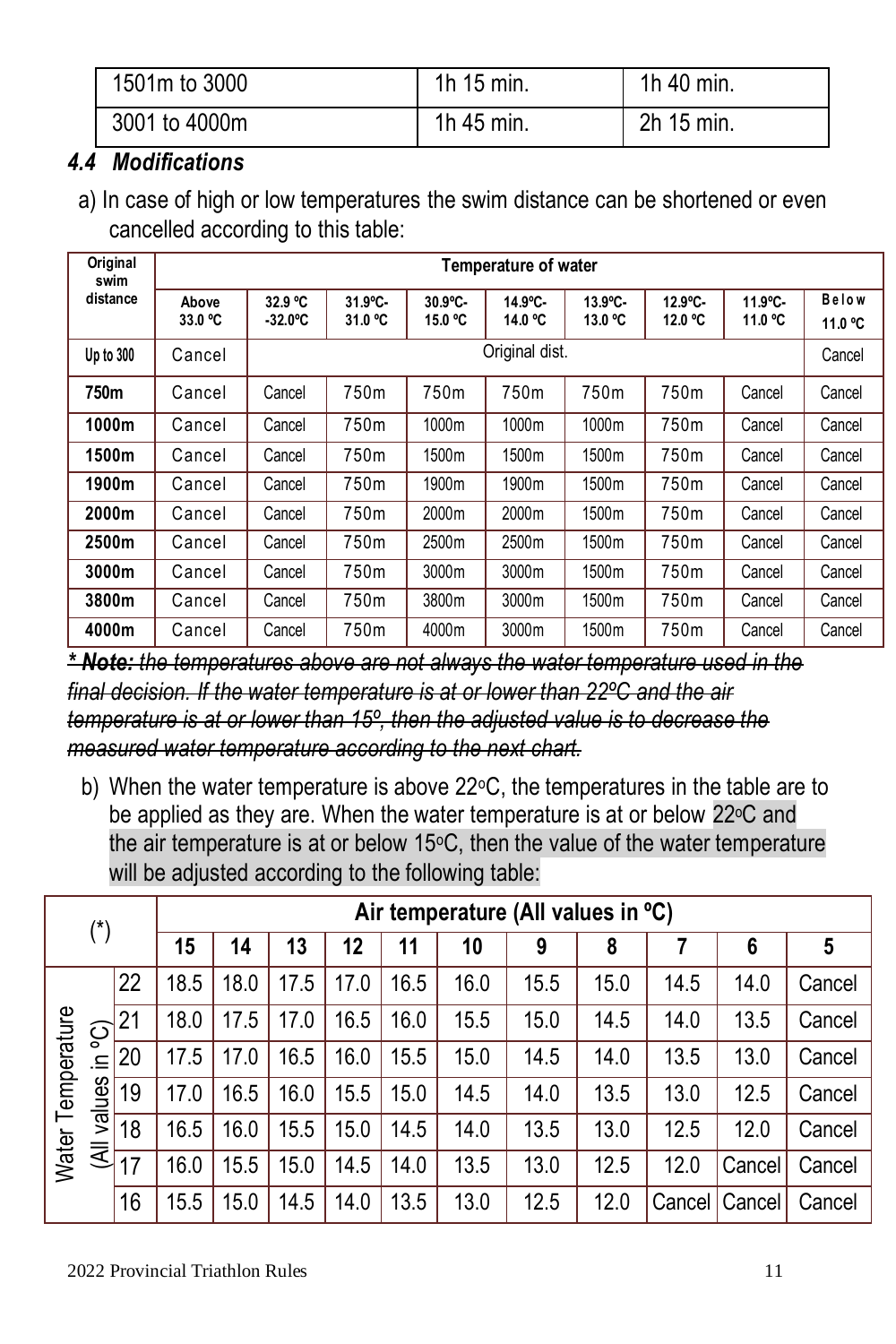|  |  |  |  |  |  | 15   15.0   14.5   14.0   13.5   13.0   12.5   12.0   Cancel   Cancel   Cancel   Cancel     |
|--|--|--|--|--|--|---------------------------------------------------------------------------------------------|
|  |  |  |  |  |  | 14   14.0   14.0   13.5   13.0   12.5   12.0   Cancel   Cancel   Cancel   Cancel   Cancel   |
|  |  |  |  |  |  | 13   13.0   13.0   13.0   12.5   12.0   Cancel   Cancel   Cancel   Cancel   Cancel   Cancel |

d.) Water temperature must be taken one hour prior to the start of the event on competition day. It must be taken at the middle of the course and in two other areas on the swim course, at a depth of 60 cm. the lowest measured temperature will be considered as the official water temperature. Where the average measured figure is 27 ºC or below, the lowest measured temperature will be considered as the official water temperature. Where the average measured figure is above 27 ºC, the highest measured temperature will be considered as the official water temperature.

#### *4.12 Equipment:*

- a.) Swim cap:
	- (ii) In an Aquathlon event athletes may carry the official event swim cap and goggles during the first run segment and may wear them in the Transition Area;
- b) Trisuits This rule does not apply to athletes participating in a Triathlon PSO sanctioned race, other than Elite, U23, Junior and Youth Competitions and races used to select members for Provincial or Canadian Teams. Uniforms cannot be removed during the entire competition, except in the middle and long distance events.
- c.) Swimskins:
	- (i) Swimskins may be removed after the swim segment, except in the standard distance and shorter events.
	- (ii) Swimskins must be 100% textile material, which is defined as materials consisting of natural and/or synthetic, individual and non-consolidated yarns used to constitute a fabric by weaving, knitting and/or braiding (this generally refers to suits made only from nylon or lycra that do not have any rubberized material such as polyurethane or neoprene);
	- (iii) Swimskins must comply with the wetsuit section of the applicable Guidelines Regarding Authorised Identifications for middle and long distance events.
- e.) Illegal Equipment:
	- (i) Athletes must not use or wear:
		- Artificial propulsion devices;
		- Flotation devices;
		- Gloves: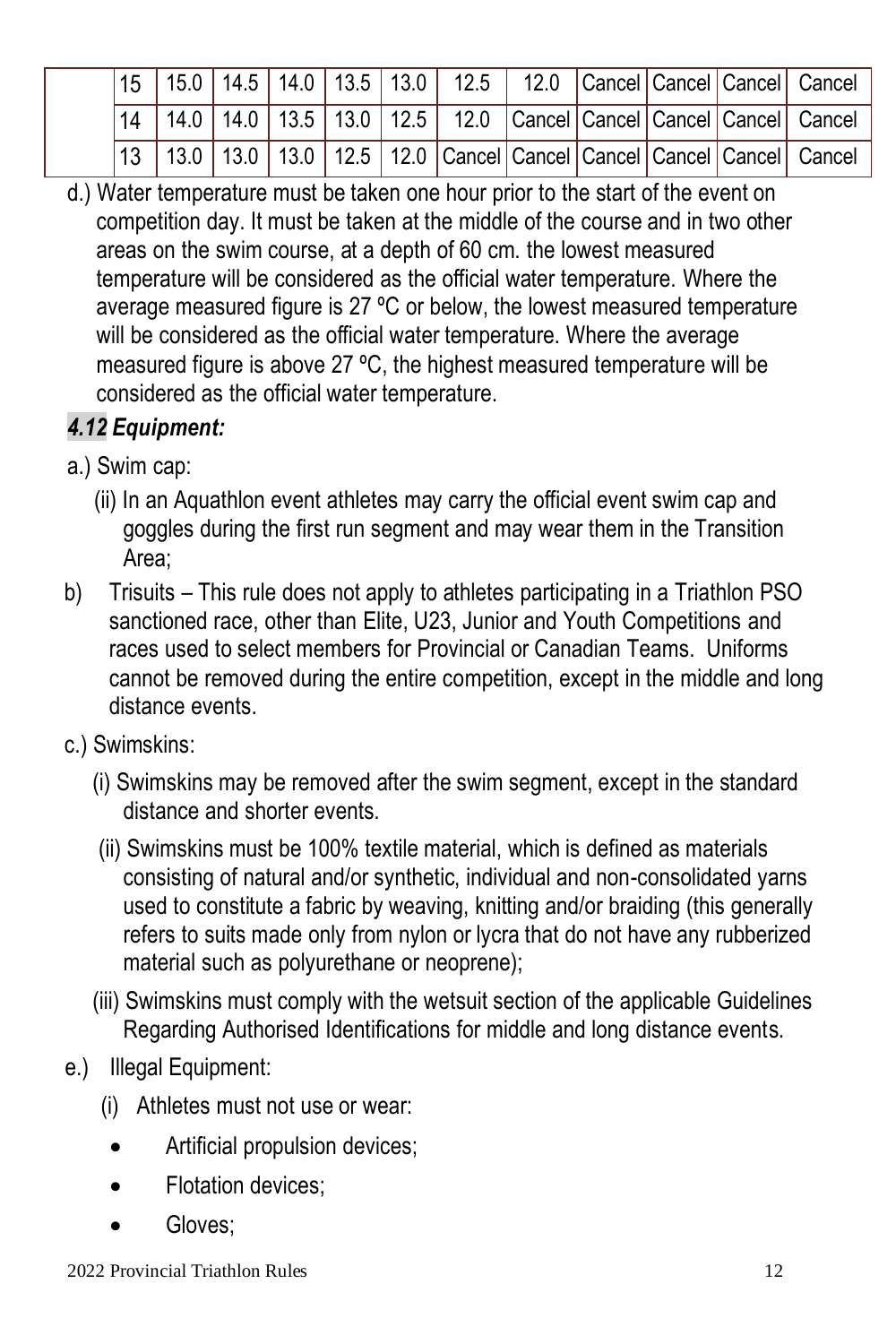- Socks, except when use of wetsuits are mandatory;
- Wetsuits or any part of the wetsuits when they are forbidden;
- Non-certified swimsuits;
- Snorkels;
- Official race numbers (in non-wetsuit swim only)
- Headphone(s), headset(s) or technical earplug(s), which are inserted or covering the ears, except ear protection plugs;
- Safety inflatable device (tube) which has been deployed. If deployed the athlete must retire from the race.
- (ii) Any jewelry deemed to be a hazard to themselves or other athletes. (Athletes may be requested to remove any such items.)
- f.) Legal Equipment:
	- (i) Goggles and nose clips are allowed.
	- (ii) With a medical note or with the prior permission of the TD/HR boots  $/$ gloves are allowed

#### **5. CYCLING CONDUCT:**

#### *5.2 Equipment*

- h) Platform Pedals
	- ii) Pedal cages and straps are allowed.
- j) Illegal Equipment
	- (i) Illegal equipment includes, but is not limited to:
	- Headphone(s) and/or headset(s) or technical earplug(s), or smart helmets which are inserted or covering the ears, including glasses/sunglasses with built-in sound or visual image delivery systems,
	- Mobile phones or any other electronic listening/communication device(s) including, but not limited to, Bluetooth headsets or any device that will distract the athlete from paying full attention to their surroundings. Mobile phones may be carried by an athlete in a pocket or bike bag, but shall not be used on the field of play;
	- Glass containers;
	- Mirrors
	- Bike or parts of the bike not complying with these rules.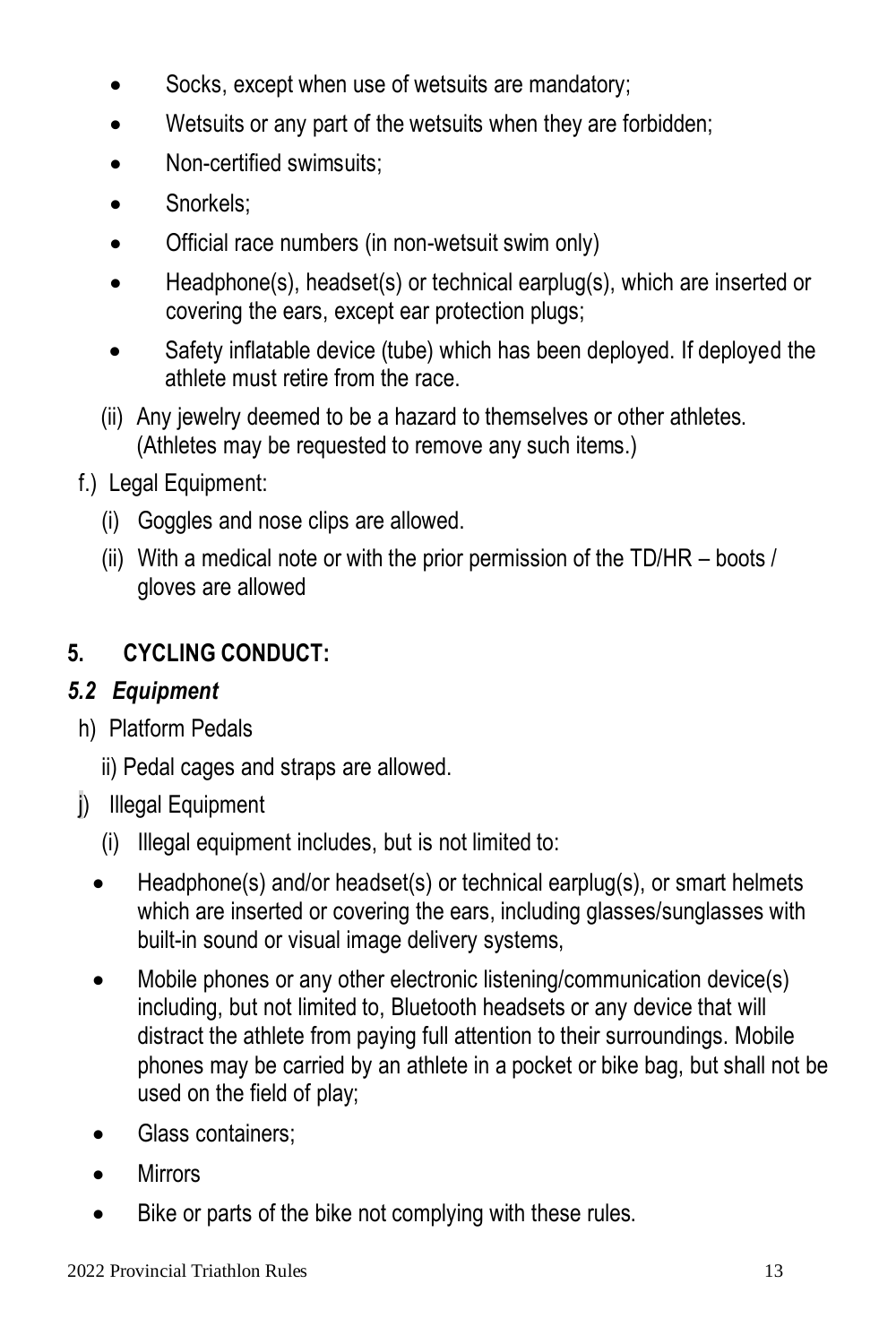- In a Triathlon PSO sanctioned Elite, U23, Junior and Youth Competitions and races used to select members for Provincial or Canadian Teams - Uniform not complying with the WT Uniform Rules;
- Water bottles if placed behind the saddle for draft-legal competitions.

#### *5.5 Drafting*

- c) Draft-Illegal Races:
	- (i) Drafting is forbidden of another athlete or motor vehicle. Athletes must reject attempts by others to draft;
	- (ii) An athlete is entitled to any position on the course, provided they get to that position first and without contacting others. When taking a position, an athlete must allow reasonable space for others to make normal movements without making contact. Adequate space must be available before passing;
	- (iii) An athlete who approaches from any position to take advantage of the draft, bears responsibility for avoiding the draft;
	- (iv) To draft is to enter the bicycle or vehicle drafting zone:
		- Middle and long distance draft zone: the bicycle draft zone will be 12 meters long measured from the leading edge of the front wheel. An athlete may enter the draft zone of another athlete, but must be seen to be progressing through that zone. A maximum of 25 seconds will be allowed to pass through the zone of another athlete. Several consecutive attempts to overtake with no success may lead to a drafting infringement;
		- Standard and shorter distance events bicycle draft zone: the bicycle draft zone will be 10 meters long measured from the leading edge of the front wheel. An athlete may enter the draft zone of another athlete, but must be seen to be progressing through that zone. A maximum of 20 seconds will be allowed to pass through the zone of another athlete. Several consecutive attempts to overtake with no success may lead to a drafting infringement;
		- Motorbike draft zone: the draft zone behind a motorbike will be 12 meters long. This applies also for draft legal events:
		- Vehicle draft zone: the draft zone behind a vehicle will be 35 metres long and applies to every vehicle on the bike segment. This applies also for draft legal events. See the diagram(s) below for events where **RIGHT hand side** road rules apply.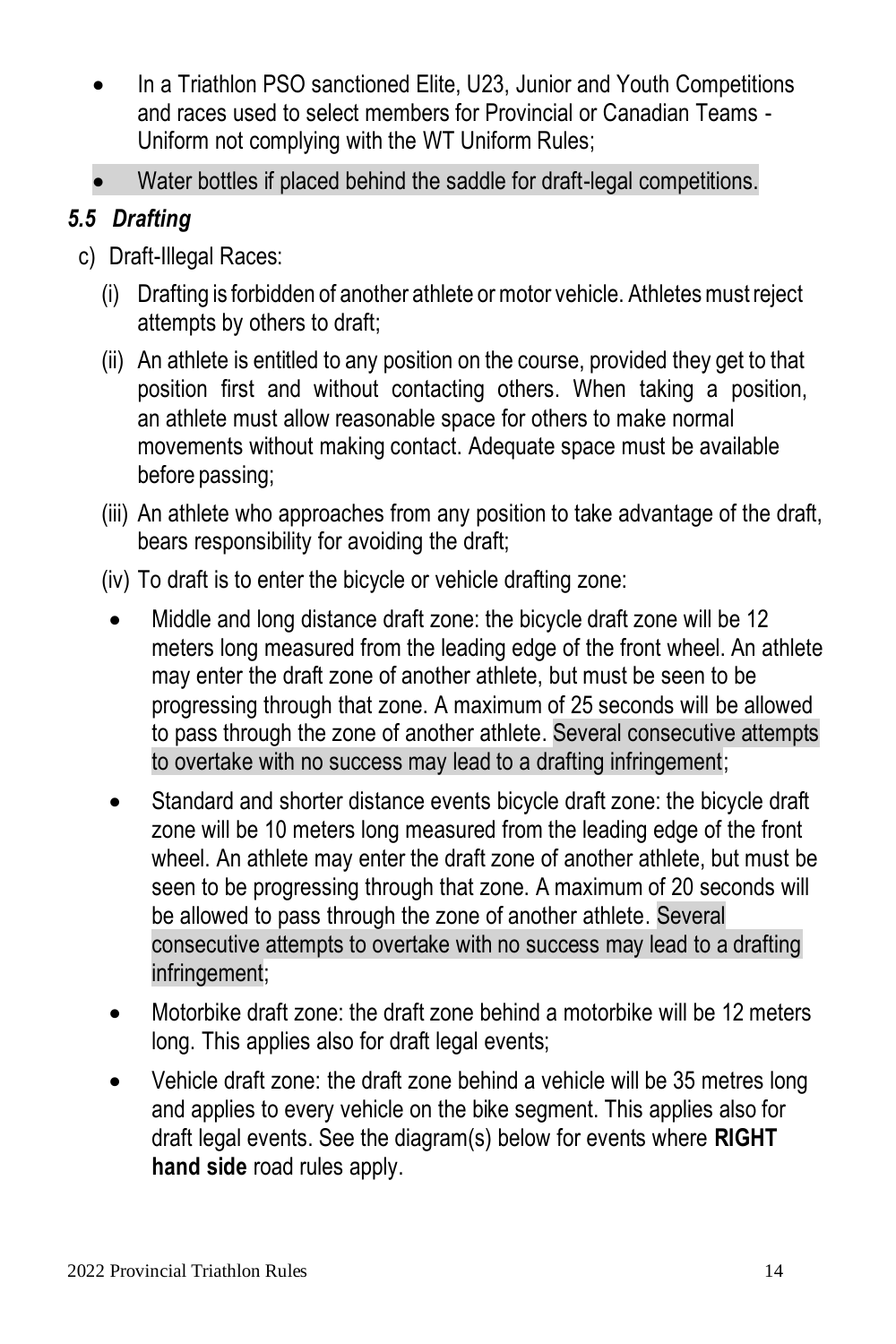



Standard and shorter distances: 10m Middle and longer distances:  $12m$ 

(vi) Overtaking:

- An athlete is passed when another athlete's front wheel is ahead of theirs:
- An overtaken athlete must drop out of the draft zone of the passing athlete by continuously make rearward progress out of the draft zone of the passing athlete. Re-passing by an overtaken athlete prior to dropping out of the draft zone will result in a drafting violation;
- Overtaken athletes who remain within the draft zone of the passing athlete for more than the allotted time will be given a drafting violation;
- Athletes must keep to the side of the course and not create a blocking incident. Blocking is where an athlete who is behind cannot pass due to the leading athlete being poorly placed on the course;
- the Technical Delegate will instruct the athletes during the briefing on which side they must pass another athlete when mounted on their bicycle.

#### *5.6. Penalties for Drafting:*

- a.) It is forbidden to draft in a race declared as draft-illegal;
- b.) Technical Officials will notify the athletes who draft they are subject to a time penalty. This notification must be clear and unambiguous;
- c.) the athlete sanctioned has to stop in the next penalty box and must stay there for a specific time depending on the race distance. One minute for the sprint distance, two minutes for standard distance and five minutes for middle and long distance;
- d.) It is the athlete's responsibility to stop in the next penalty box. Failing to stop will result in a disqualification: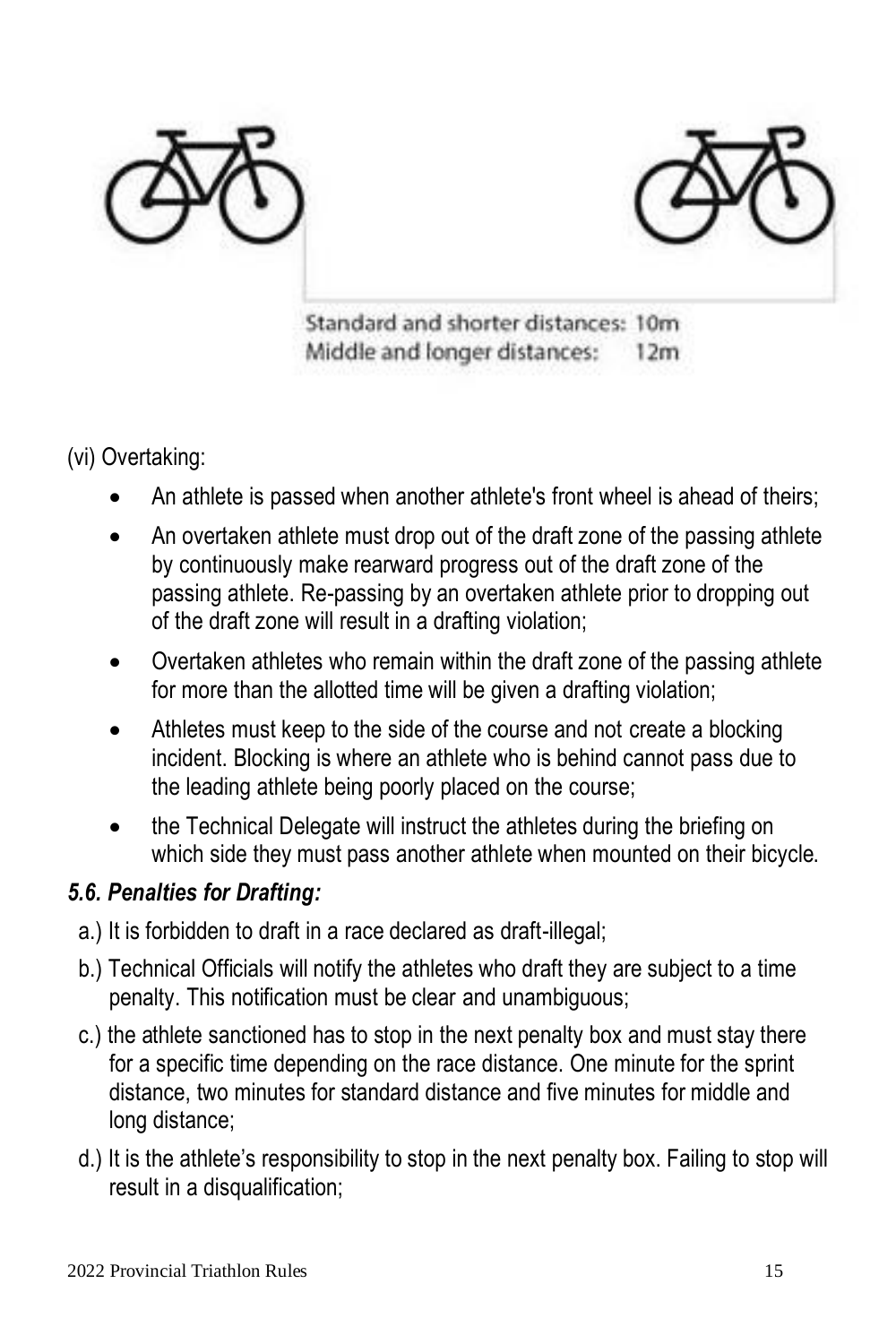- e.) A second drafting offence will lead to a disqualification in standard distance events or shorter;
- f.) the third drafting offence will lead to disqualification for middle and long distance events.
- g.) Drafting violations cannot be appealed.

#### *5.7. Blocking:*

- a.) Athletes must keep to the side of the course and not create a hazard by blocking other athletes on the course. Blocking is where an athlete who is behind an athlete cannot pass due to the leading athlete being poorly placed on the course. Athletes blocking will receive a yellow card and incur a stop and go at the next bike penalty box.
	- See the diagram(s) below for events where **RIGHT hand side** road rules apply



#### Drafting

#### **5.8 Riding positions:**

a) While arms or elbows are in contact with the handlebar or armrest, hands will grip the clip on;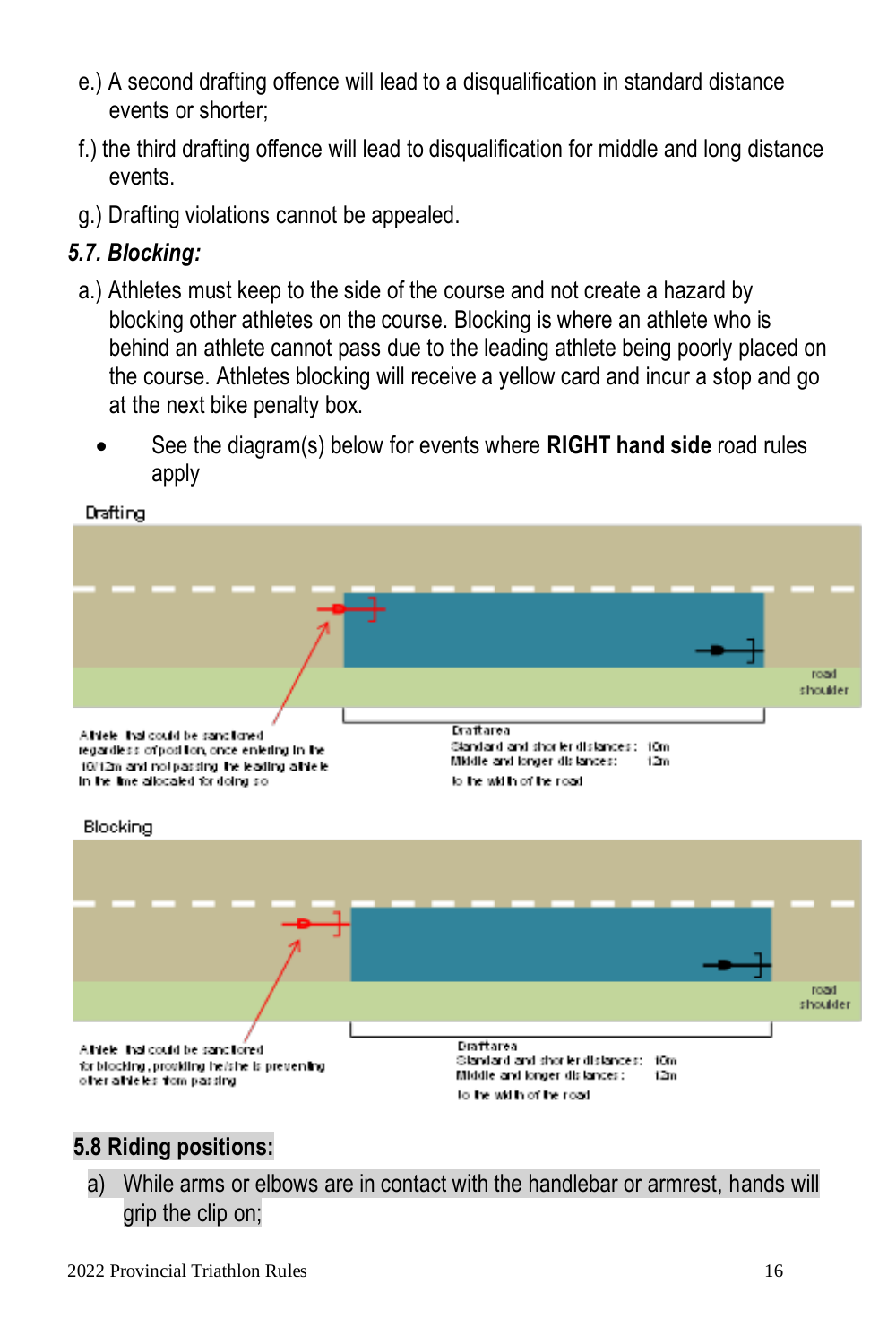- b) The following rule is linked with the no allowance of clip-ons and will be in force on January 1st 2023: The riding position requires that the only points of support are the following: the feet on the pedals, the hands on the handlebars and the seat on the saddle;
- c) Additionally, during the draft-illegal races, forearms can be used as a point of support on the handlebar.

#### **Image 1 Allowed positions in all races:**



**Image 2: Allowed position only in draft illegal races:**



**Image 3: Forbidden positions in all races:**



#### **6. RUNNING CONDUCT:**

#### *6.3. Safety Guidelines:*

b.) In a Triathlon PSO sanctioned Elite, U23, Junior and Youth Competitions and races used to select members for Provincial or Canadian Teams or as agreed between the LOC and the TD/HR, athletes cannot be accompanied by any noncompeting person in the finish chute.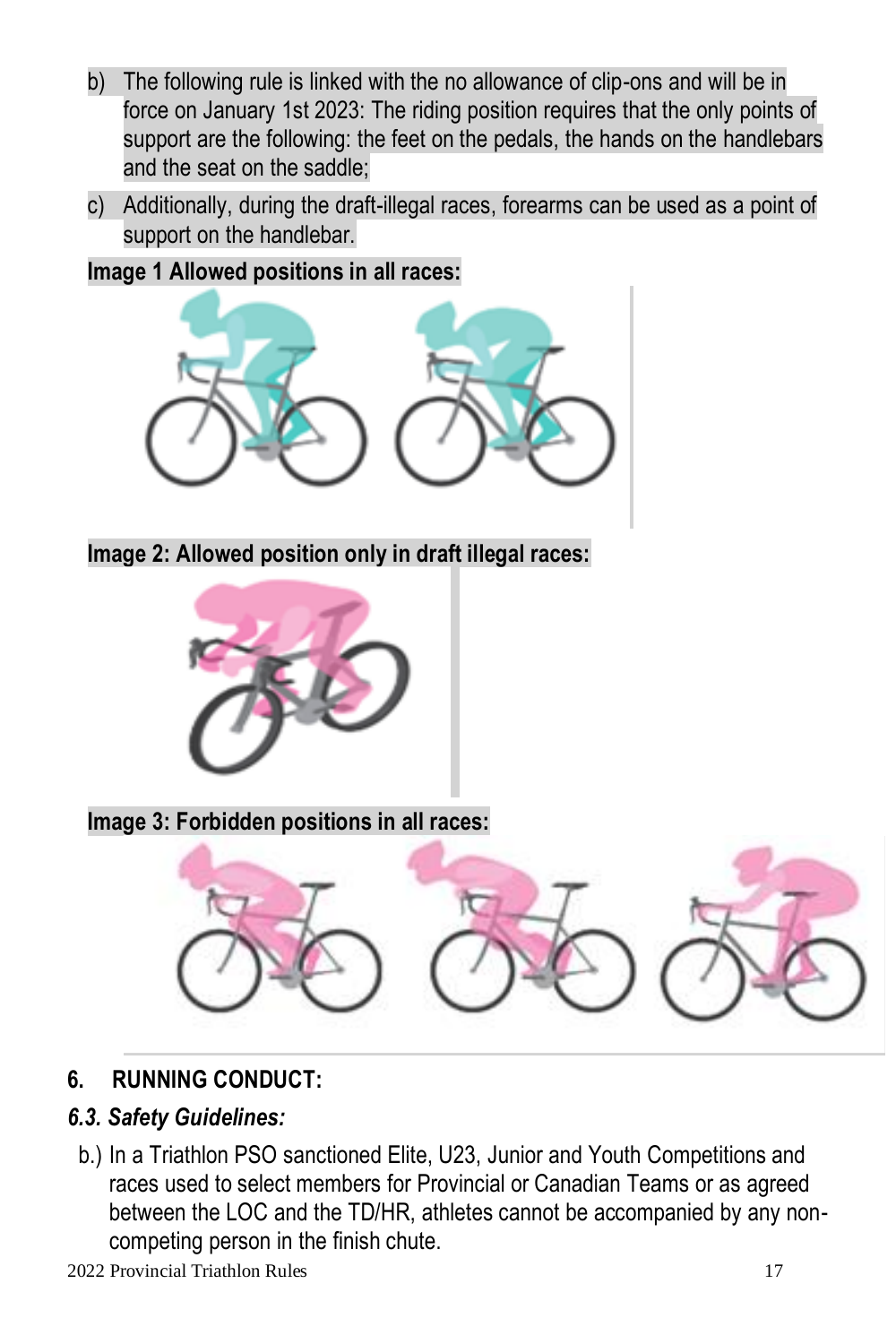#### *6.4 Illegal Equipment:*

- a) Headphone(s), headset(s) or technical earplug(s), which are inserted or covering the ears; including glasses/sunglasses with built-in sound or video delivery systems, mobile phones or any other electronic listening/communication device(s) including, but not limited to, Bluetooth headsets or any device that will distract the athlete from paying full attention to their surroundings. Mobile phones may be carried by an athlete in a pocket, but shall not be used on the field of play;
- b) Glass containers;
- c) In the Triathlon PSO sanctioned Elite, U23, Junior and Youth Competitions and races used to select members for Provincial or Canadian Teams - Uniform not complying with the WT Uniform Rules.
- d) Crutches, canes, poles or any device to help the progress by pushing or pulling with the arms. The specific regulation for para triathletes is included in chapter 17.

#### **7. TRANSITION AREA CONDUCT:**

#### *7.1 General Rules:*

- a.) All athletes must have their helmet securely fastened on their head from the time they remove their bike from the rack before the start of the bike leg, until after they have placed their bike on the rack after the finish of the bike leg;
- b.) Athletes must use only their designated bike rack and must rack their bike:
	- For a traditional bike rack, the bike must be racked as follows:
		- For the first transition: in an upright position with the front of the saddle hooked over the horizontal bar so the front wheel is pointing to the middle of the transition lane. Technical officials may apply exceptions;
		- For the second transition: In any direction, with both sides of the handlebar, both brake levers or the saddle within 0,5 m of the rack number or name plate. Bike must be racked in a way that does not block or interfere with the progress of another athlete.
	- In case of an individual bike rack, the bike must be racked in the first transition by the rear wheel and in the second transition by either of the wheels.
- c.) Athletes must place within  $0.5$  m of the bin all equipment to be used at a later stage in the event. If a bin is not provided, the 0,5 m will be measured from the point on the ground immediately below the rack number or name plate. the bin, if provided, must be within 0,5 m from the rack number or name plate.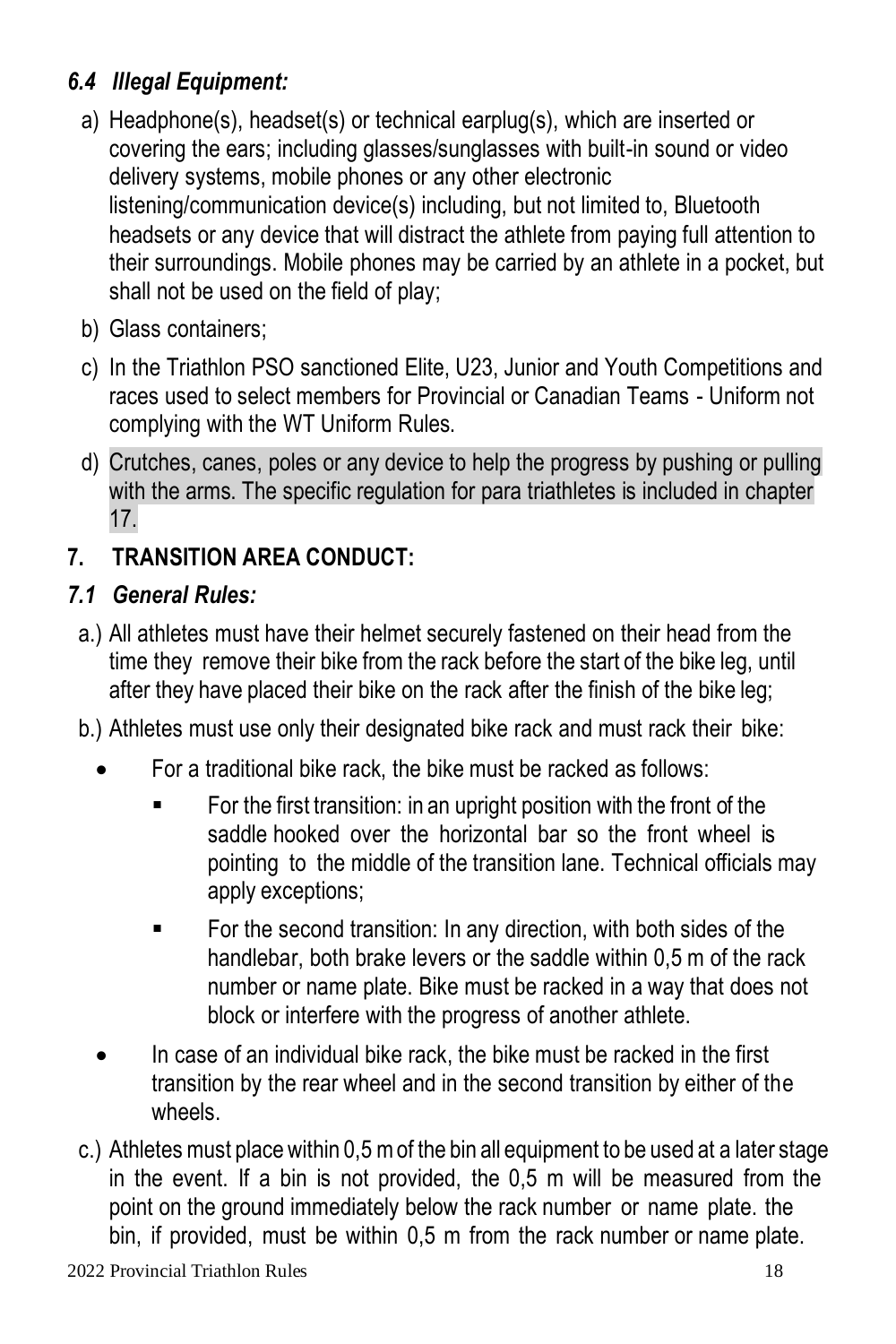All equipment already used must be deposited in the bin. An equipment piece is considered deposited in the bin when one part of the equipment is inside the bin. Only equipment to be used during the competition can be left in transition. All other belongings and equipment are to be removed before race start;

- d.) If an athlete wishes to use the same shoes in a duathlon for the second run these do not have to be placed in the bin in transition one, however, only one pair of running shoes may be on the floor at any time during the race. Running shoes must be located within 0.5 m of the athlete's bin (rack number/name plate).
- e.) Bike shoes, glasses, helmet, and other bike equipment can be placed on the bike;
- f.) Athletes must not impede the progress of other athletes in the TransitionArea;
- g.) Athletes must not interfere with another athlete's equipment in the Transition Area;
- h.) Cycling is not permitted inside the Transition Area.
- i.) Athletes must mount their bicycles after the mount line by having one complete foot in contact with the ground after the mount line.
- j.) Athletes must dismount their bicycles before the dismount line by having one complete foot in contact with the ground before the dismount line.
- k.) While in the transition area (before the mount line and after the dismount line) the bike can be pushed only by the athlete's hands.
- l.) If during the mount or dismount manoeuvre, the athlete lose their shoe(s) or other equipment, they will be collected by the TOs and no penalty will be applied. Mount and dismount lines are part of the transition area;
- m.)Nudity or indecent exposure isforbidden;
- n.) Athletes cannot stop in the flow zones of the Transition Area;
- o.) Marking positions in the Transition Area is forbidden. Marks, towels and objects used for marking purposes will be removed and the athletes will not be notified;
- p.) the helmet strap must remain unfastened in the Transition Area while the athlete is completing the first segment.
- q.) Only equipment to be used during the competition may be left in transition. All other belongings and equipment are to be removed before race start.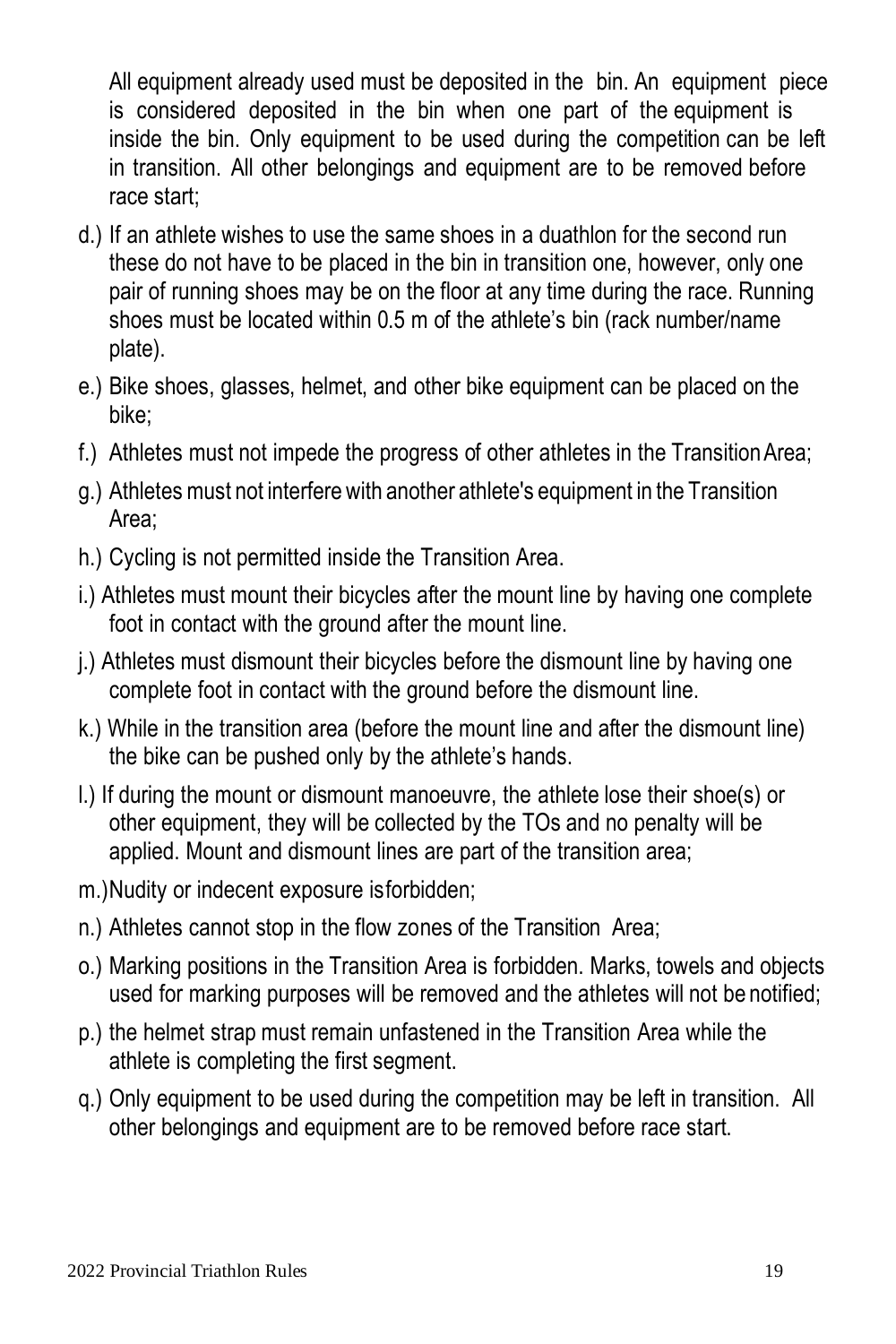#### **8. COMPETITION CATEGORIES:**

- 8.2The Triathlon PSO encourages Age Group competition categories (Eligibility determined by age as per December 31 in the year of the competition) as follows:
	-
	-
	-
	- $\cdot$  30 34 years  $\cdot$  65 69 years  $\cdot$  Etc.
	- 35 39 years 70 74 years •  $40 - 44$  years •  $75 - 79$  years •
	- $45 49$  years  $80 84$  years •
	-

#### **9. PRIZES AND AWARDS:**

#### *9.3 Awards:*

c) At a Triathlon PSO event any medal or trophy that may be awarded is supplied by the Local Organizing Committee;

#### **10. EVENTS:**

#### *10.2 Swim:*

- b) Water quality
	- iii.) If the water quality standards of the province, municipality, city or town in which a Triathlon PSO sanctioned race is held are higher than the WT standards, those standards shall be used.

#### *10.3 Modifications due to heat:*

- a) Medical Delegate or, if absent, Race Medical Director will measure the WBGT index. All the measurements with the WBGT tool should be taken at the finish area every 30 min starting 3 hours before the start of the competition. The device must be placed in direct sunlight 1.5 m above the ground.
- b) WBGT index values are categorised:
	- i) Assessing on-site environmental heat stress at regular intervals using the Wet-Bulb-Globe-Temperature (WBGT) index and providing announcements of its readings. WBGT levels for the modification of exercise or competition for healthy adults are based on recommendation from the American College of Sports Medicine (2007)
	- ii) Any decision made will take into consideration the level of medical assistance, facilities in the medical tent, evolution of the weather conditions and forecast, period of the competitive season, race distance and category, athlete fitness level and the age of the athletes. Event organisers will pay particular attention to unexpected or unseasonably hot weather in mass-
- 18 19 years 50 54 years 85 89 years
- $20 24$  years  $55 59$  years  $90 94$  years
- $25 29$  years  $60 64$  years  $95 99$  years
	-
	- -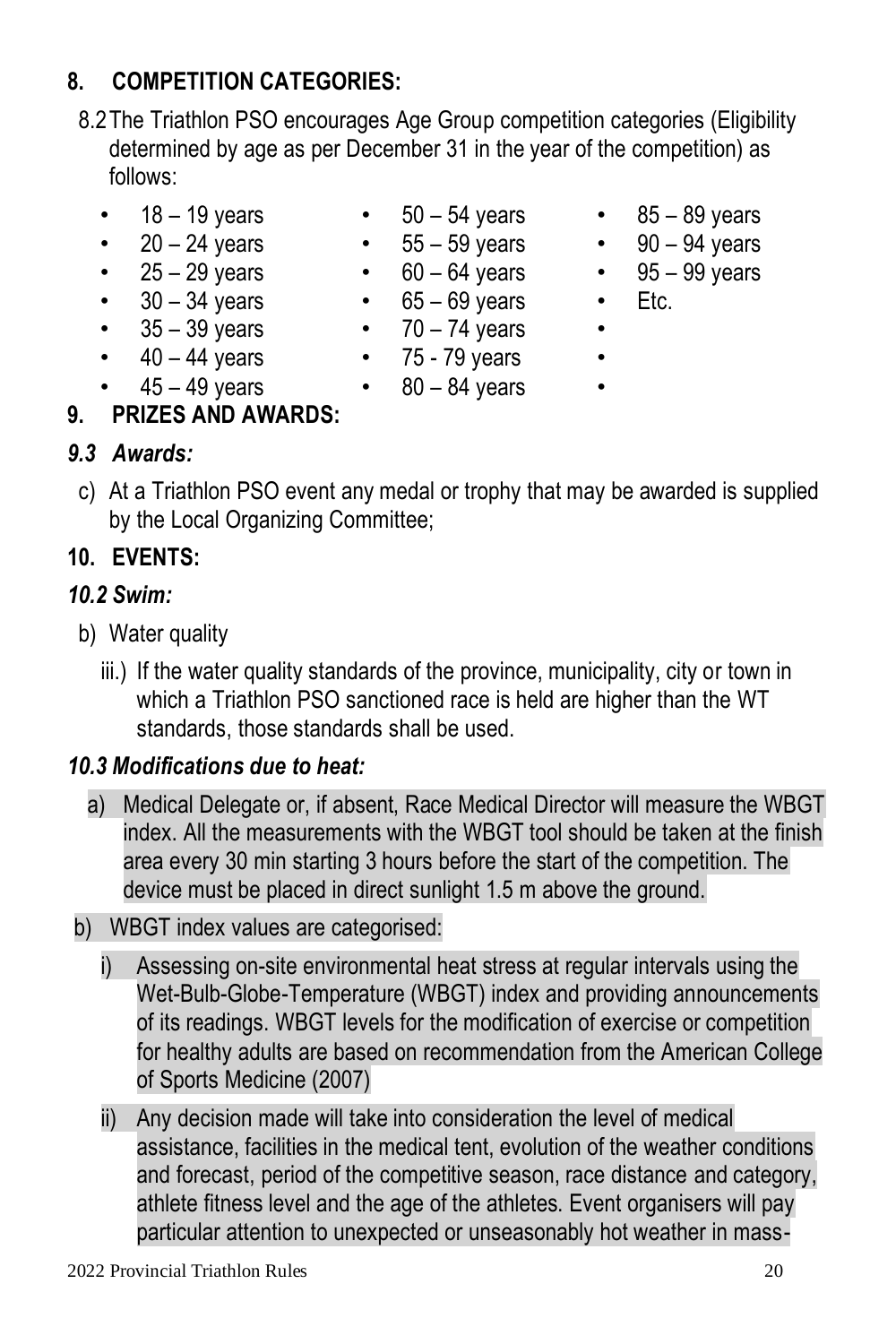participation events, considering that the un-acclimatised participants or participants without a sufficient level of training are at higher risk for heat illness.

iii) During the races, weather information and the WBGT index will be provided at the Sport Information Centre and the Athlete Lounge. The information will be posted in the Athlete Lounge in time for athlete check in. The WBGT index will be converted to a five-level coloured flag system indicating the heat illness risk of current weather conditions. The information will be delivered in the form of written announcement.

| <b>WBGT Risk Categories</b> |                                  |                  |  |  |  |  |  |  |  |
|-----------------------------|----------------------------------|------------------|--|--|--|--|--|--|--|
| <b>Flag colour</b>          | <b>WBGT</b><br><b>Heat index</b> | <b>Risk</b>      |  |  |  |  |  |  |  |
| <b>Black</b>                | $>32.2^{\circ}C$                 | <b>Extreme</b>   |  |  |  |  |  |  |  |
| Red                         | 30.1-32.2°C                      | <b>Very High</b> |  |  |  |  |  |  |  |
| Orange                      | 27.9-30.0°C                      | High             |  |  |  |  |  |  |  |
| Yellow                      | 25.7-27.8°C                      | Moderate         |  |  |  |  |  |  |  |
| Green                       | $< 25.7^{\circ}C$                | Low              |  |  |  |  |  |  |  |

- c) For sprint and standard distance events, in case of very high risk (red flag  $30.2^\circ$ – 32.2oC the following will be taken into consideration:
	- i) If the LOC and Medical Staff are able to provide medical assistance respecting all the rules of the World Triathlon Event Organiser Manual Medical Services and Exertional Heat Illness Prevention document, particularly in large mass participation events:
- Standard distance events: change to Sprint distance
	- Sprint distance events and below: stay as originally planned
	- ii) If the LOC and Medical Staff are unable to provide medical assistance respecting all the rules of the World Triathlon Event Organiser Manual Medical Services and Exertional Heat Illness Prevention document,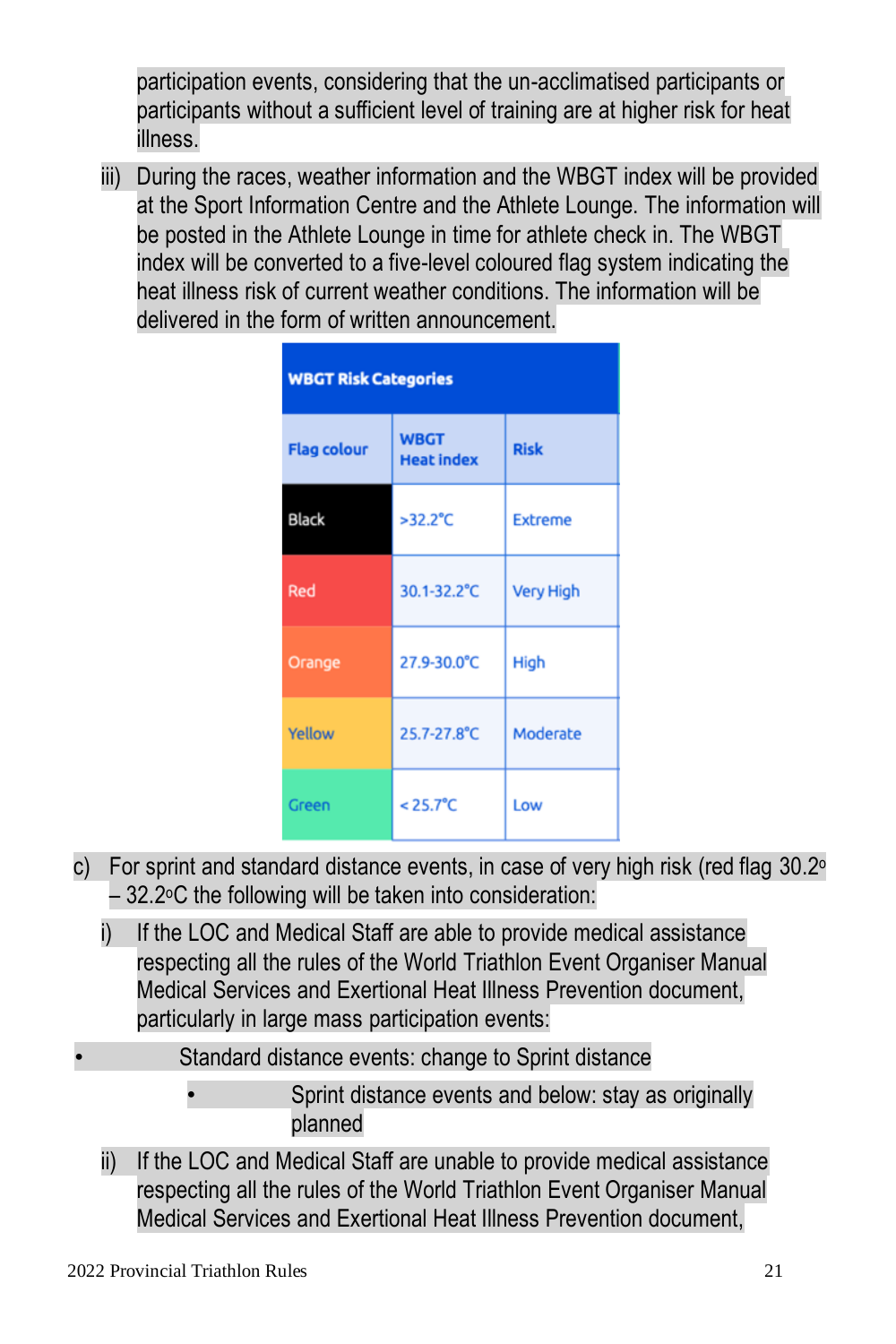particularly in large mass participation events, the competition **must** be rescheduled.

- d) For sprint and standard distance events in case of an Extreme Risk (WBGT index: >32.2°C, Black Flag) the competition **must** be re-scheduled or cancelled.
- e) For middle and long distance events, a meeting must take place among the assigned Technical Delegate, the assigned Medical Delegate, the LOC Race Director, the LOC Race Medical Doctor and the Chair of the Event Advisory Group for agreeing the heat countermeasures to be implemented in the cases where the event is expecting to take place in high risk and extreme high risk conditions.
- *10.3.1 PSO Modifications due to heat:*
	- **a) Humidex Heat Stress Response Plan**
	- \* **Source**[: Occupational Health Clinics for Ontario Workers Inc.](https://www.google.ca/url?sa=t&rct=j&q=&esrc=s&source=web&cd=&ved=2ahUKEwjPhoixk871AhU_HTQIHarCAAIQFnoECAUQAQ&url=https%3A%2F%2Fwww.whsc.on.ca%2FFiles%2FWhat-s-New%2FOHCOW_Humidex-Heat-Stress-Response-Plan&usg=AOvVaw3-kfhTwAPVxl8b3Snww7LD) Reference also: [Employment and Social Development Canada](https://www.canada.ca/en/employment-social-development/services/health-safety/reports/thermal-stress-work-place.html)
	- i) The Humidex plan is a simplified way of protecting workers from heat stress which is based on the 2009 American Conference of Governmental Industrial Hygienists (ACGIH®) Heat Stress Threshold Limit Value® (TLV®) which uses wet bulb globe temperatures (WBGT) to estimate heat strain (per World Triathlon). These WBGT's were translated into Humidex.
		- **Note:** in the translation process some simplifications and assumptions have been made, therefore, **the plan may not be applicable in all circumstances and/or locations.**  For instance, outdoors, in direct sunlight, between the hours of 10 am and 5 pm, add 2-3ºC (pro-rate according to percentage cloud cover) to your Humidex measurement.

| Risk / Humidex / Flag   | <b>Actions for Events</b>                       |
|-------------------------|-------------------------------------------------|
| LOW                     | Supply water "as needed".                       |
| Humidex: Less than 26°C |                                                 |
| Green                   |                                                 |
| <b>MODERATE</b>         | Post Heat Stress Alert notice:                  |
| Humidex: 26°C - 27°C    |                                                 |
| Yellow                  | Actively encourage athletes to drink water;     |
|                         |                                                 |
|                         | Start recording hourly temperature and relative |
|                         | humidity                                        |
| <b>HIGH</b>             | Post Heat Stress Warning notice                 |

#### **Humidex (WBGT) Risk Categories and Actions**

2022 Provincial Triathlon Rules 22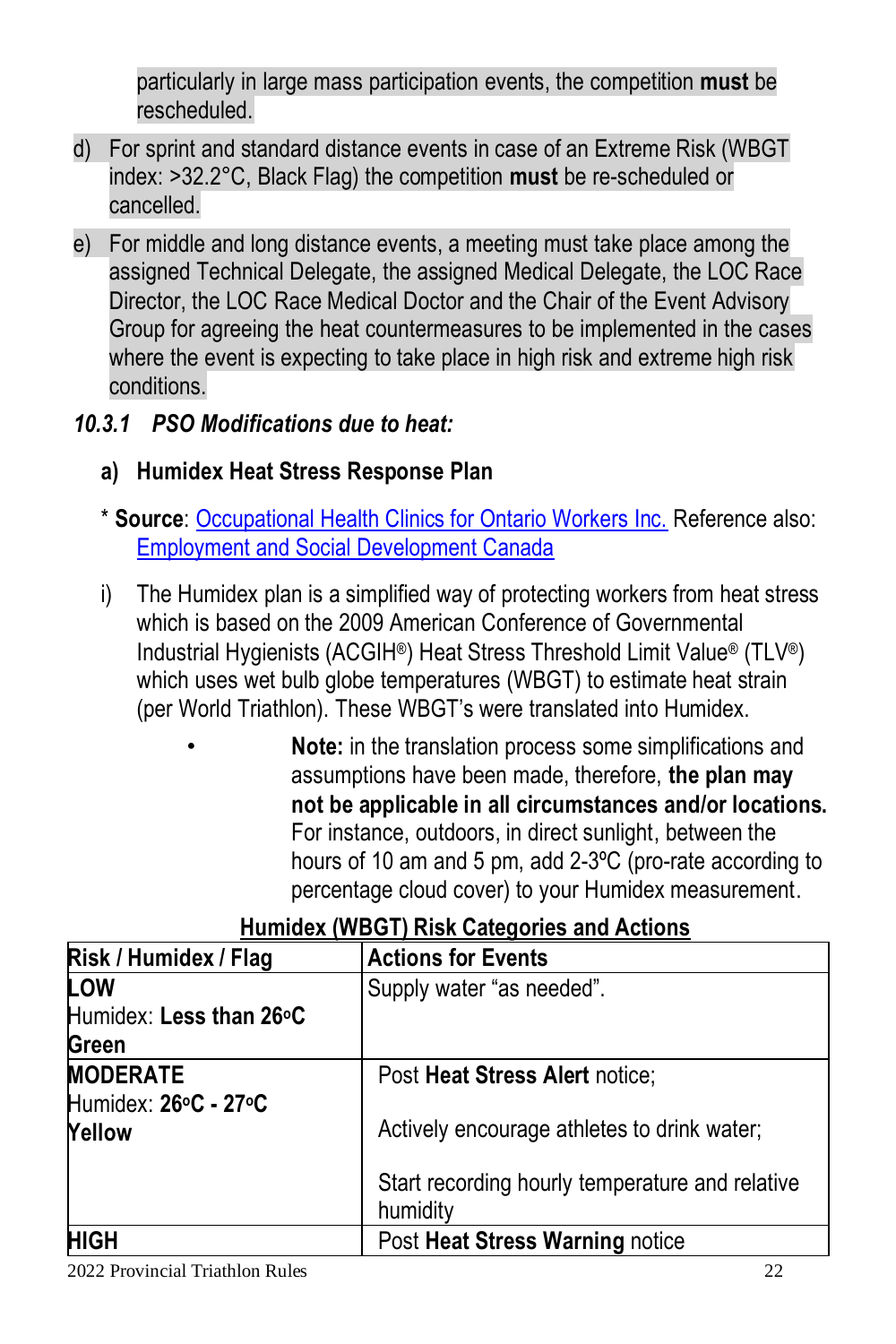| Humidex: 27°C - 30°C<br>Orange                                                                 | Cancel event for at risk populations (Children<br>under 12, the elderly and persons with asthma<br>or heart disease)<br>Consider reduction of length of events and/or<br>cancellation of youth/junior events.<br>Standard to Sprint<br>Sprint to Super Sprint |
|------------------------------------------------------------------------------------------------|---------------------------------------------------------------------------------------------------------------------------------------------------------------------------------------------------------------------------------------------------------------|
|                                                                                                | Notify athletes that they need to drink extra<br>water:                                                                                                                                                                                                       |
|                                                                                                | Ensure athletes are trained to recognize<br>symptoms                                                                                                                                                                                                          |
| <b>VERY HIGH</b><br>Humidex: 30°C - 32°C<br>Red                                                | Consider reduction in length of events.<br>Standard to Sprint<br>Sprint to Super Sprint                                                                                                                                                                       |
|                                                                                                | Cancel or postpone event. Start earlier                                                                                                                                                                                                                       |
|                                                                                                | <b>Cancel Youth/Junior Events</b>                                                                                                                                                                                                                             |
|                                                                                                | Upgrade medical assistance all along the<br>course: Ensure rapid medical attention if<br>symptoms appear. Have cooling and shade<br>facilities available. Monitor Hyperhydration.                                                                             |
| <b>EXTREME</b><br>Humidex: Greater than 32°C<br>Black<br>the common committee of the com-<br>. | Cancel all events and training<br>$\mathbf{r} = \mathbf{r} \cdot \mathbf{r}$ . The set of $\mathbf{r}$<br>$\cdots$<br>$\sim$ $\sim$                                                                                                                           |

• **Limitations:** this table is based on work with **little or no radiant heat**, assuming wearing **regular summer clothing.** In direct sunlight, between the hours of 10 am and 5 pm, add 2-3º to your Humidex measurement: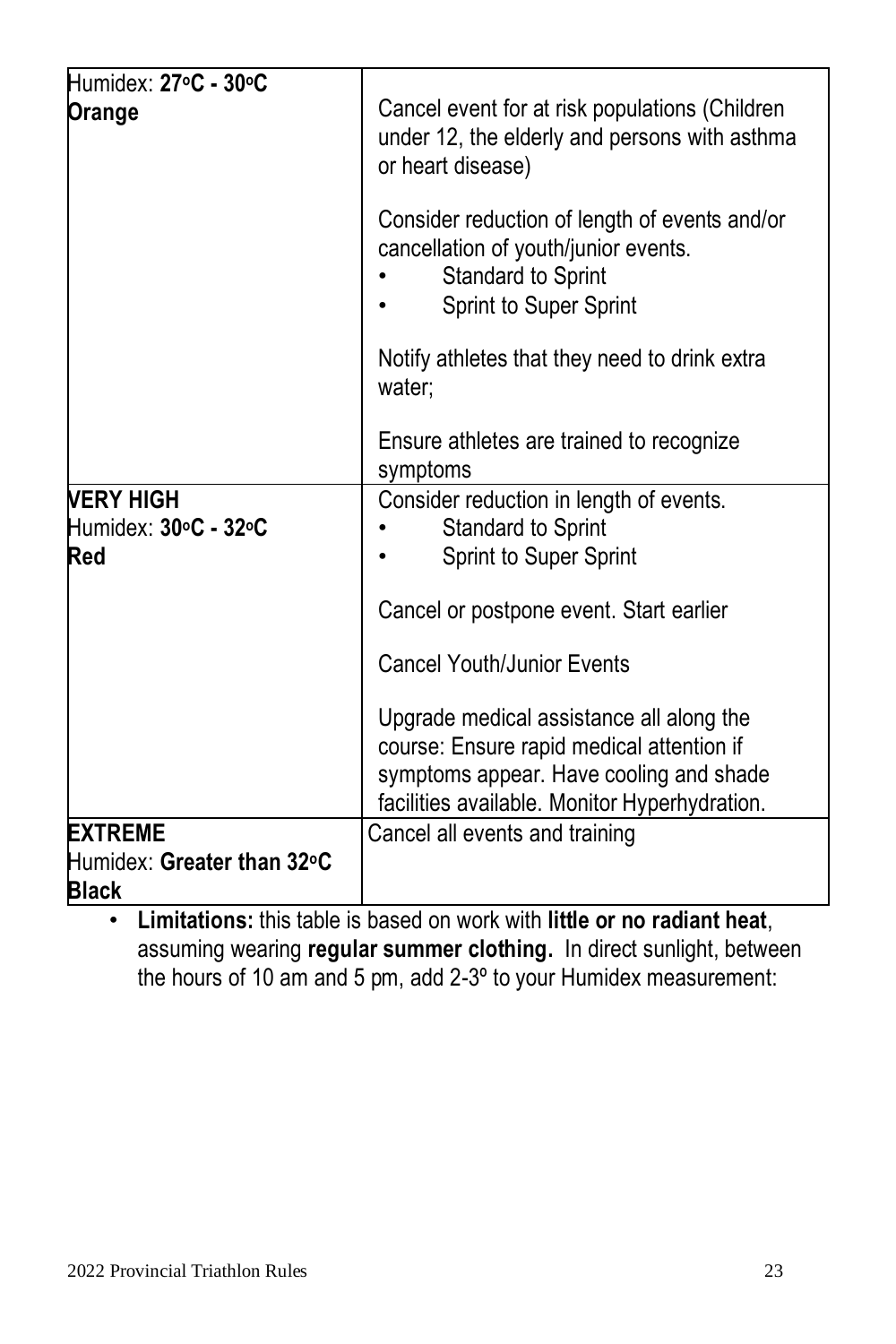ii) Humidex may be calculated using the table below:

|                 |                                                                       |    |    |                                  |    |    |                 | <b>Relative Humidity (in %)</b>                                                           |                                     |    |    |    |    |    |                 |    |                 |                 |                 |
|-----------------|-----------------------------------------------------------------------|----|----|----------------------------------|----|----|-----------------|-------------------------------------------------------------------------------------------|-------------------------------------|----|----|----|----|----|-----------------|----|-----------------|-----------------|-----------------|
| Temp (in °C)    | 100%                                                                  |    |    | 95% 90% 85% 80% 75% 70%          |    |    |                 | 65%                                                                                       | 60% 55% 50% 45% 40% 35% 30% 25% 20% |    |    |    |    |    |                 |    |                 | 15%             | 10%             |
| 49              |                                                                       |    |    |                                  |    |    |                 |                                                                                           |                                     |    |    |    |    |    |                 |    |                 |                 | 50              |
| 48              | NEVER IGNORE ANYONE'S SYMPTOMS DESPITE YOUR MEASUREMENTS !!!          |    |    |                                  |    |    |                 |                                                                                           |                                     |    |    |    |    |    |                 |    |                 |                 | 49              |
| 47              | <b>Moderate</b>                                                       |    |    |                                  |    |    |                 | <b>Moderate</b>                                                                           |                                     |    |    |    |    |    |                 |    |                 | 50              | 47              |
| 46              | <b>Unacclimatized</b>                                                 |    |    |                                  |    |    |                 | <b>Acclimatized &amp;</b>                                                                 |                                     |    |    |    |    |    |                 |    |                 | 49              | 46              |
| 45              | & Heavy                                                               |    |    |                                  |    |    |                 | Light                                                                                     |                                     |    |    |    |    |    |                 |    | 50              | 47              | 45              |
| 44              | <b>Acclimatized</b>                                                   |    |    | <b>Action</b>                    |    |    |                 | <b>Unacclimatized</b>                                                                     |                                     |    |    |    |    |    |                 |    | 49              | 46              | 43              |
| 43              | 45+                                                                   |    |    | only medically supervised work   |    |    |                 | $50 +$ <sup>3</sup>                                                                       |                                     |    |    |    |    |    |                 | 49 | 47              | 45              | 42              |
| 42              | $42 - 44$                                                             |    |    | work with 45 min/hr relief       |    |    |                 | $47 - 49$ <sup>+</sup>                                                                    |                                     |    |    |    |    |    | 50              | 48 | 46              | 43              | 41              |
| 41              | $40 - 41$                                                             |    |    | work with 30 min/hr relief       |    |    |                 | $45 - 46*$                                                                                |                                     |    |    |    |    |    | 48              | 46 | 44              | 42              | 40              |
| 40              | $38 - 39$                                                             |    |    | work with 15 min/hr relief       |    |    |                 | $43 - 44$                                                                                 |                                     |    |    |    |    | 49 | 47              | 45 | 43              | 41              | 39              |
| 39              | $34 - 37$                                                             |    |    | warn for symptoms & extra water  |    |    |                 | $40 - 42$                                                                                 |                                     |    |    |    | 49 | 47 | 45              | 43 | 41              | 39              | 37              |
| 38              | $30 - 33$                                                             |    |    | alert for symptoms & extra water |    |    |                 | $36 - 39$                                                                                 |                                     |    |    | 49 | 47 | 45 | 43              | 42 | 40              | 38              | 36              |
| 37              | $25 - 29$                                                             |    |    | water as needed                  |    |    |                 | $32 - 35$                                                                                 |                                     |    | 49 | 47 | 45 | 44 | 42              | 40 | $\overline{38}$ | $\overline{37}$ | $\overline{35}$ |
| 36              | *for Humidex 45+. heat stress should be managed as per the ACGIH TLV® |    |    |                                  |    |    |                 |                                                                                           | 50                                  | 49 | 47 | 45 | 44 | 42 | 40              | 39 | $\overline{37}$ | $\overline{35}$ | 34              |
| 35              |                                                                       |    |    |                                  |    |    |                 | 50                                                                                        | 48                                  | 47 | 45 | 43 | 42 | 40 | 39              | 37 | 36              | 34              | 33              |
| 34              |                                                                       |    |    |                                  |    |    | 49              | 48                                                                                        | 46                                  | 45 | 43 | 42 | 40 | 39 | 37              | 36 | 34              | 33              | 31              |
| 33              |                                                                       |    |    |                                  | 50 | 48 | 47              | 46                                                                                        | 44                                  | 43 | 41 | 40 | 39 | 37 | 36              | 34 | 33              | 32              | 30              |
| 32              |                                                                       |    | 50 | 49                               | 48 | 46 | 45              | 44                                                                                        | 42                                  | 41 | 40 | 38 | 37 | 36 | 34              | 33 | 32              | 30              | 29              |
| 31              | 50                                                                    | 49 | 48 | 47                               | 45 | 44 | 43              | 42                                                                                        | 40                                  | 39 | 38 | 37 | 35 | 34 | 33              | 32 | 30              | 29              | 28              |
| 30              | 48                                                                    | 47 | 46 | 44                               | 43 | 42 | 41              | 40                                                                                        | 39                                  | 37 | 36 | 35 | 34 | 33 | 31              | 30 | 29              | 28              | 27              |
| 29              | 46                                                                    | 45 | 43 | 42                               | 41 | 40 | 39              | 38                                                                                        | 37                                  | 36 | 35 | 33 | 32 | 31 | 30              | 29 | 28              | $\overline{27}$ | 26              |
| 28              | 43                                                                    | 42 | 41 | 40                               | 39 | 38 | $\overline{37}$ | 36                                                                                        | $\overline{35}$                     | 34 | 33 | 32 | 31 | 30 | 29              | 28 | $\overline{27}$ | 26              | 25              |
| $\overline{27}$ | 41                                                                    | 40 | 39 | 38                               | 37 | 36 | 35              | 34                                                                                        | 33                                  | 32 | 31 | 30 | 29 | 28 | $\overline{27}$ | 26 | 25              |                 |                 |
| 26              | 39                                                                    | 38 | 37 | 36                               | 35 | 34 | 33              | 33                                                                                        | 32                                  | 31 | 30 | 29 | 28 | 27 | 26              | 25 |                 |                 |                 |
| 25              | 37                                                                    | 36 | 35 | 34                               | 33 | 33 | 32              | 31                                                                                        | 30                                  | 29 | 28 | 27 | 26 | 26 | 25              |    |                 |                 |                 |
| 24              | 35                                                                    | 34 | 33 | 33                               | 32 | 31 | 30              | 29                                                                                        | 28                                  | 28 | 27 | 26 | 25 |    |                 |    |                 |                 |                 |
| 23              | 33                                                                    | 32 | 31 | 31                               | 30 | 29 | 28              | 28                                                                                        | 27                                  | 26 | 25 |    |    |    |                 |    |                 |                 |                 |
| 22              | 31                                                                    | 30 | 30 | 29                               | 28 | 27 | 27              | 26                                                                                        | 25                                  | 25 |    |    |    |    |                 |    |                 |                 |                 |
| $\overline{21}$ | 29                                                                    | 29 | 28 | 27                               | 26 | 26 | 25              |                                                                                           |                                     |    |    |    |    |    |                 |    |                 |                 |                 |
|                 | 100%                                                                  |    |    |                                  |    |    |                 | 0506 0006 0506 0006 7506 7006 6506 6006 5506 5006 4506 4006 7506 7006 7506 7006 1506 1006 |                                     |    |    |    |    |    |                 |    |                 |                 |                 |

#### **DO WE NEED TO ADD 10,3 AND 10,D SO THAT toS/Athletes LOC don't have to refer back to the WT rules?**

#### *10.8 Bike:*

c.) In lieu of a penalty box or tent, any time penalty may be served in T2 or be added to the athlete's final overall time.

#### *10.12. Cut-off time:*

- a.) Technical Delegate may determine a cut-off time for the entire race or any intermediate point.
- b.) If there is a cut-off time, it must be announced at least 30 days before registration closed.
- c) In a Triathlon PSO sanctioned race the LOC, with the approval of the Director Sanctioning or the TD/HR may determine a cut-off time for the entire race or any intermediate point.

#### **11. TECHNICAL OFFICIALS:**

#### *11.4 Competition Jury:*

The Triathlon PSO HR will appoint the members of the Competition Jury as follows: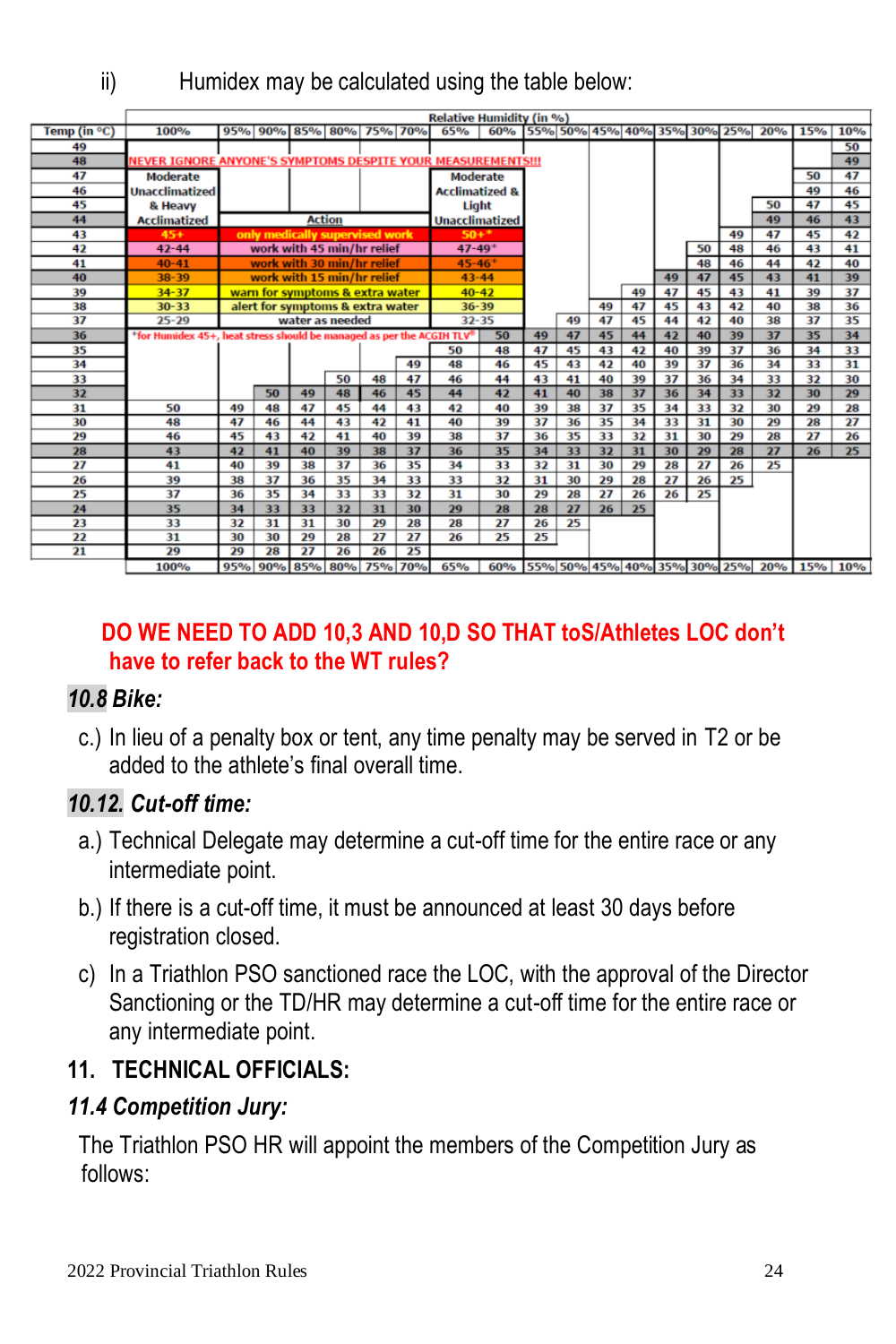- i. For Triathlon PSO Events the Competition Jury consists of three (3) persons being selected from:
- the HR or other official appointed by the HR, who chairs the Competition Jury:
- Other suitable individuals who are deemed impartial, impassionate and capable of understanding and interpreting these competition rules and who have no real or apparent conflict of interest, for example:
	- ❖ PTO Level 2 or higher WT 1, 2, or 3 TO's who are not involved in the incident;
	- ❖ present or former Triathlon PSO Board of Directors;
	- ❖ present or former members of the TC National Team
	- ❖ On-site medical personnel;
	- ❖ Staff of any timing company present;
	- ❖ Coaches (who's athletes are not involved in or who's athletes will not gain advantage by any decision);
	- ❖ etc.

#### **11.7. Health:**

a.) The Triathlon PSO and the WT encourage Technical Officials to undergo an annual health evaluation.

#### **12. PROTESTS**

#### *12.6 Protests Concerning Timing and Results:*

b.) Protests concerning an error in timing and/or results must be delivered to the Head Referee within thirty (30) minutes after the posting of the unofficial results. An athlete may protest the official results up until to the close of business 15 days after the competition, in writing, to the Triathlon PSO Board of Directors.

#### **13. APPEALS**

#### *13.2 Levels of Appeal:*

- b) the following procedure will be followed in the event of a Level 2 Appeal:
	- (i) The decision of the Competition Jury may be appealed to the Triathlon PSO. The Triathlon PSO Executive Director must receive such an appeal within 15 days of the decision of the Competition Jury.
	- (ii) A Jury chaired by the Executive Director shall be empaneled to hear the appeal. The jury shall have at least one member of the Triathlon PSO Board of Directors and such other suitable individuals, who are members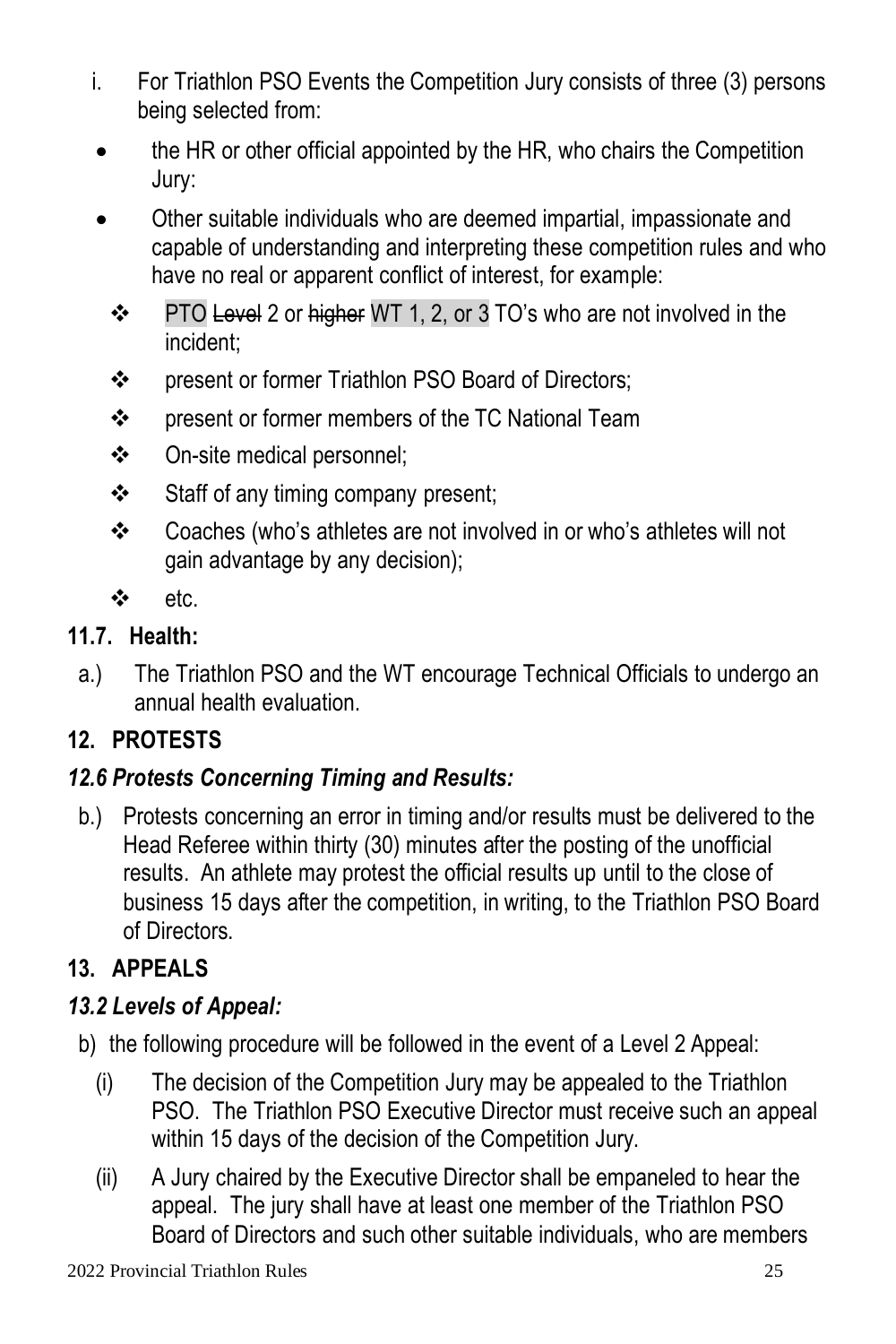of the Triathlon PSO, who the Executive Director feels are deemed impartial, impassionate and capable of understanding and interpreting these competition rules and who have no real or apparent conflict of interest.

- (iii) The Jury shall have an odd number of members, not less than three (3).
- (iv) Appeals will be submitted in writing to the Executive Director and will be accompanied by a deposit of \$ 200 USD. It will only be refunded if the appeal is successful.
- c) Level 3: the decision of the Triathlon PSO Jury regarding the Level 2 Appeal, may be appealed, as a final and last resort, to the Triathlon Canada Executive Committee, to the exclusion of any recourse to ordinary courts. Any decision made by the Triathlon Canada Executive Committee shall be without appeal and shall be binding on the parties concerned.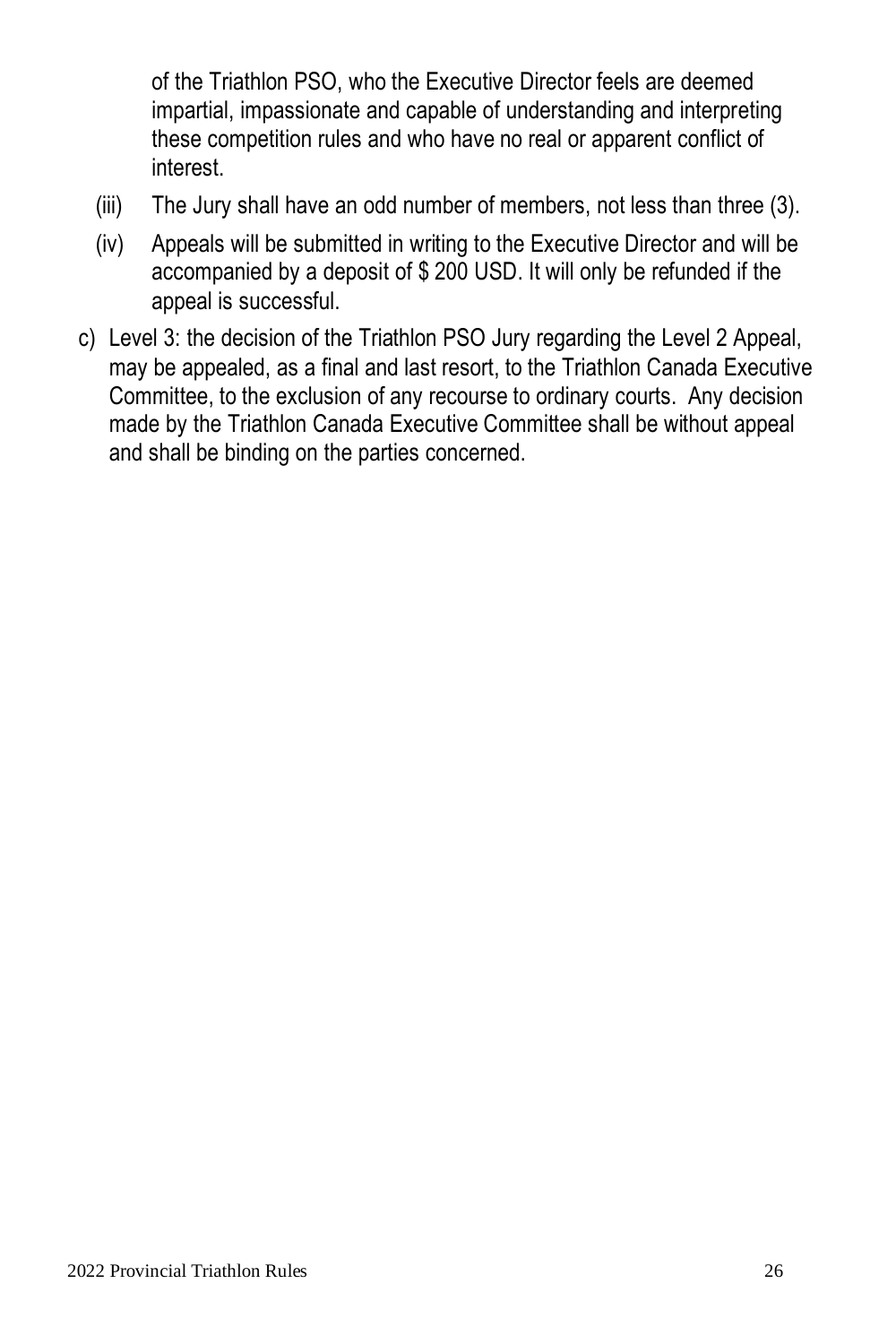#### **33. APPENDIX K: PENALTIES AND VIOLATIONS:**

This list is a resume of the most common penalties and infringements. In case of different interpretation of the text in this appendix and the main body of the Competition Rules, the main body of the Competition Rules will be applied. All the references to Elite in the charts below include Elite, U23, Junior and Youth athletes.

The procedures and the amount of penalties for all categories and distances are outlined in section 3 of the Competition Rules.

#### **General**

| <b>Rules</b>                                                                                                                                                                                                                                                                             | <b>Penalties</b>                                                                  | Ref                              |
|------------------------------------------------------------------------------------------------------------------------------------------------------------------------------------------------------------------------------------------------------------------------------------------|-----------------------------------------------------------------------------------|----------------------------------|
| 1. An athlete who competes in a category<br>different from his/her age, in a distance<br>in which it is not allowed, or before the<br>24-hour period;                                                                                                                                    | - DSQ from all the<br>events included in this<br>period                           | $2.5$ (I)                        |
| 2. Failing to follow the prescribed course;                                                                                                                                                                                                                                              | - Warning and re-enter<br>the competition by the<br>same point<br>- If not: DSO   | 2.1 (xiii)<br>4.1 <sub>(b)</sub> |
| 3. Departing the course for reasons of<br>safety, but failing to re-enter at the point<br>of departure when advantage is gained;                                                                                                                                                         | - If advantage is<br>gained: Time penalty                                         | 5.5 b) (ii)                      |
| 4. Using abusive language or behaviour<br>toward any official;                                                                                                                                                                                                                           | - DSQ and report to<br>the World Triathlon<br>Tribunal for possible<br>suspension | 2.1 a) (vi)<br>2.1 a) (v)        |
| 5. Using unsportsmanlike behavior;                                                                                                                                                                                                                                                       | - DSQ and report to<br>the World Triathlon<br>Tribunal for possible<br>suspension | 2.1 a) (i)                       |
| 6. Blocking, charging, obstructing, or<br>interfering the forward progress of<br>another athlete:                                                                                                                                                                                        | - Unintentionally:<br>warning and amend<br>- Intentionally: DSQ                   | 4.1 (e)<br>$5.1(a)$ i<br>7.1(f)  |
| 7. Unfair contact, the fact that contact<br>occurs between athletes does not<br>constitute a violation. When several<br>athletes are moving in a limited area,<br>contact may occur. This incidental<br>contact between athletes in equally<br>favourable positions, is not a violation; | - Unintentionally:<br>warning and amend<br>- Intentionally: DSQ                   | 4.1(e)                           |

2022 Provincial Triathlon Rules 27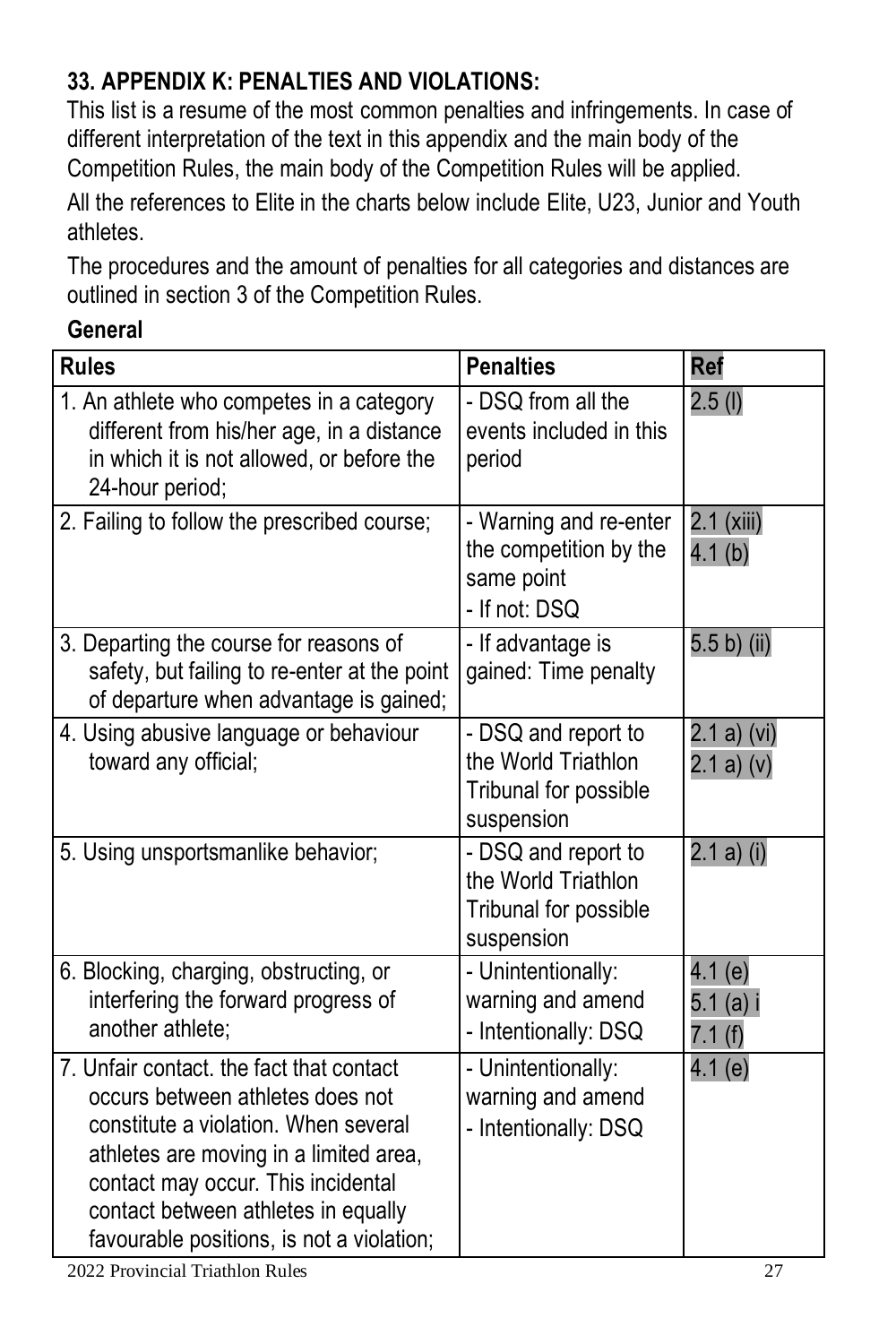| 8. Accepting assistance from anyone other<br>than a Technical Official, race official or<br>other athlete:                                                                                             | - Warning and amend<br>if it is possible and<br>return to the original<br>situation<br>- If not: DSQ  | 2.1 (a) viii<br>2.2             |
|--------------------------------------------------------------------------------------------------------------------------------------------------------------------------------------------------------|-------------------------------------------------------------------------------------------------------|---------------------------------|
| 9. Refusing to follow the instructions of<br>Technical Officials or race officials;                                                                                                                    | $-$ DSQ                                                                                               | 2.1 (a) iv                      |
| 10. Failure to wear the unaltered race<br>numbers if provided by the Local<br>Organising Committee, in the proper<br>way ordered by the Technical Delegate<br>and announced at the Athletes' Briefing; | - Warning and amend<br>- If not corrected: DSQ                                                        | 2.9(b)                          |
| 11. Wearing race number during the swim<br>segment when wetsuits are forbidden;                                                                                                                        | - Warning and amend<br>- If not corrected: DSQ                                                        | 2.9 c) (ii)                     |
| 12. To dispose of rubbish or equipment<br>around the course outside the clearly<br>identified places, such as aid stations or<br>rubbish disposal points;                                              | - Warning and amend<br>- If not corrected: Time<br>penalty                                            | 2.1 a) (xi)                     |
| 13. Using illegal, dangerous or<br>unauthorised equipment to provide an<br>advantage or which will be dangerous<br>to others.                                                                          | - Warning and amend<br>- If not corrected: DSQ<br>and removed from<br>competition                     | 2.1 a) iv<br>5.1 b) (i)         |
| 14. Violating competition-specific traffic<br>regulations;                                                                                                                                             | - Unintentionally:<br>Warning and amend if<br>possible<br>- If not corrected or<br>intentionally: DSQ | 2.1 a.) iv<br>5.1 b.) (i)       |
| 15. Contrived or intentional ties by elite,<br>U23, junior and youth athletes, or<br>Paratriathletes in PSO sanctioned<br>events:                                                                      | - DSQ                                                                                                 | 2.11 f.) (ii)                   |
| 16. Wearing a different uniform than the<br>one presented in the check-in, either in<br>competition or in the award ceremony;                                                                          | - Warning and amend<br>- If not corrected: DSQ                                                        | $2.7 d.)$ (ii)<br>2.8 c.) (xii) |
| 17. Wearing during the competition or the<br>award ceremony a uniform which<br>doesn't meet the Competition Rules;                                                                                     | - DSQ                                                                                                 | 2.8 c.) (xii)                   |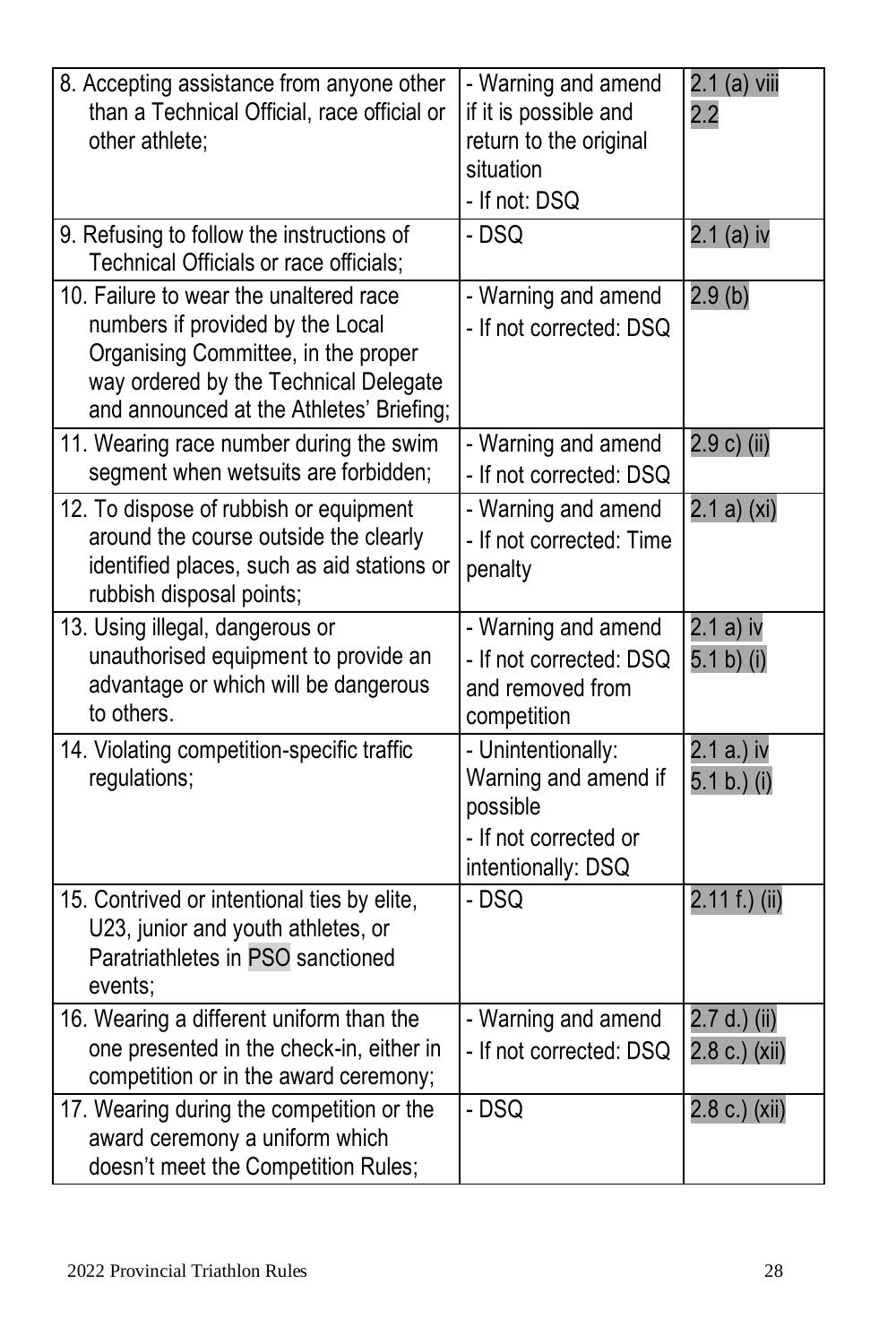| 18. Wearing clothing covering any part of<br>the arms below the shoulder and/or<br>clothing covering any part of the legs<br>below knee, when not allowed;                    | - Warning and amend<br>- If not corrected: DSQ                                                                   | 2.8 c.) iii, iv, v |
|-------------------------------------------------------------------------------------------------------------------------------------------------------------------------------|------------------------------------------------------------------------------------------------------------------|--------------------|
| 19. Not covering the arms during the<br>competition following a request from the<br>Technical Delegate based on the<br>weather conditions:                                    | - Before the<br>competition: Warning<br>and amend<br>- If not corrected: DSQ<br>and removed from<br>competition  | 2.8 c.) iv         |
| 20. In Middle and Long Distance events,<br>wearing a uniform with front zipper<br>undone below the point of the end of<br>the breastbone (sternum) during the<br>competition; | - Warning and amend<br>- If not corrected: DSQ                                                                   | 15.7(b)            |
| 21. In Middle and Long Distance events,<br>wearing a uniform with front zipper<br>undone during the last 200m of the run;                                                     | - Warning and amend                                                                                              | 15.7 b.)           |
| 22. Displaying any kind of demonstration of<br>political, religious, or racial propaganda;                                                                                    | - Warning and amend<br>- If not: DSQ and<br>removed from<br>competition                                          | 2.1 a. (x)         |
| 23. Fraud by entering under an assumed<br>name or age, falsifying an affidavit, or<br>giving false information;                                                               | - DSQ, removed from<br>competition and inform<br><b>World Triathlon</b><br>Tribunal for a possible<br>suspension | 2.5 n.             |
| 24. Participating when not eligible;                                                                                                                                          | - DSQ, removed from<br>competition and inform<br><b>World Triathlon</b><br>Tribunal for a possible<br>suspension | 2.5<br>3.8         |
| 25. Repeated intentional violations of WT<br>Rules:                                                                                                                           | - DSQ, removed from<br>competition and inform<br><b>World Triathlon</b><br>Tribunal for a possible<br>suspension | 3.8                |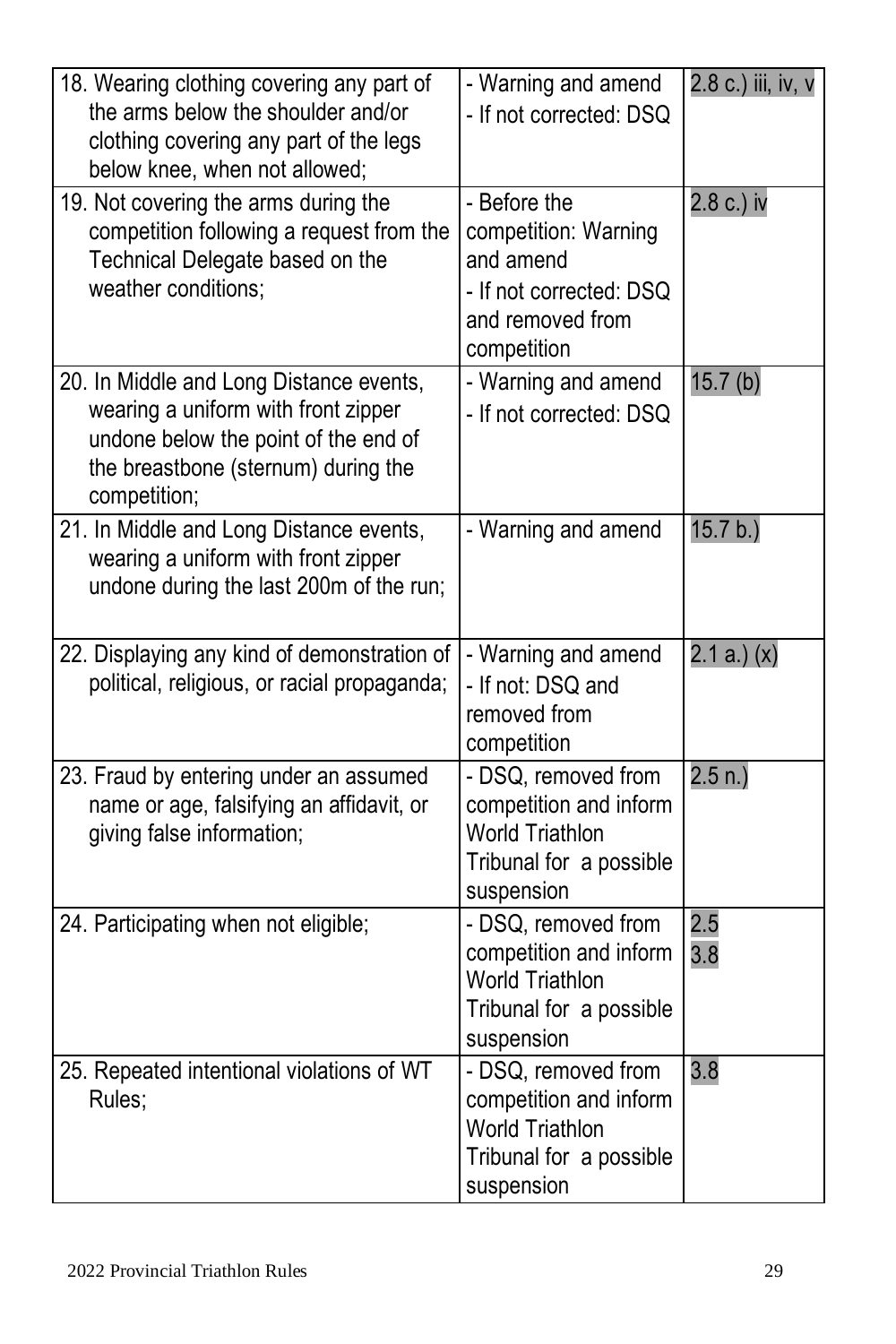| 26. Drug abuse;                                                                                                                                                                                                             | - Penalties will apply<br>according to the<br><b>WADA</b> rules                                                              | 2.3                          |
|-----------------------------------------------------------------------------------------------------------------------------------------------------------------------------------------------------------------------------|------------------------------------------------------------------------------------------------------------------------------|------------------------------|
| 27. For an unusual and violent act of<br>unsportsmanlike behaviour;                                                                                                                                                         | - DSQ, removed from<br>competition and inform<br><b>World Triathlon</b><br>Tribunal for a possible<br>suspension             | 3.8                          |
| 28. Compete with a bare torso.                                                                                                                                                                                              | - Warning and amend<br>- If not corrected: DSQ                                                                               | 5.1 a.) (ii)<br>6.1 a.) (iv) |
| 29. Indecent exposure or nudity;                                                                                                                                                                                            | - Warning and amend<br>- If not corrected: DSQ                                                                               | $7.1 m.$ )                   |
| 30. Outside assistance: To give another<br>athlete a complete bike, frame,<br>wheel(s), helmet or any other item<br>equipment which results in the donor<br>athlete being unable to continue with<br>their own competition; | - DSQ of both athletes                                                                                                       | 2.2 b.)                      |
| 31. Gain unfair advantage from any vehicle<br>(excluding drafting).;                                                                                                                                                        | $-$ DSO                                                                                                                      | 2.1 a.) (xii)                |
| 32. Not stopping in the next penalty box<br>being obliged to do so;                                                                                                                                                         | - DSQ                                                                                                                        | $3.6$ (d) i                  |
| 33. Warming up on the course while<br>another competition is in progress;                                                                                                                                                   | - Warning and amend                                                                                                          | 18.2 b)<br>19.3 b)           |
| 34. Competing under suspension;                                                                                                                                                                                             | - DSQ, removed from<br>competition and report<br>to World Triathlon<br>Tribunal for extending<br>suspension or<br>expulsion. | 2.5 b.)                      |
| 35. Carrying out ambush marketing in the<br>award ceremony;                                                                                                                                                                 | - Forfeit the prize<br>money earned in the<br>event.                                                                         | 2.1 a.) (ix)                 |
| 36. Intentionally missing a technological<br>fraud test after being selected;                                                                                                                                               | - DSQ, removed from<br>competition and report<br>to World Triathlon<br>Tribunal for potential<br>suspension.                 |                              |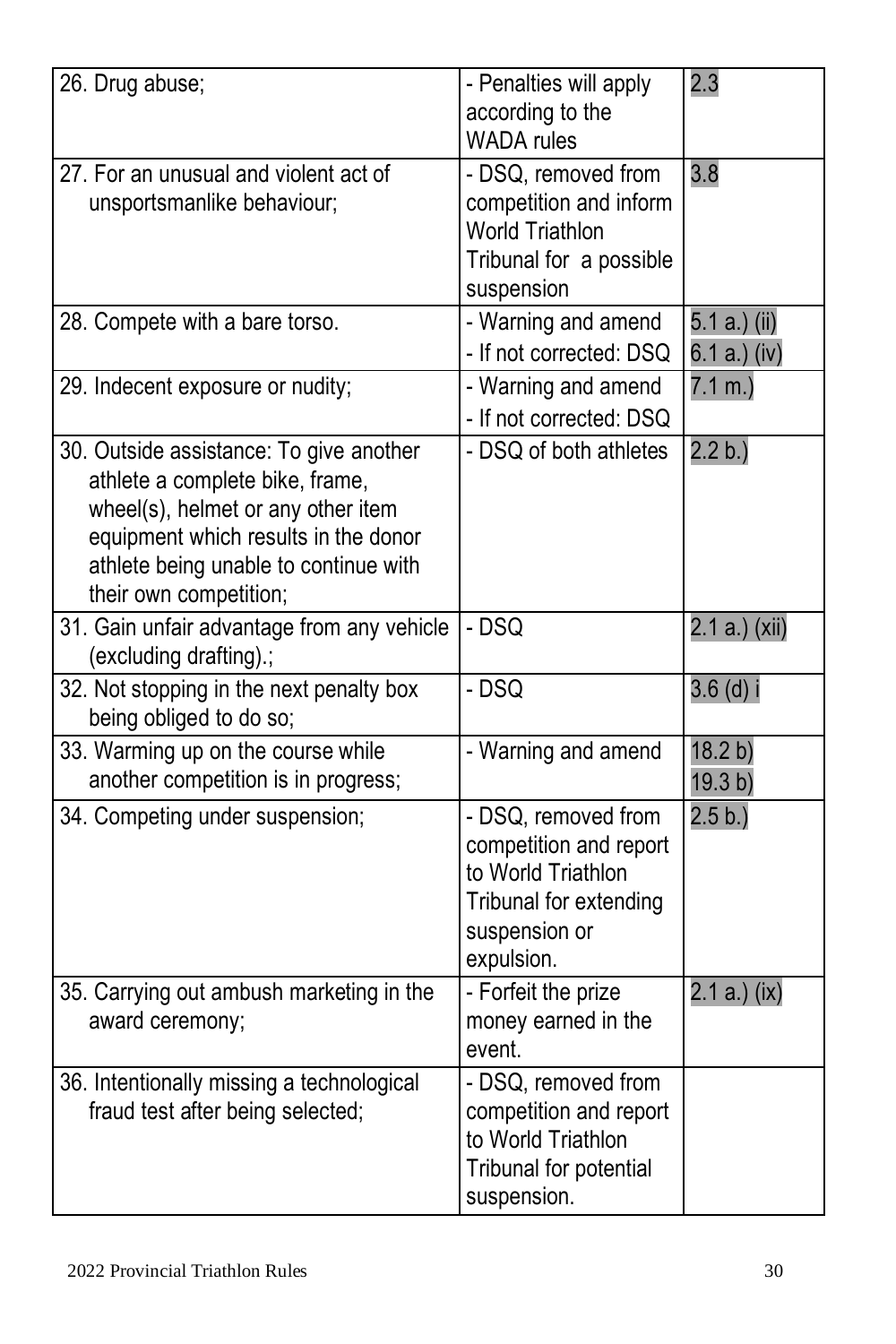| 37. Using any device, which makes the<br>bike not only human powered and<br>resulting technological fraud; | - DSQ, removed from<br>competition and report<br>to World Triathlon<br>Tribunal for potential<br>suspension. | 5.2a.<br>5.2 i.) (i) |
|------------------------------------------------------------------------------------------------------------|--------------------------------------------------------------------------------------------------------------|----------------------|
| 38. Using any device distracting the athlete<br>from paying full attention to their<br>surroundings;       | - Warning and amend<br>- If not corrected: DSQ                                                               | 2.1 a.) (xiv)        |
| 39. An athlete physically assists the<br>forward progress of another athlete;                              | - DSQ of both athletes                                                                                       | 2.2 c.)              |

#### **Briefing (Non-applicable for Age Group)**

| <b>Rules</b>                                                                                                                                                                                                                    | <b>Penalties</b>                                                                                                                                                                                                                                                    | Ref             |
|---------------------------------------------------------------------------------------------------------------------------------------------------------------------------------------------------------------------------------|---------------------------------------------------------------------------------------------------------------------------------------------------------------------------------------------------------------------------------------------------------------------|-----------------|
| 40. Not attending the Athletes' Briefing,<br>without notifying the Technical<br>Delegate;                                                                                                                                       | - Athletes not<br>attending the<br>briefing, without<br>informing the<br><b>Technical Delegate</b><br>about their<br>absence, will be<br>removed from the<br>start list of the<br>event and from all<br>start and wait list in<br>the events on the<br>next 30 days | 2.7 b) (iv),(v) |
| 41. Athletes entering the briefing hall after<br>the briefing has started and athletes<br>not attending the briefing but informed<br>the Technical Delegate about their<br>absence:                                             | - Time penalty<br>Served in T1<br>applicable for the<br>specific distance                                                                                                                                                                                           | 2.7 b) (iv) (v) |
| 42. Athletes missing 3 or more briefing in<br>Triathlon/Paratriathlon World Cup or<br>World Triathlon/Paratriathlon Series in<br>the same calendar year, no matter if<br>the athlete informed the Technical<br>Delegate or not; | - Remove from the<br>start list from every<br>subsequent<br>competition at<br>which they miss the<br>briefing                                                                                                                                                       | $2.7 b.)$ (iv)  |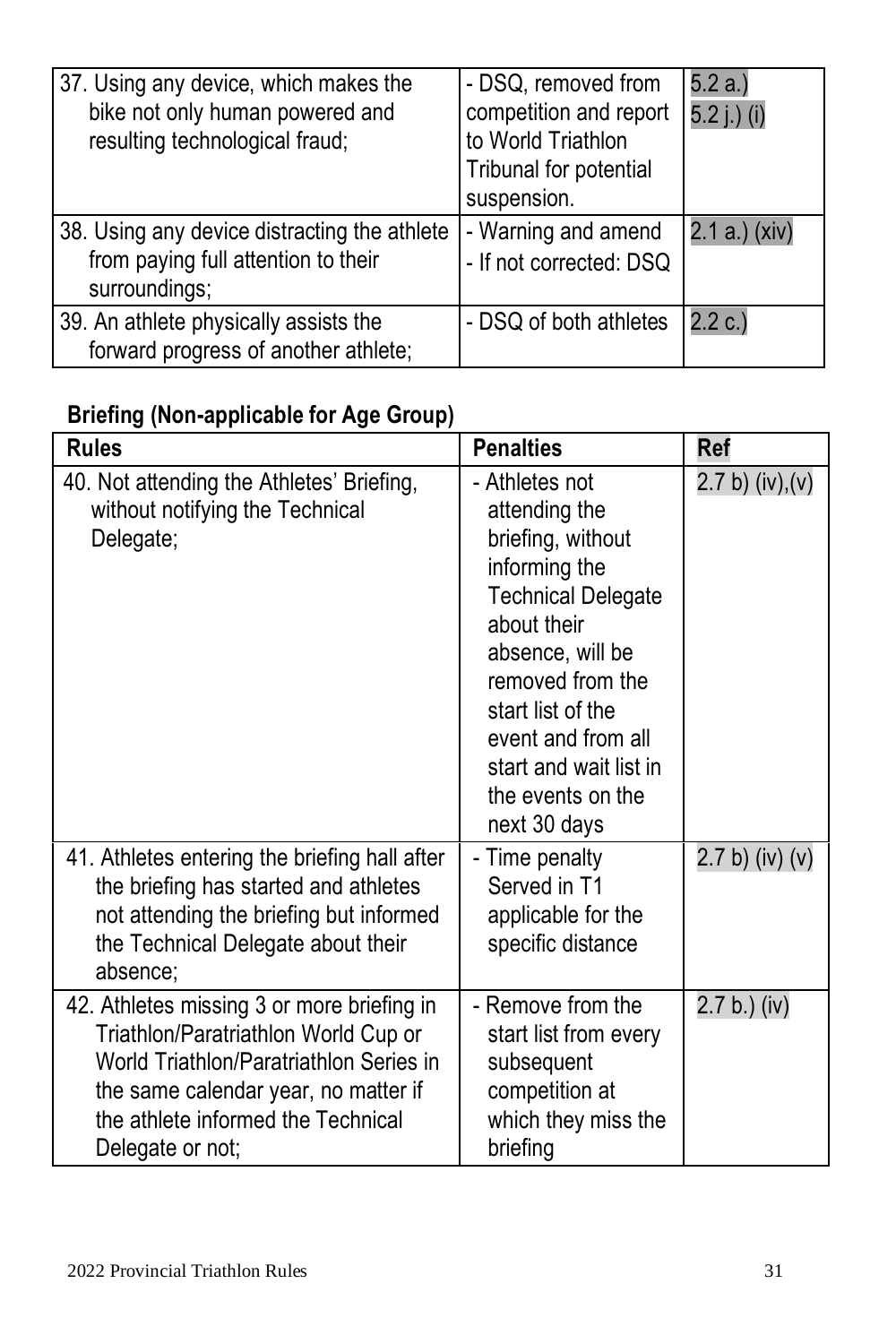**Start Rules Rules Ref** 43. Starting before the starter's signal. Fime penalty 4.7 f.) 4.9 m.) 44. Starting in a wave earlier than the one the athlete is assigned to;  $- DSQ$  4.7 h.) 4.9 n.) 4.11 g) 45. Not moving forward before touching the water;  $-$  Time penalty  $4.7 b$ . 46. To change the start position once selected; - Warning and amend - If not corrected: DSQ 4.5 b.) 47. To block more than one start - Warning and amend 4.5 b.)

#### **Swim**

positions;

| Rules                                                                                                                                                           | <b>Penalties</b>                                                                                              | REF           |
|-----------------------------------------------------------------------------------------------------------------------------------------------------------------|---------------------------------------------------------------------------------------------------------------|---------------|
| 48. Wearing clothing covering any part of<br>the arms below the shoulder and/or<br>clothing covering any part of the legs<br>below knee, in a non-wetsuit swim; | - Warning and amend<br>- If not corrected:<br>DSQ                                                             | 4.11 (b) iii  |
| 49. Not wearing the official swim cap<br>from the time of the line-up;                                                                                          | - Intentionally:<br>Warning and<br>amend<br>- If not corrected:<br>DSQ                                        | 4.12 a.) (i   |
| 50. Make contact and continue to impede<br>the progress of the other athlete<br>without making an effort to move<br>apart;                                      | - Time penalty                                                                                                | 4.1 e.) (ii)  |
| 51. Deliberately target another athlete to<br>impede their progress, gain unfair<br>advantage and potentially cause<br>harm;                                    | - DSQ and may<br>report to World<br><b>Triathlon Tribunal</b><br>for potential<br>suspension or<br>expulsion; | 4.1 e.) (iii) |

- If not corrected: DSQ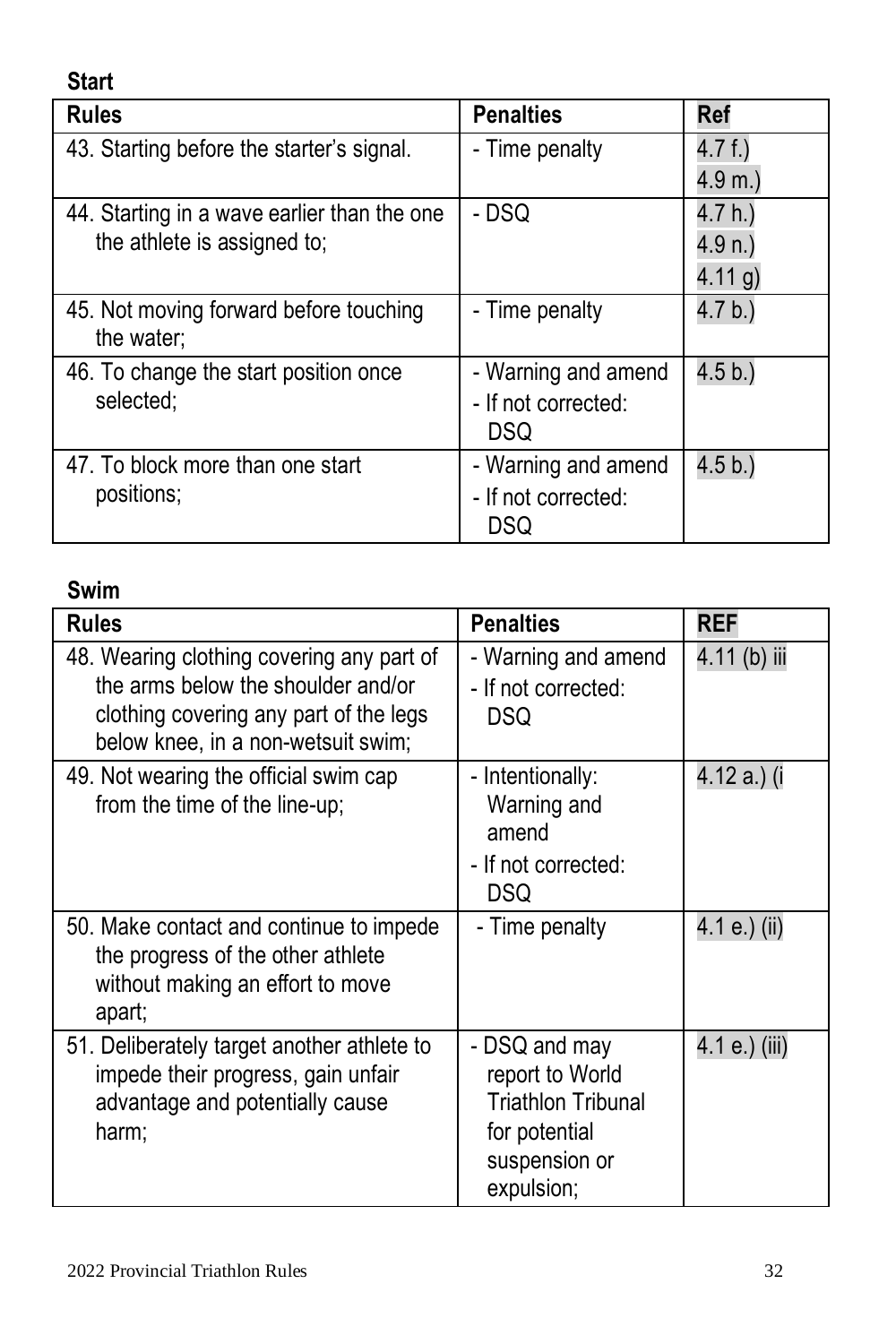| 52. Wearing wetsuit not covering the<br>torso, when the wetsuit is mandatory;<br>- Warning and amend              | - warning and amend<br>- If not corrected:<br>DSQ and removed<br>from competition                                                                                                                                                     | 4.12 d.) (iv) |
|-------------------------------------------------------------------------------------------------------------------|---------------------------------------------------------------------------------------------------------------------------------------------------------------------------------------------------------------------------------------|---------------|
| 53. Athletes wearing branded second<br>swim cap visible any time from the<br>athletes' line-up till Transition 1; | - Before the<br>competition:<br>Warning and<br>amend<br>- During the<br>competition:<br>• Age Group:<br>Warning and<br>amend<br>• Elite Draft-illegal<br>and Paratriathlon:<br>Time penalty<br>• - Elite Draft Legal:<br>Time penalty | 4.12 a.) (iv) |

#### **Transition**

| - Before the<br>54. Rack the bike improperly, outside<br>the athletes' own space or blocking<br>the progress of other athletes;<br>and amend | 7.1 b.)<br>competition: Warning                                                                                                                 |
|----------------------------------------------------------------------------------------------------------------------------------------------|-------------------------------------------------------------------------------------------------------------------------------------------------|
| - During the<br>competition:                                                                                                                 | 7.1 f.)<br>• Age Group:<br>Warning and<br>amend<br>• Elite Draft-illegal<br>and Elite<br>Paratriathlon:<br>Time penalty<br>• Elite Draft Legal: |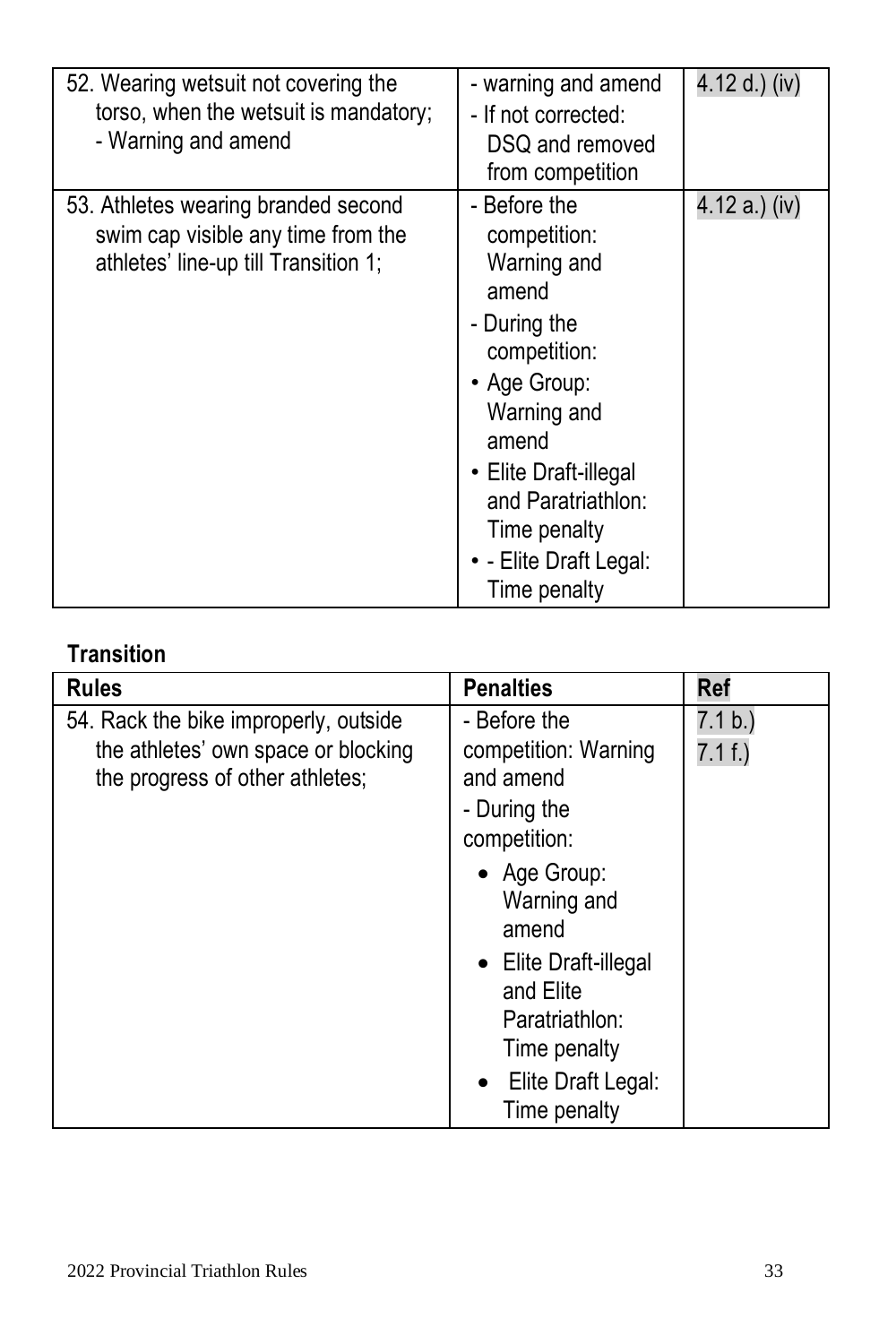| 55. To have the helmet strap fastened in<br>T1 while completing the first<br>segment;                                   | - Age Group and<br><b>Technical Official will</b><br>undo the strap.<br>- Elite and Elite<br>Paratriathlon:<br><b>Technical Official will</b><br>undo the strap and<br>time penalty. | 7.1 p.) |
|-------------------------------------------------------------------------------------------------------------------------|--------------------------------------------------------------------------------------------------------------------------------------------------------------------------------------|---------|
| 56. Wearing the helmet unfastened or<br>insecurely fastened, inside transition<br>area while in possession of the bike; | - Age Group Warning<br>and amend<br>- Elite and Elite<br>Paratriathlon: Time<br>penalty                                                                                              | 7.1a.)  |
| 57. Mount the bike before the mount<br>line:                                                                            | - Age Group: Warning<br>and amend<br>- Elite and Elite<br>Paratriathlon: Time<br>penalty                                                                                             | 7.1 i.) |
| 58. Dismount the bike after the dismount<br>line;                                                                       | - Age Group: Warning<br>and amend<br>- Elite and Elite<br>Paratriathlon: Time<br>penalty                                                                                             | 7.1j.)  |
| 59. Discharge or store the athlete<br>equipment outside the designated<br>area;                                         | - Age-Group: Warning<br>and amend<br>- Elite and Elite<br>Paratriathlon: Time<br>penalty                                                                                             | 7.1 c.  |
| 60. Marking of position in transition area;                                                                             | - Warning and amend<br>- If not corrected.<br>marking and objects<br>used for marking<br>purposes will be<br>removed and athlete<br>will not be notified                             | 7.1 o.) |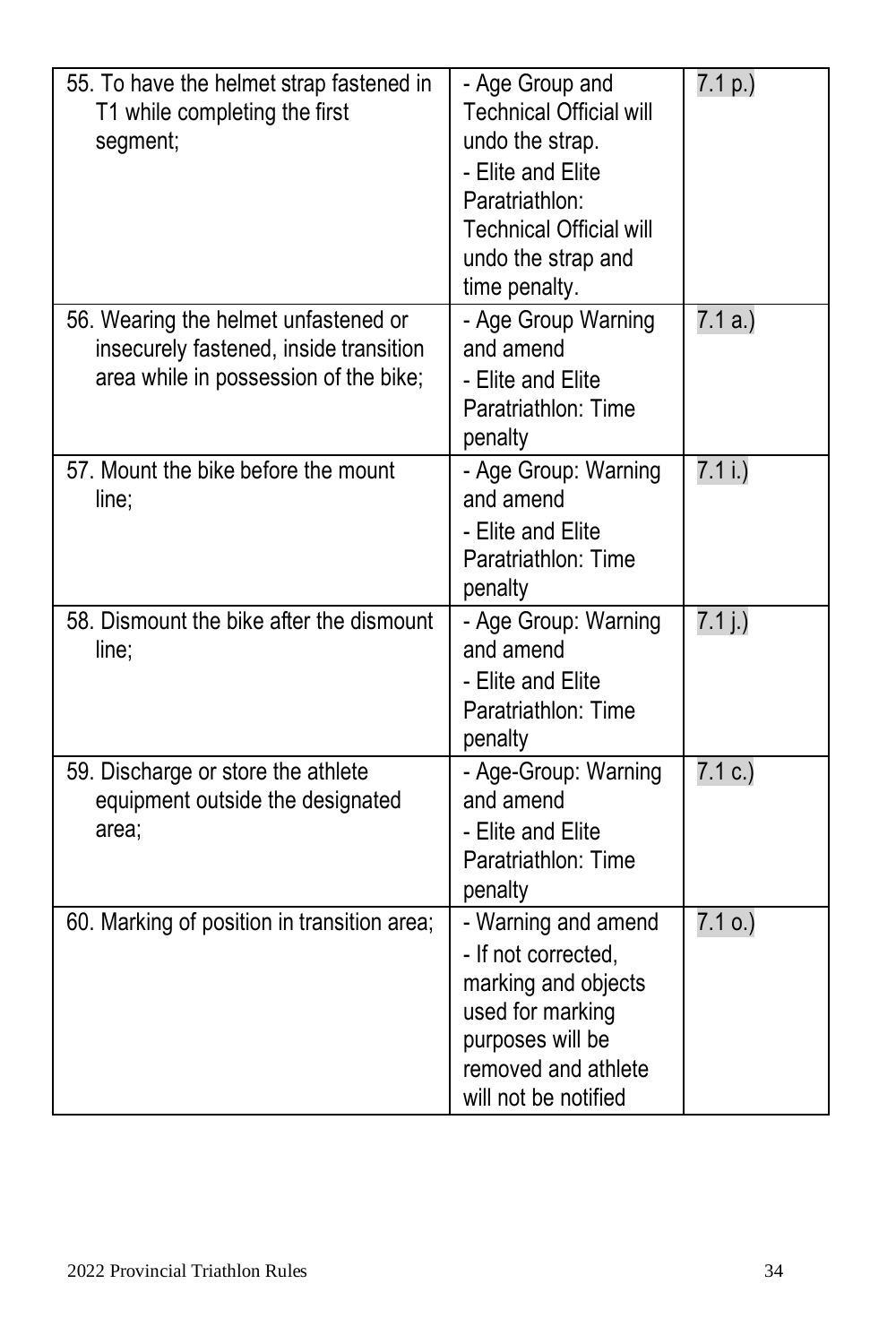| 61. Failing to deposit all equipment<br>inside the proper bag provided by the<br>Local Organising Committee on the<br>events where bag drop system is in<br>place; (with the exception of bikes<br>shoes that may remain on the pedals<br>at all times); | - Age Group: Warning<br>and amend<br>- Elite and<br>Paratriathlon: Time<br>penalty | 15.6 d. |
|----------------------------------------------------------------------------------------------------------------------------------------------------------------------------------------------------------------------------------------------------------|------------------------------------------------------------------------------------|---------|
| 62. Interfering with another athlete's<br>equipment in the Transition Area;                                                                                                                                                                              | - Age Group: Warning<br>and amend<br>- Elite and<br>Paratriathlon: Time<br>penalty | 7.1 q.) |

#### **Bike**

| <b>Rules</b>                                                                                                                                                                                                                          | <b>Penalties</b>                                                       | Ref                   |
|---------------------------------------------------------------------------------------------------------------------------------------------------------------------------------------------------------------------------------------|------------------------------------------------------------------------|-----------------------|
| 63. Not wearing helmet during bike<br>familiarisation and/or official bike<br>training sessions;                                                                                                                                      | - To be excluded from<br>the specific session                          | 5.2 g.) (ii)          |
| 64. Make forward progress without the<br>bike, during the bike segment;                                                                                                                                                               | - Warning and amend<br>- If not: DSQ                                   | 5.1 a.) (iii)         |
| 65. Drafting in a draft-illegal competition<br>on sprint and standard distance<br>events:                                                                                                                                             | - 1st offence: Drafting<br>time penalty<br>- 2nd offence: DSQ          | 5.5 c.)<br>5.6 e.     |
| 66. Overtaken athlete not dropping out<br>of the draft zone of the passing<br>athlete by continuously making<br>rearward progress to clear the<br>drafting zone completed in 20<br>seconds on sprint and standard<br>distance events: | - 1st offence: Drafting<br>time penalty<br>- 2nd offence: DSQ          | 5.5 c.) vi<br>5.6 e.  |
| 67. Re-passing by an overtaken athlete<br>prior to dropping out of the draft zone<br>on sprint and standard distance<br>events;                                                                                                       | - 1st offence: Drafting<br>time penalty<br>- 2nd offence: DSQ          | 5.5 c.) (vi)<br>5.6e. |
| 68. Drafting in a draft-illegal competition<br>on middle or long distance events;                                                                                                                                                     | - 1st and 2nd offences:<br>Drafting time penalty<br>- 3rd offence: DSQ | 5.5c.)<br>5.6f.)      |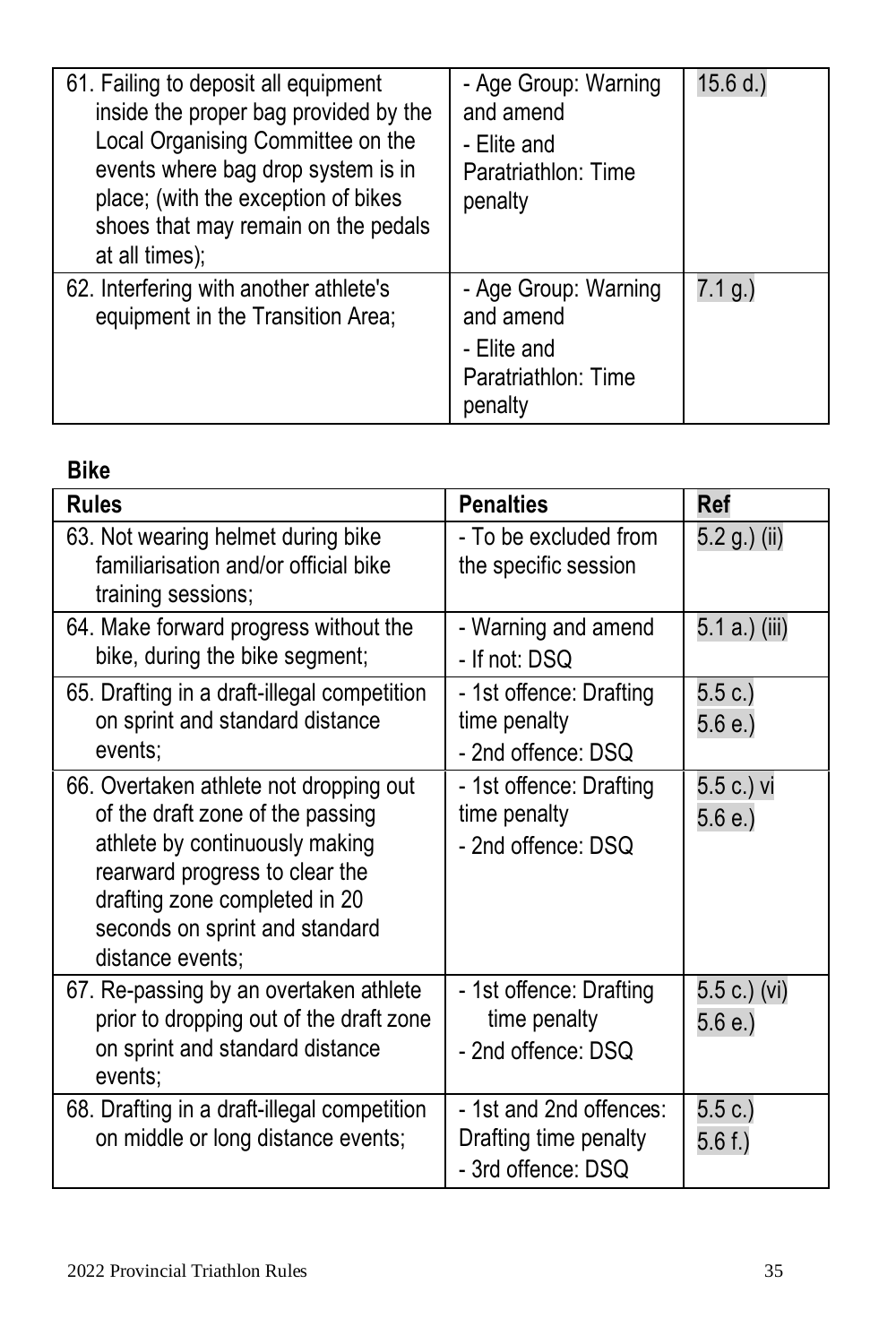| 69. Overtaken athlete not dropping out<br>of the draft zone of the passing<br>athlete by continuously making<br>rearward progress to clear the<br>drafting zone completed in 25<br>seconds on middle and long distance<br>events: | - 1st and 2nd offences:<br>Drafting time penalty<br>- 3rd offence: DSQ                                                                           | 5.5 c.) (vi)<br>5.6f.) |
|-----------------------------------------------------------------------------------------------------------------------------------------------------------------------------------------------------------------------------------|--------------------------------------------------------------------------------------------------------------------------------------------------|------------------------|
| 70. Re-passing by an overtaken athlete<br>prior to dropping out of the draft zone<br>on middle and long distance events;                                                                                                          | - 1st and 2nd offences:<br>Drafting time penalty<br>- 3rd offence: DSQ                                                                           | 5.5 c.) (vi)<br>5.6f.) |
| 71. Drafting off a different gender<br>athlete in draft legal events;                                                                                                                                                             | - 1st offence: Warning<br>and amend<br>- 2nd offence DSQ                                                                                         | 5.5 b.)                |
| 72. Drafting off an athlete being in a<br>different lap;                                                                                                                                                                          | - Warning and amend<br>- If not: DSQ                                                                                                             | 5.5 b.                 |
| 73. Drafting off a vehicle or motorbike in<br>a draft-illegal competition;                                                                                                                                                        | - Warning and amend<br>- If not corrected:<br>Drafting time penalty                                                                              | 5.5 b.)                |
| 74. Drafting off a vehicle or motorbike in<br>a draft-legal competition;                                                                                                                                                          | - Warning and amend<br>- If not corrected: DSQ                                                                                                   | 5.5 b.)                |
| 75. Blocking in a draft-illegal<br>competition;                                                                                                                                                                                   | - Time penalty<br>- If not: DSQ                                                                                                                  | 5.7                    |
| 76. Blocking in a draft-legal Age Group<br>competition;                                                                                                                                                                           | - Time penalty<br>- If not: DSQ                                                                                                                  | 5.7                    |
| 77. Wearing the helmet unfastened or<br>insecurely fastened, during the bike<br>segment;                                                                                                                                          | - Age Group: Warning<br>and amend<br>- Elite and<br>Paratriathlon: Time<br>penalty<br>- If not corrected:<br>DSQ and removed<br>from competition | 5.2 g.) (iv)           |
| 78. Take off the helmet on the bike<br>course, even if stopped;                                                                                                                                                                   | - Warning and amend<br>- If not corrected: DSQ                                                                                                   | 5.2 g.) (iv)           |
| 79. Not wearing a helmet during the<br>bike segment;                                                                                                                                                                              | - DSQ and removed<br>from competition                                                                                                            | 5.2 g.) (iv)           |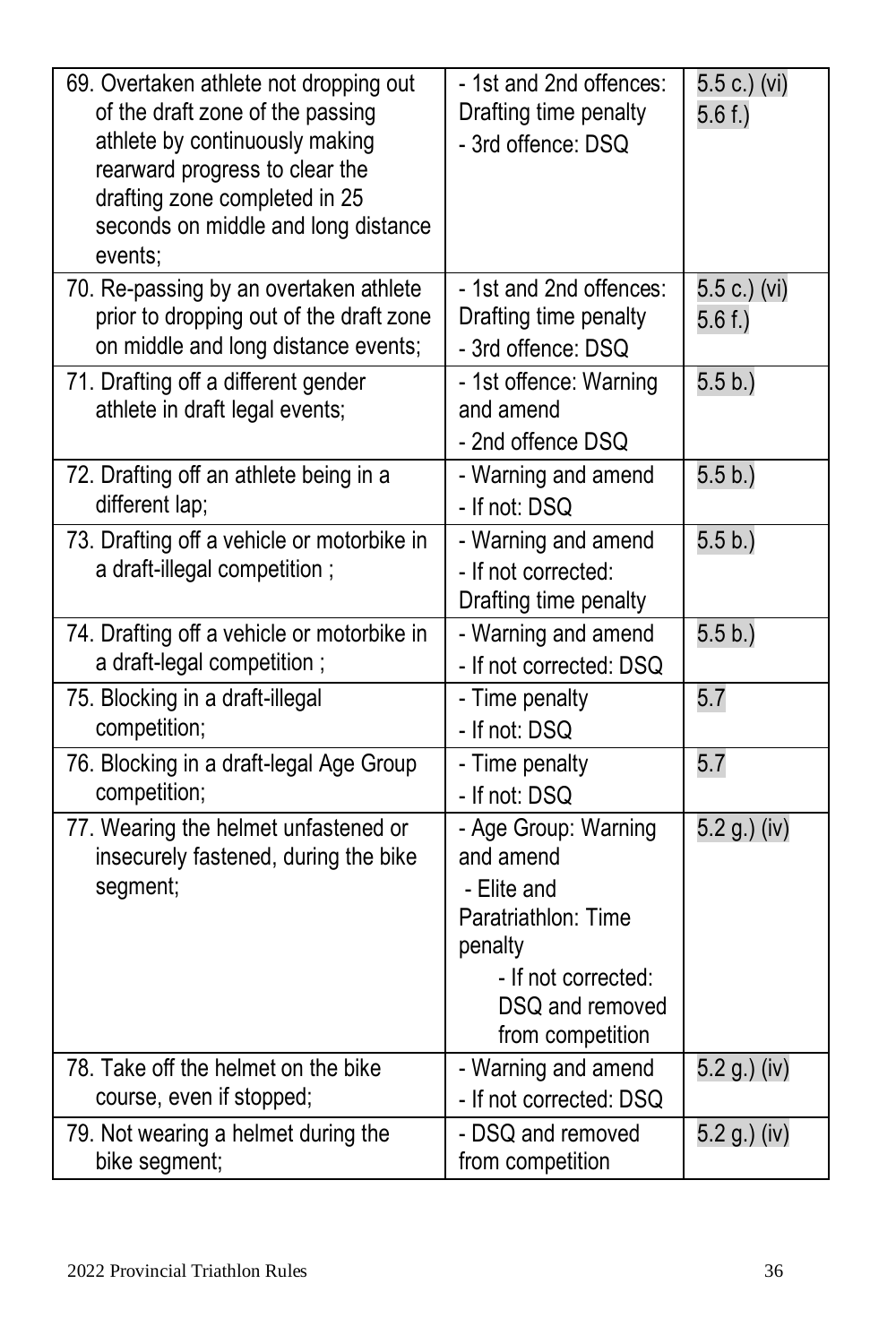| 80. Competing with a different bicycle<br>than the one presented at the check<br>in, or modified after getting the<br>approval at the check-in; | - DSQ                                                                                    | 5.1 a.) (iv)  |
|-------------------------------------------------------------------------------------------------------------------------------------------------|------------------------------------------------------------------------------------------|---------------|
| 81. While in the bike penalty box,<br>athletes consume food and/or water<br>other that is on the athlete's bike or<br>person;                   | - Warning and amend<br>- If not corrected: DSQ                                           | 3.6 d.) (iii) |
| 82. Athletes using the restroom while<br>serving a penalty in the bike penalty<br>box:                                                          | - Penalty paused                                                                         | 3.6 d.) (iv)  |
| 83. Making adjustments to equipment or<br>performing any type of bike<br>maintenance while serving a penalty.                                   | - Warning and amend<br>- If not corrected: DSQ                                           | 3.6 d. (v)    |
| 84. Dangerous riding during the bike<br>segment.                                                                                                | - Time penalty<br>- If intentionally<br>repeated: DSQ and<br>removed from<br>competition | 5.1 b.) (iii) |

#### **Run and Ski.**

| <b>Rules</b>                                                                                                                                                                       | <b>Penalties</b>                                     | Ref                              |
|------------------------------------------------------------------------------------------------------------------------------------------------------------------------------------|------------------------------------------------------|----------------------------------|
| 85. Crawl during the running segment;                                                                                                                                              | - DSQ and<br>removed from<br>competition             | 6.1 a.) (iii)<br>6.3 a.)         |
| 86. Running together and/or take pace<br>from other athlete/s that is/are one or<br>more laps ahead. (Applicable to<br>Elite, U23, Junior, Youth athletes<br>and Paratriathletes); | - Warning and<br>amend<br>- If not corrected:<br>DSQ | 6.1 a.) (viii)                   |
| 87. Being accompanied by any non-<br>competing athletes, team members,<br>team managers or other pacemakers<br>on the course or along the course:                                  | - Warning and<br>amend<br>- If not corrected:<br>DSQ | 6.1 (a) vii<br>18.5 <sub>b</sub> |
| 88. Run or ski wearing a helmet;                                                                                                                                                   | - Warning and<br>amend<br>- If not corrected:<br>DSQ | 6.1 a.) (v)<br>18.5 f.           |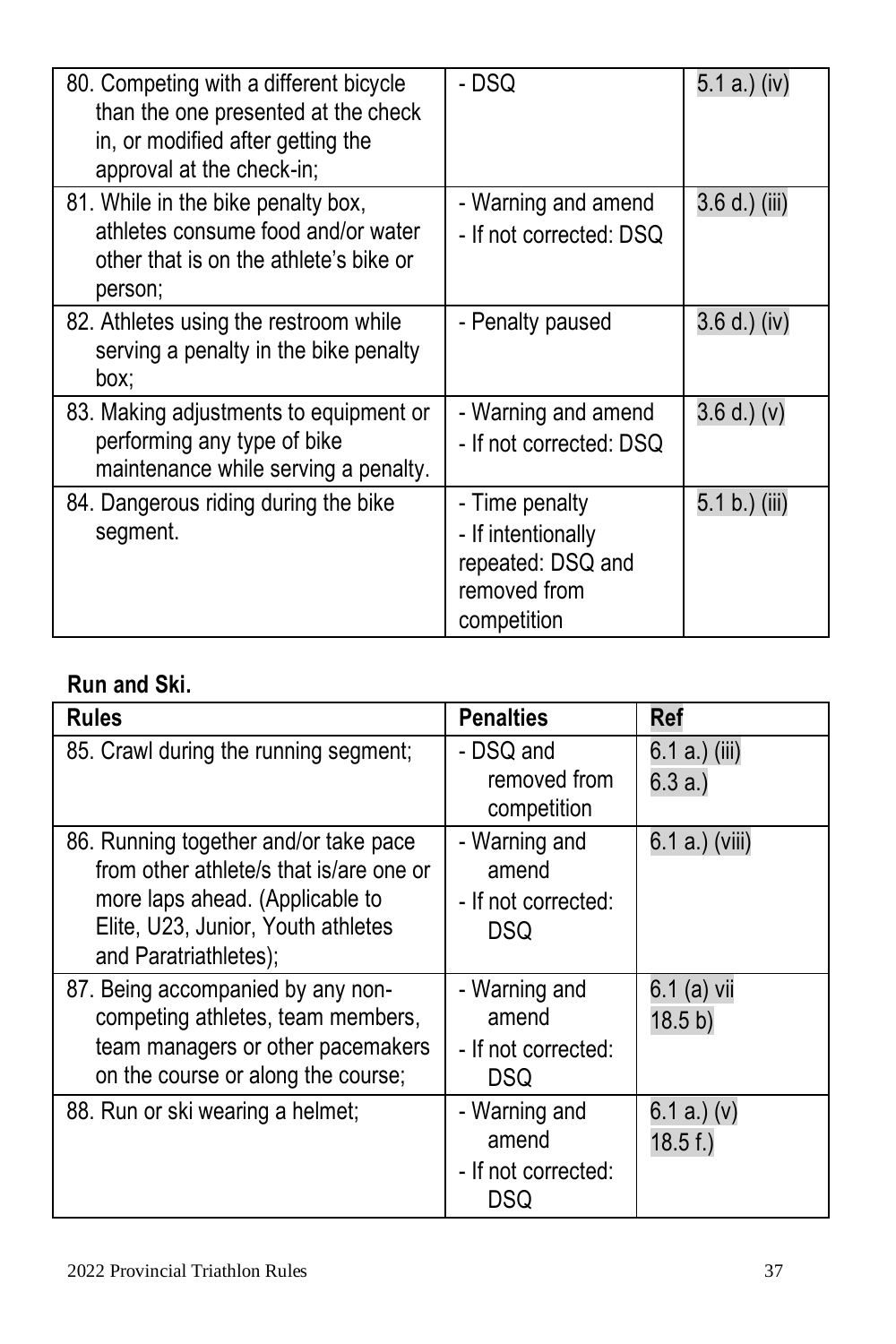| 89. To use posts, trees or other fixed<br>elements to assist maneuvering<br>curves         | - Time penalty                                              | 6.1 a.) (vi)         |
|--------------------------------------------------------------------------------------------|-------------------------------------------------------------|----------------------|
| 90. Being accompanied by any non-<br>competing person in the finish chute.                 | - DSQ                                                       | 6.3 b.)<br>18.5. b.) |
| 91. Not use classic style where<br>mandatory                                               | - First offence<br>Time penalty,<br>- Second offence<br>DSQ | 18.5. e.)            |
| 92. Changing corridors in the finish<br>chute, impeding the progress of<br>other athletes. | <b>DSQ</b>                                                  | 18.5. i.)            |

#### **Team Relay Specific**

| <b>Rules</b>                                                                                                                                                            | <b>Penalties</b>                                                                                                                                 | Ref                   |
|-------------------------------------------------------------------------------------------------------------------------------------------------------------------------|--------------------------------------------------------------------------------------------------------------------------------------------------|-----------------------|
| 93. One or more declared team<br>members in a standalone relay<br>event, entering the briefing hall after<br>the briefing has started or not<br>attending the briefing; | - 10 seconds time<br>penalty for the<br>team served in<br>Transition 1 by<br>the first team<br>member                                            | 2.7 b.) (v)           |
| 94. Not submitting the team declaration<br>form within the specified time;                                                                                              | - Teams will be<br>removed from<br>the start list of<br>the event and<br>from all start and<br>wait list in the<br>events on the<br>next 30 days | 2.7 b.) (v)           |
| 95. Team relay exchange completed<br>outside of the exchange zone;                                                                                                      | - Time penalty                                                                                                                                   | 16.7 c.               |
| 96. Team relay exchange not<br>completed, or intentionally<br>completed outside the changing<br>zone;                                                                   | - DSQ                                                                                                                                            | 16.10 c.)<br>16.10 d. |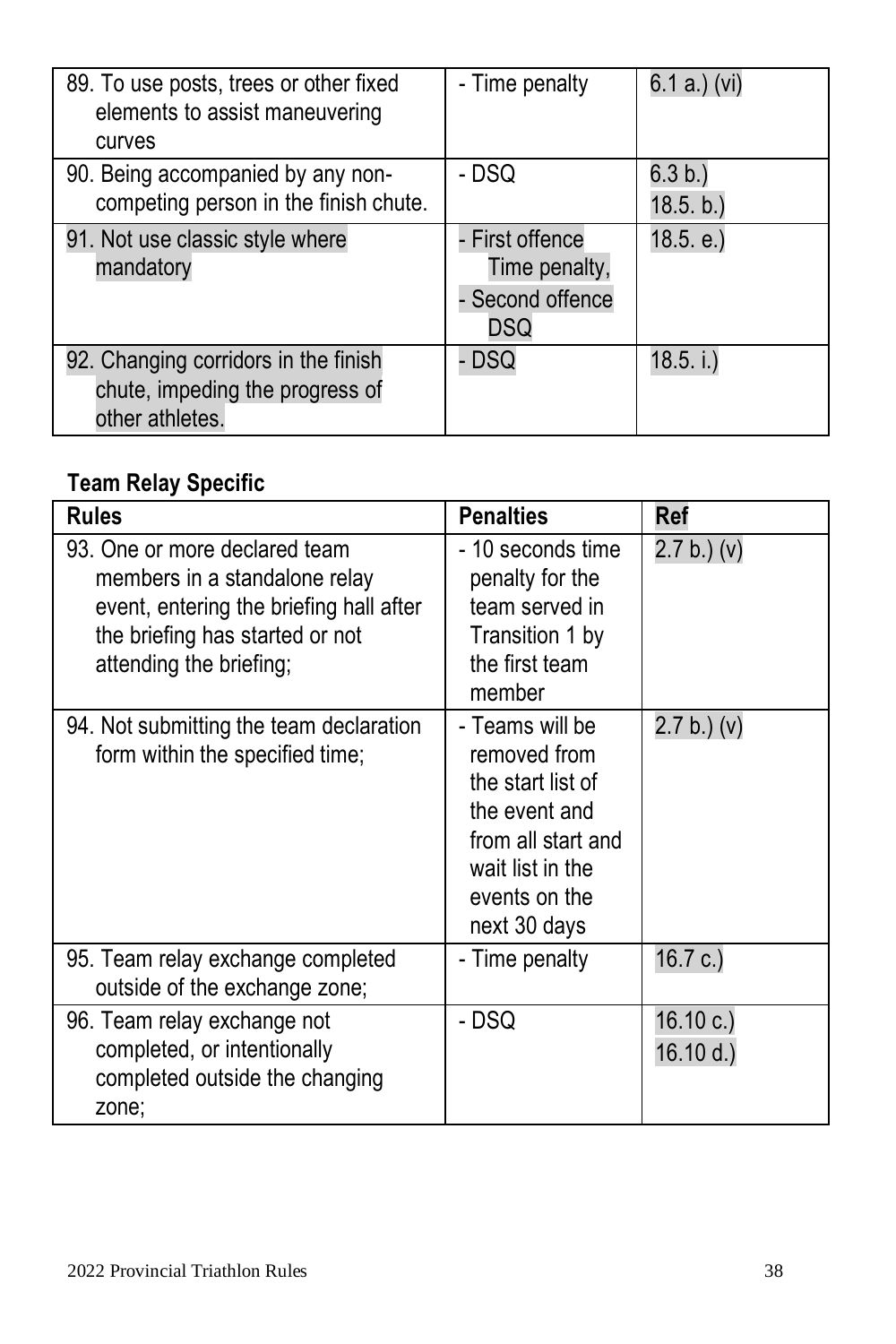### **Paratriathlon Specific**

| Rules                                                                                                                                                                                                                                    | <b>Penalties</b>                                                                                                      | Ref                                                |
|------------------------------------------------------------------------------------------------------------------------------------------------------------------------------------------------------------------------------------------|-----------------------------------------------------------------------------------------------------------------------|----------------------------------------------------|
| 97. Para triathletes, who use catheters<br>or other urinary diversion devices,<br>have spillage during training,<br>competition or classification;                                                                                       | - Warning and<br>amend<br>- If not corrected:<br><b>DSQ</b>                                                           | 17.19a.                                            |
| 98. Using adapted cleats and bike<br>shoes with exposed cleats that are<br>mounted on prosthetic legs (which<br>are allowed in the pre-transition<br>area) and the cleats are not covered<br>or not surrounded by anti-slip<br>material. | - Before the<br>competition:<br>Warning and<br>amend<br>- If not corrected:<br><b>DSQ</b>                             | 17.9f.)                                            |
| 99. Paratriathlete without a temporary,<br>review or confirmed class status<br>according to the regulated timelines;                                                                                                                     | - DSQ                                                                                                                 | 17.4                                               |
| 100. Paratriathlete competes wearing or<br>using any prostheses or special<br>adaptive equipment which are not<br>officially approved;                                                                                                   | - Before the<br>competition:<br>Warning and<br>amend<br>- If not corrected:<br><b>DSQ</b>                             | 17.16a.)<br>$17.12$ I.)<br>17.8 b.) (vi)           |
| 101 Paratriathletes using unprotected<br>sharp objects, screws, prosthetic<br>liners, or prosthetic devices that can<br>be harmful:                                                                                                      | - Before the<br>competition:<br>Warning and<br>amend<br>- If not corrected:<br>DSQ and<br>removed from<br>competition | 17.11 e.)                                          |
| 102. Paratriathlete's classification is<br>considered Not Completed (CNC);                                                                                                                                                               | - Remove from<br>the start list                                                                                       | See Classification<br>Rules - part 3<br>section 10 |
| 103. Paratriathlete who have been<br>classified as non-eligible for a<br>paratriathlon competition;                                                                                                                                      | - Remove from<br>the start list                                                                                       | See Classification<br>rules - part $5$             |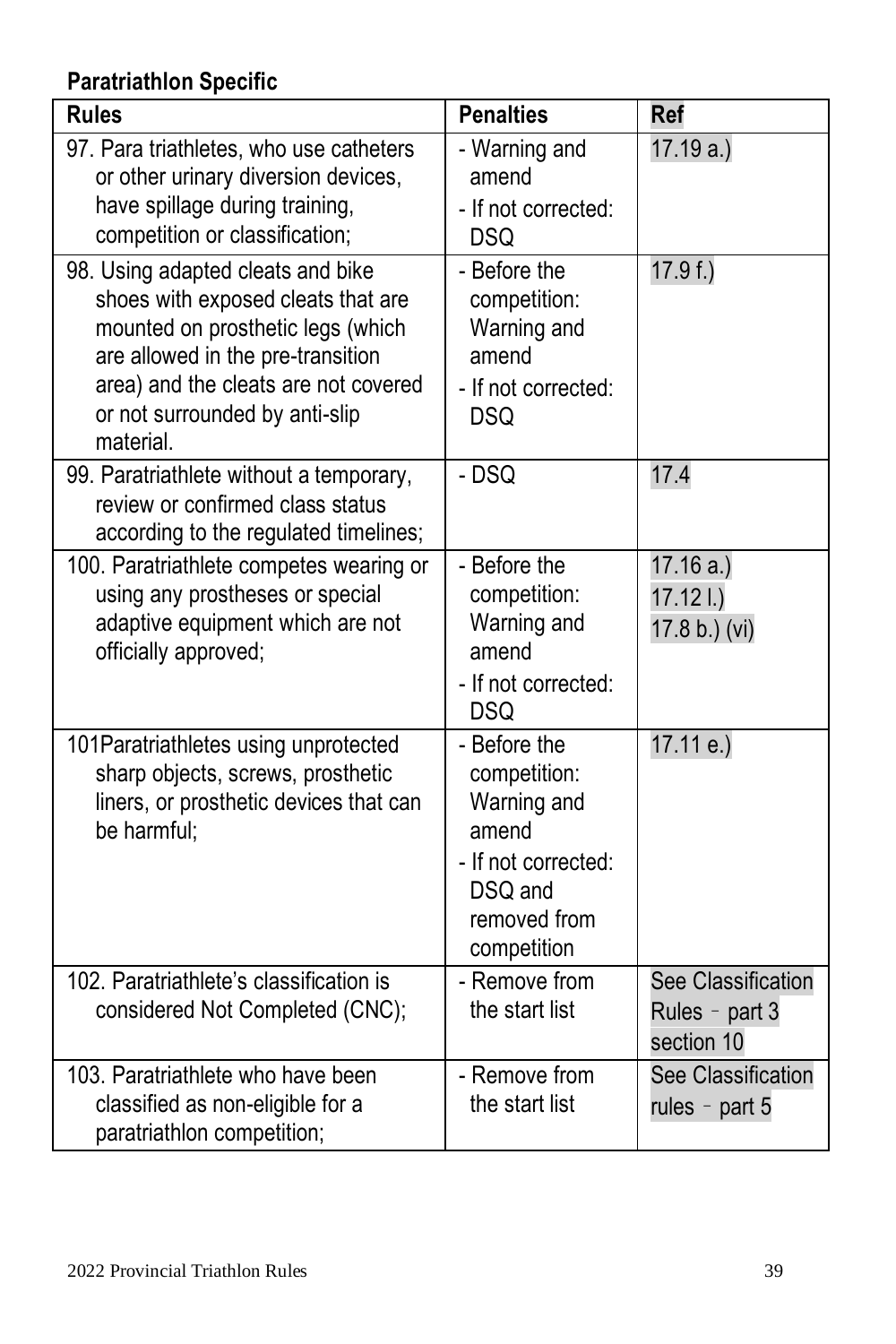| 104. Paratriathlete fails to attend<br>scheduled classification session:                                                                                             | - Reasonable<br>explanation:<br>Give second<br>chance<br>- If not: DSQ and<br>removed from<br>competition                                                 | See Classification<br>rules - part $6$ |
|----------------------------------------------------------------------------------------------------------------------------------------------------------------------|-----------------------------------------------------------------------------------------------------------------------------------------------------------|----------------------------------------|
| 105. Paratriathlete who is intentionally<br>misrepresenting his/her skills and/or<br>abilities:                                                                      | - First offence:<br><b>DSQ</b><br>- Second offence:<br>DSQ and report<br>to World<br>Triathlon<br>Tribunal for<br>potential<br>suspension or<br>expulsion | See Classification<br>rules - part 8   |
| 106. Guides and personal handlers,<br>who have not registered at the<br>athletes' briefing;                                                                          | - Access to the<br>FOP removed                                                                                                                            | 17.6 b.)                               |
| 107. Personal handler not carrying the<br>special credentials which were given<br>by the LOC/ITU;                                                                    | - Warning and<br>amend<br>- If not corrected:<br>DSQ the<br>Paratriathlete<br>that he/she is<br>handling                                                  | 17.7 a.)                               |
| 108. Paratriathlete receiving help from<br>more personal handlers that he/she<br>has registered;                                                                     | - DSQ                                                                                                                                                     | 17.7 b.)                               |
| 109. Any action taken by the personal<br>handler which propels the<br>paratriathlete forward;                                                                        | - DSQ the<br>Paratriathlete<br>that he/she is<br>handling                                                                                                 | 17.7 e.)                               |
| 110. Personal handler repairing a<br>Paratriathlete's bike in an area other<br>than the athletes' transition spot or<br>the wheel station during the<br>competition; | - DSQ                                                                                                                                                     | 17.7 c.) (iv)<br>17.7 q.)              |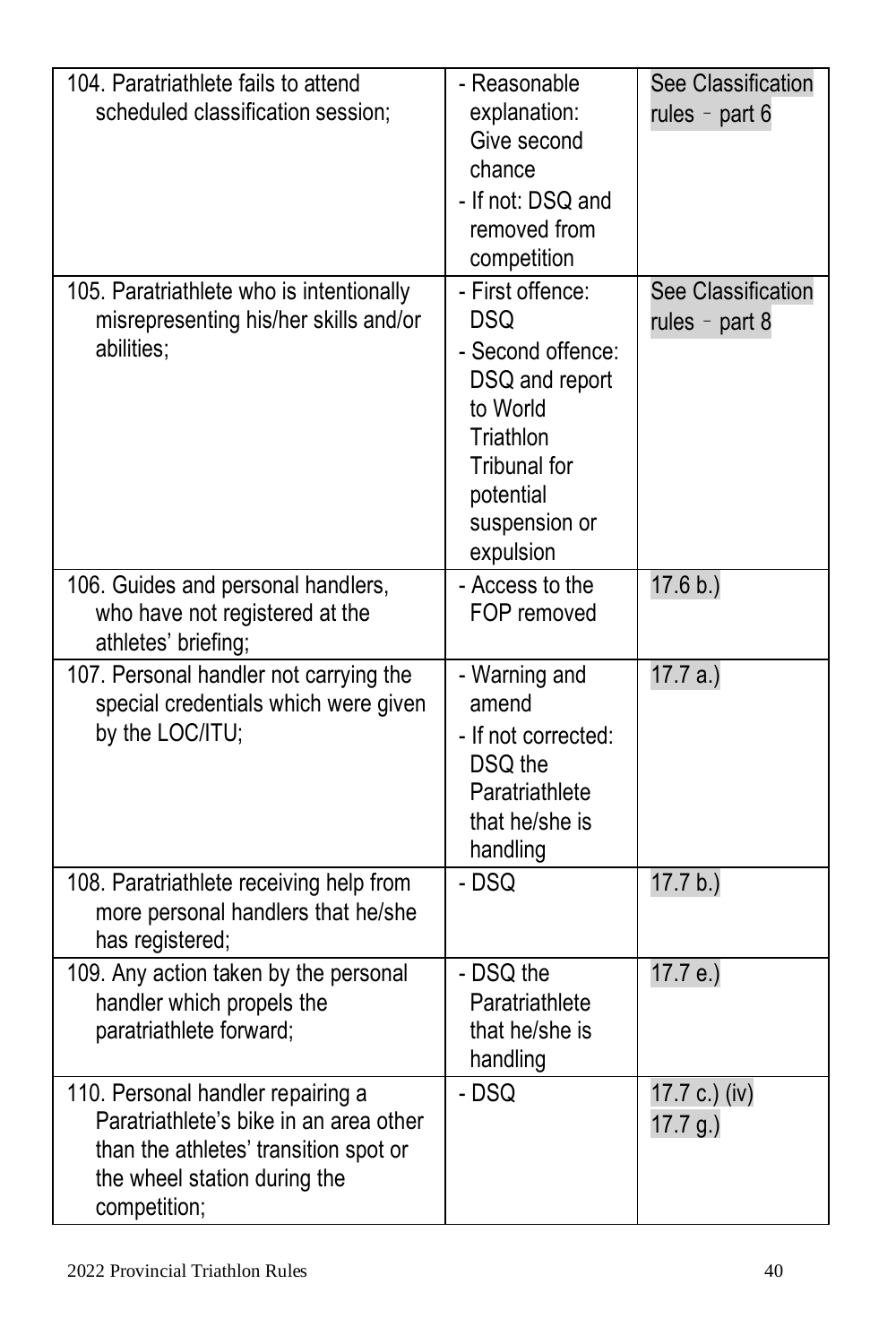| 111. Paratriathletes' equipment in the<br>pre-transition area which haven't<br>been registered;                                                                          | - Before the<br>competition:<br>Warning and<br>amend<br>- If not corrected:<br><b>DSQ</b>                                   | 17.8 b.) (vi) |
|--------------------------------------------------------------------------------------------------------------------------------------------------------------------------|-----------------------------------------------------------------------------------------------------------------------------|---------------|
| 112. Personal handlers' present in the<br>pre-transition area from PTS2,<br>PTS3, PTS4 and PTS5;                                                                         | - Before the<br>competition:<br>Warning and<br>amend<br>- If not corrected:<br>DSO the athlete<br>that they are<br>handling | 17.9a.)       |
| 113. Paratriathletes with an absent<br>lower limb not using a prosthesis or<br>crutches to reach from Pre-<br>Transition area to Transition 1 and<br>hopping on one leg; | - Before the<br>competition:<br>Warning and<br>amend<br>- If not corrected:<br><b>DSQ</b>                                   | 17.9 g.)      |
| 114. PTWC1 and PTWC2 paratriathles<br>doing the transition outside the<br>individual space;                                                                              | - Time penalty                                                                                                              | 17.10 h.)     |
| 115. PTWC1 and PTWC2 athletes not<br>stopping completely at the mount<br>and at the dismount lines or continue<br>before the Technical Official say<br>"Go":             | - Time penalty                                                                                                              | 17.14 e.)     |
| 116. PTWC1 and PTWC2 athletes<br>drafting off a vehicle or motorbike<br>during the run;                                                                                  | - Warning and<br>amend<br>- If not corrected:<br>Drafting time<br>penalty                                                   | 17.15 d.)     |
| 117. Paratriathletes leaving equipment<br>in pre-transition after exiting it;                                                                                            | - Warning and<br>amend<br>- If not corrected:<br>Time penalty                                                               | 17.9 e.)      |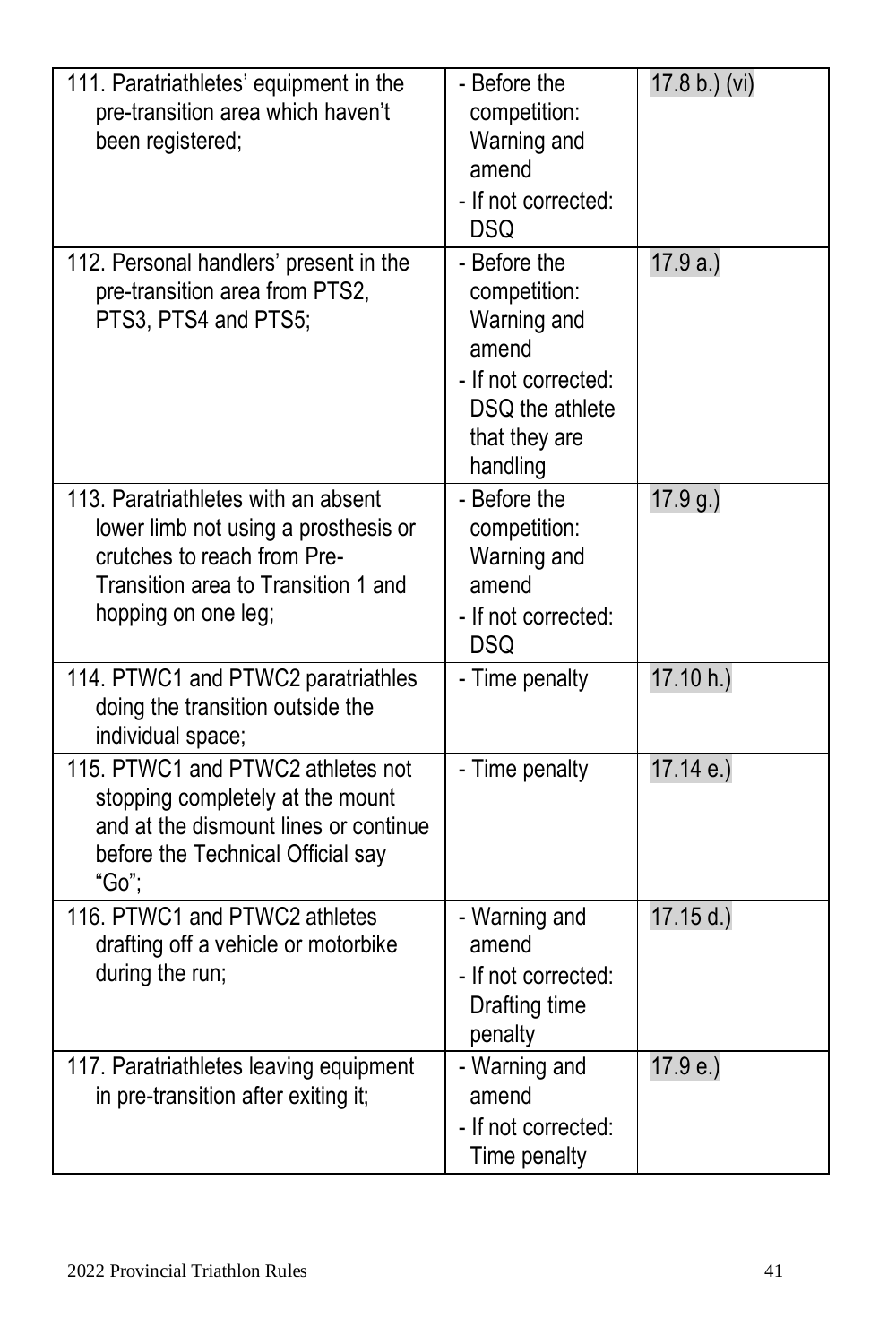| 118. PTVI1, PTVI2 and PTVI3 athletes<br>competing with a guide who is not<br>complying with the requirements;                                                                                                      | - DSQ                                                                                     | 17.17 a.) (iv) (v)                 |
|--------------------------------------------------------------------------------------------------------------------------------------------------------------------------------------------------------------------|-------------------------------------------------------------------------------------------|------------------------------------|
| 119. PTVI1, PTVI2 and PTVI3 athletes<br>not be tethered during the swim or<br>the run:                                                                                                                             | - Warning and<br>amend<br>- If not corrected:<br><b>DSQ</b>                               | 17.17 b.) (i)<br>17.17 d.) (i)     |
| 120. PTVI1, PTVI2 and PTVI3 athletes<br>paced, led or being more than 1.5m<br>away from their guide, during the<br>swim:                                                                                           | - First offence:<br>Time penalty<br>- Second offence:<br>DSO                              | 17.7 b.) (ii)                      |
| 121. PTVI1, PTVI2 and PTVI3 athletes<br>paced, led or being more than 0.5m<br>away from their guide, during the<br>after the swim exit:                                                                            | - First offence:<br>Time penalty<br>- Second offence:<br><b>DSQ</b>                       | 17.17 a.) (viii)<br>17.17 d.) (ii) |
| 122. PTVI1, PTVI2 and PTVI3 athletes<br>pulled or pushed by the guide;                                                                                                                                             | - DSQ                                                                                     | 17.17 a.) (vii)<br>17.17 b.) (ii)  |
| 123. PTVI1. PTVI2 and PTVI3<br>paratriathlete crosses the finish line<br>and the quide is beside or behind the<br>paratriathlete but further apart than<br>the required 0.5 meters maximum<br>separation distance; | - DSQ                                                                                     | 17.17 a.) (viii)<br>17.17 d.) (ii) |
| 124 Paratriathlete enters the Field of<br>Play with a guide dog;                                                                                                                                                   | - Before the<br>competition:<br>Warning and<br>amend<br>- If not corrected:<br><b>DSQ</b> | 17.17 a.) (i)                      |
| 125. PTVI1 athletes not wearing<br>blackout googles or glasses during<br>the applicable segments;                                                                                                                  | - DSQ                                                                                     | 17.17 a.) $(x)$                    |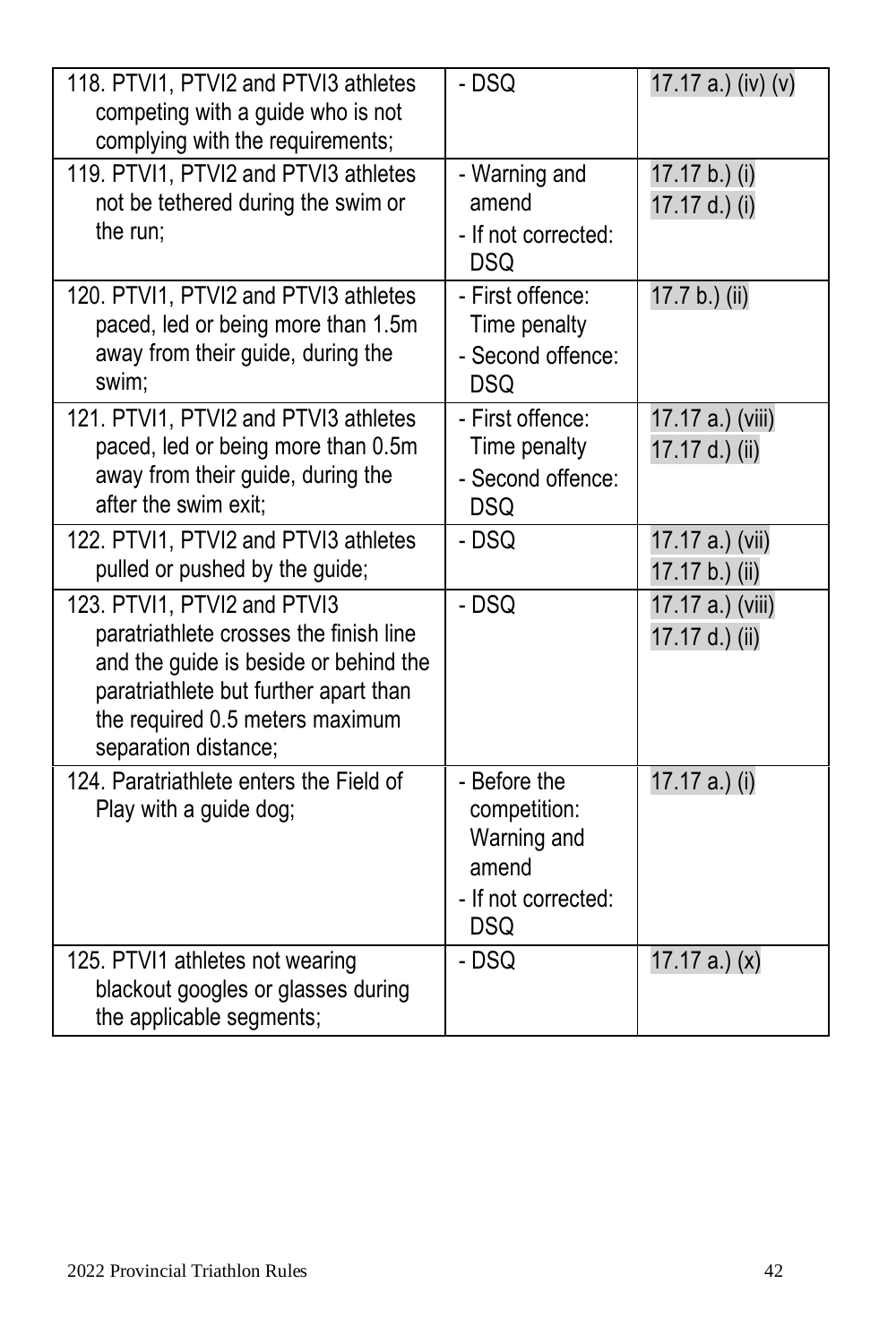#### **APPENDIX Y: The Triathlon PSO Youth and Junior Rules and Regulations Introduction**

This information and rule guide has been prepared for use by parents, Coaches, Technical Officials and Race Directors who are directly involved with young athletes from 4 to 19 years of age. This document includes the essential competition rules and details of their application, in each age category, during the 2022 season. These rules have been updated based on the World Triathlon (WT) publication: [Triathlon and Related Multisport Event Guidance for U19s.](http://www.triathlon.org/uploads/docs/U19_Digital_v1.pdf) Additional information is contained in the WT Guidance that may be beneficial for those involved in planning youth events. As usual the foundations of these rules are: first – Safety; and second – Fairness.

In general, the following groups and ages are addressed:

- **Recreational children and youth:** Ages 4 to 15;
- **Competitive youth – with or without drafting:** Ages 13 to 15;
- **Draft Legal:** Junior (ages 16 to 19), U23 and Elite;
- **Recreational and Competitive – Non-drafting:** Age Group ages 16 and older.
- **1. Maximum Distances** 
	- a) In order to ensure a constant progression in the sport of Triathlon and related Multi-sports, in accordance with the approved Long Term Athlete Development Model (LTAD), the race distances must NOT exceed the limits shown in the tables below:

| <b>Triathlon</b>                                |                  |                         |                                |  |  |  |  |
|-------------------------------------------------|------------------|-------------------------|--------------------------------|--|--|--|--|
| <b>Age Category</b>                             | Swim             | <b>Bike</b>             | Run                            |  |  |  |  |
| (Age as of 31 December in the year of the race) |                  |                         |                                |  |  |  |  |
| $4 - 5$ years                                   | 25m              | 500m                    | 100 <sub>m</sub>               |  |  |  |  |
| $6 - 7$ years                                   | 50 <sub>m</sub>  | 1 <sub>km</sub>         | 400m                           |  |  |  |  |
| $8 - 9$ years                                   | 100 <sub>m</sub> | 2km                     | 800m                           |  |  |  |  |
| $10 - 11$ years                                 | 200 <sub>m</sub> | 6 <sub>km</sub>         | 1 <sub>km</sub>                |  |  |  |  |
| $12 - 13$ years                                 | 400m             | 8km                     | 2km                            |  |  |  |  |
| $14 - 15$ years                                 | 500 <sub>m</sub> | 13 <sub>km</sub>        | 3.5km                          |  |  |  |  |
| $16 - 17$ years                                 | 750m             | 20 <sub>km</sub><br>5km |                                |  |  |  |  |
| 18 years and older                              |                  | preferred.              | All Distances allowed, shorter |  |  |  |  |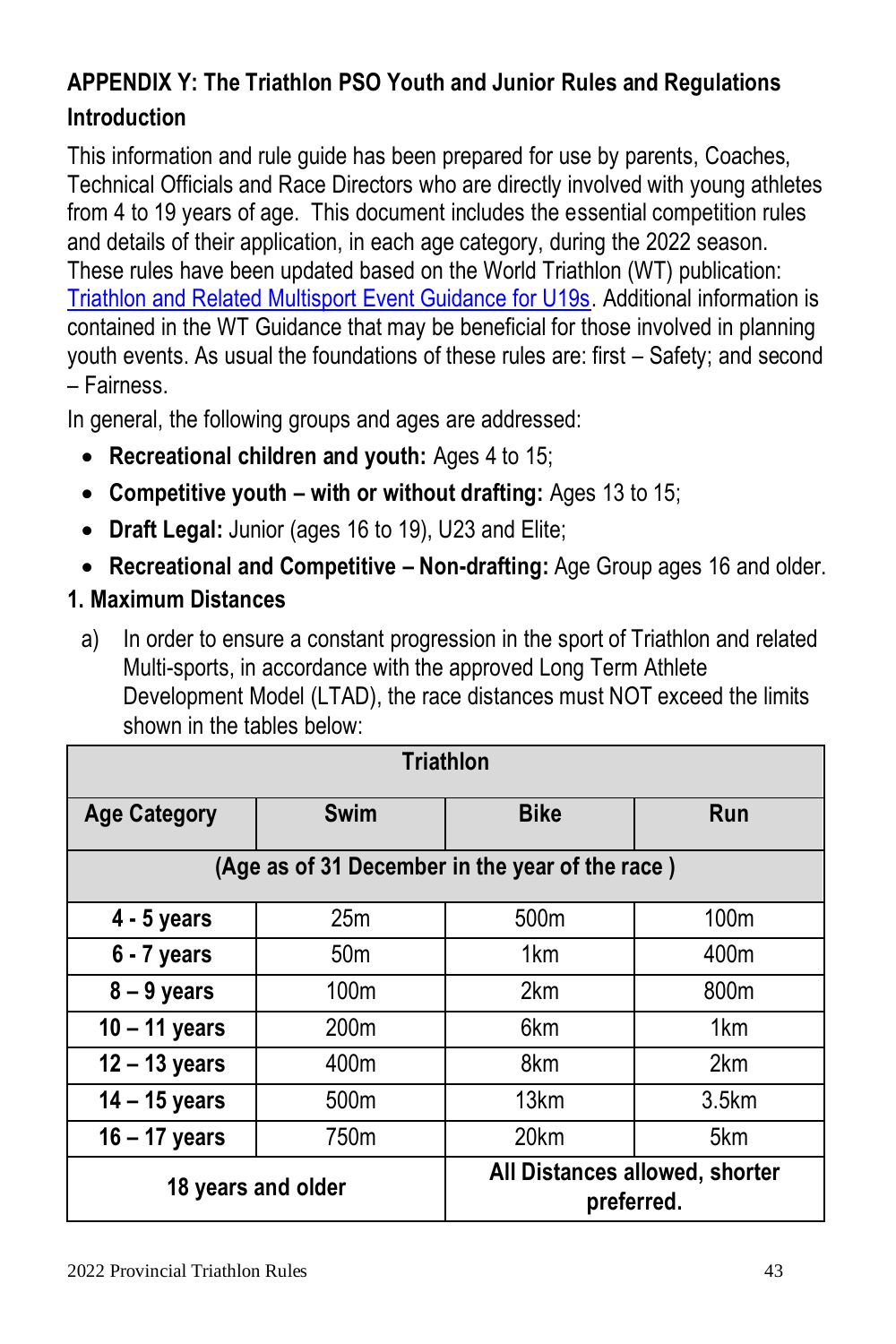| <b>Duathlon</b>     |                                                 |                                              |                  |  |  |  |  |
|---------------------|-------------------------------------------------|----------------------------------------------|------------------|--|--|--|--|
| <b>Age Category</b> | Run                                             | <b>Bike</b>                                  | Run              |  |  |  |  |
|                     | (Age as of 31 December in the year of the race) |                                              |                  |  |  |  |  |
| $4 - 5$ years       | 100m                                            | 500 <sub>m</sub>                             | 100 <sub>m</sub> |  |  |  |  |
| $6 - 7$ years       | 400m                                            | 1 <sub>km</sub>                              | 200 <sub>m</sub> |  |  |  |  |
| $8 - 9$ years       | 800m                                            | 2 <sub>km</sub>                              | 400m             |  |  |  |  |
| $10 - 11$ years     | 1 <sub>km</sub>                                 | 6 <sub>km</sub>                              | 500 <sub>m</sub> |  |  |  |  |
| $12 - 13$ years     | 2km                                             | 8km                                          | 1 <sub>km</sub>  |  |  |  |  |
| $14 - 15$ years     | 3 <sub>km</sub>                                 | 13 <sub>km</sub>                             | 1.5km            |  |  |  |  |
| $16 - 17$ years     | 5km                                             | 20 <sub>km</sub><br>2.5km                    |                  |  |  |  |  |
| 18 years and older  |                                                 | All Distances allowed, shorter<br>preferred. |                  |  |  |  |  |

| Aquathlon                                       |                 |                                              |                  |  |  |  |  |
|-------------------------------------------------|-----------------|----------------------------------------------|------------------|--|--|--|--|
| <b>Age Category</b>                             | Run             | Swim                                         | Run              |  |  |  |  |
| (Age as of 31 December in the year of the race) |                 |                                              |                  |  |  |  |  |
| $4 - 5$ years                                   | 100m            | 25m                                          | 100 <sub>m</sub> |  |  |  |  |
| 200 <sub>m</sub><br>$6 - 7$ years               |                 | 50 <sub>m</sub>                              | 200m             |  |  |  |  |
| $8 - 9$ years                                   | 400m            | 100 <sub>m</sub>                             | 400m             |  |  |  |  |
| $10 - 11$ years                                 | 500m            | 200 <sub>m</sub>                             | 500 <sub>m</sub> |  |  |  |  |
| $12 - 13$ years                                 | 1 <sub>km</sub> | 400m<br>1 <sub>km</sub>                      |                  |  |  |  |  |
| $14 - 15$ years                                 | 1.5km           | 500 <sub>m</sub><br>1.5km                    |                  |  |  |  |  |
| $16 - 17$ years                                 | 2.5km           | 750m<br>2.5km                                |                  |  |  |  |  |
| 18 years and older                              |                 | All Distances allowed, shorter<br>preferred. |                  |  |  |  |  |

#### **2. Age Categories:**

a) Age is determined as of 31 December in the year of the race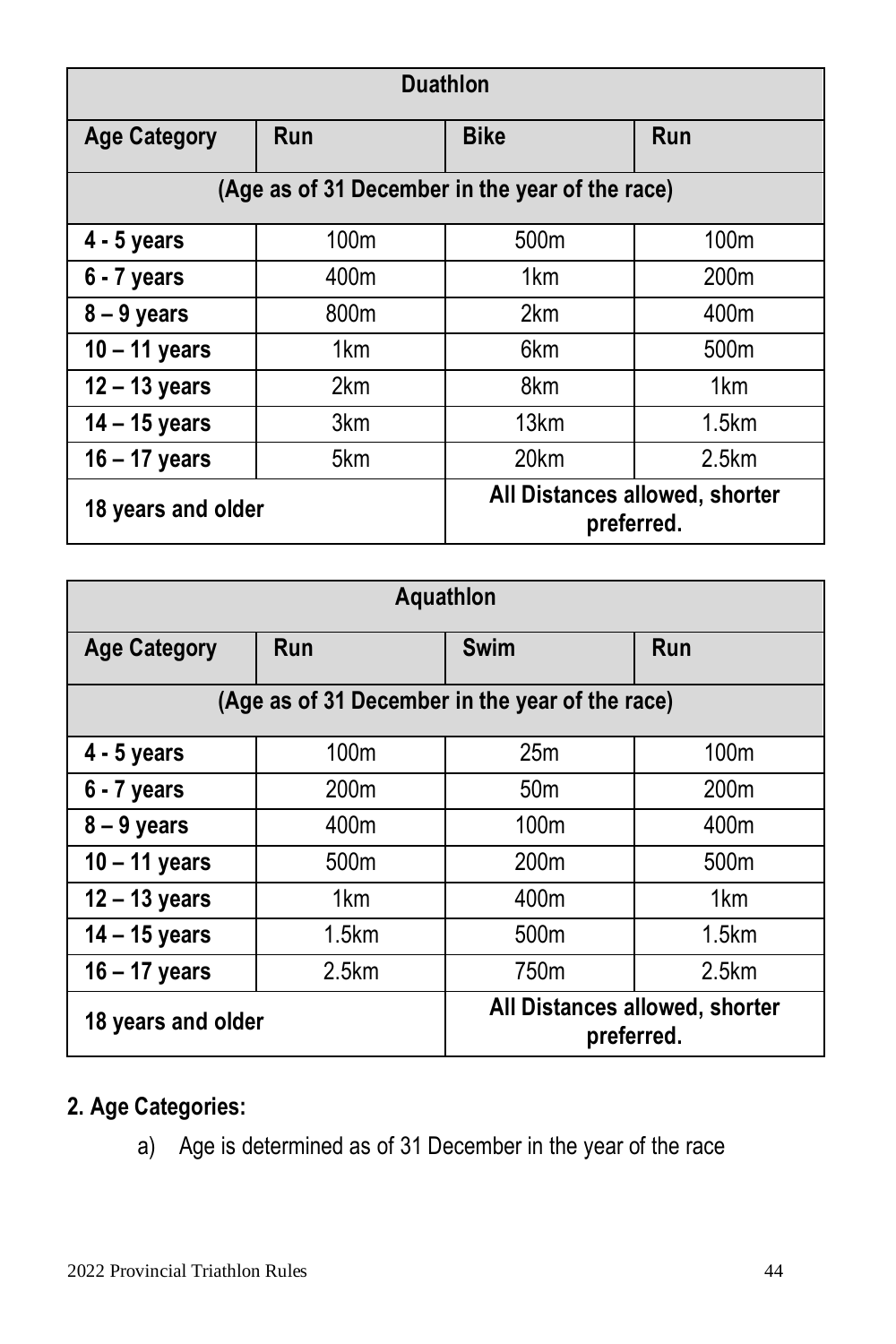#### **3. Racing Up:**

a) An athlete may NOT compete in a higher category under any circumstances, unless the distances in the higher category are equal to or less than those in the athlete's proper category.

#### **4. General Rules For All Youth:**

- a) All participants MUST wear an approved cycling helmet;
- b) the helmet must be fastened at all times the athlete is in possession of the bicycle;
- c) In the transition area, all athletes must rack their bike in the space assigned/first chosen;
- d) A bare torso is forbidden on both the bike and run course;
- e) Drafting is not allowed, except in the Triathlon PSO races specifically designated as draft legal development races;
- f) Outside Assistance or external aid is allowed for ages 4 to 9 years. The assistance may only be provided by volunteers or officials assigned by the race organiser;
- g) For athletes 10 to 15 years, all outside assistance or external aid, in any form, may result in disqualification;
- h) Equipment must conform to the rules specific to the age category of the athlete;
- i) A wetsuit may only be worn when the adjusted temperature of the water is less than 20°C;
- j) A wetsuit **MUST** be worn when the adjusted temperature of the water is less than 18oC

#### **5. Swim and Temperature Limits**

The Table A from the World Triathlon Competition Rules shows an adjusted water temperature value if the water temperature is at or lower than 22°C and the air temperature is at or below 15°C.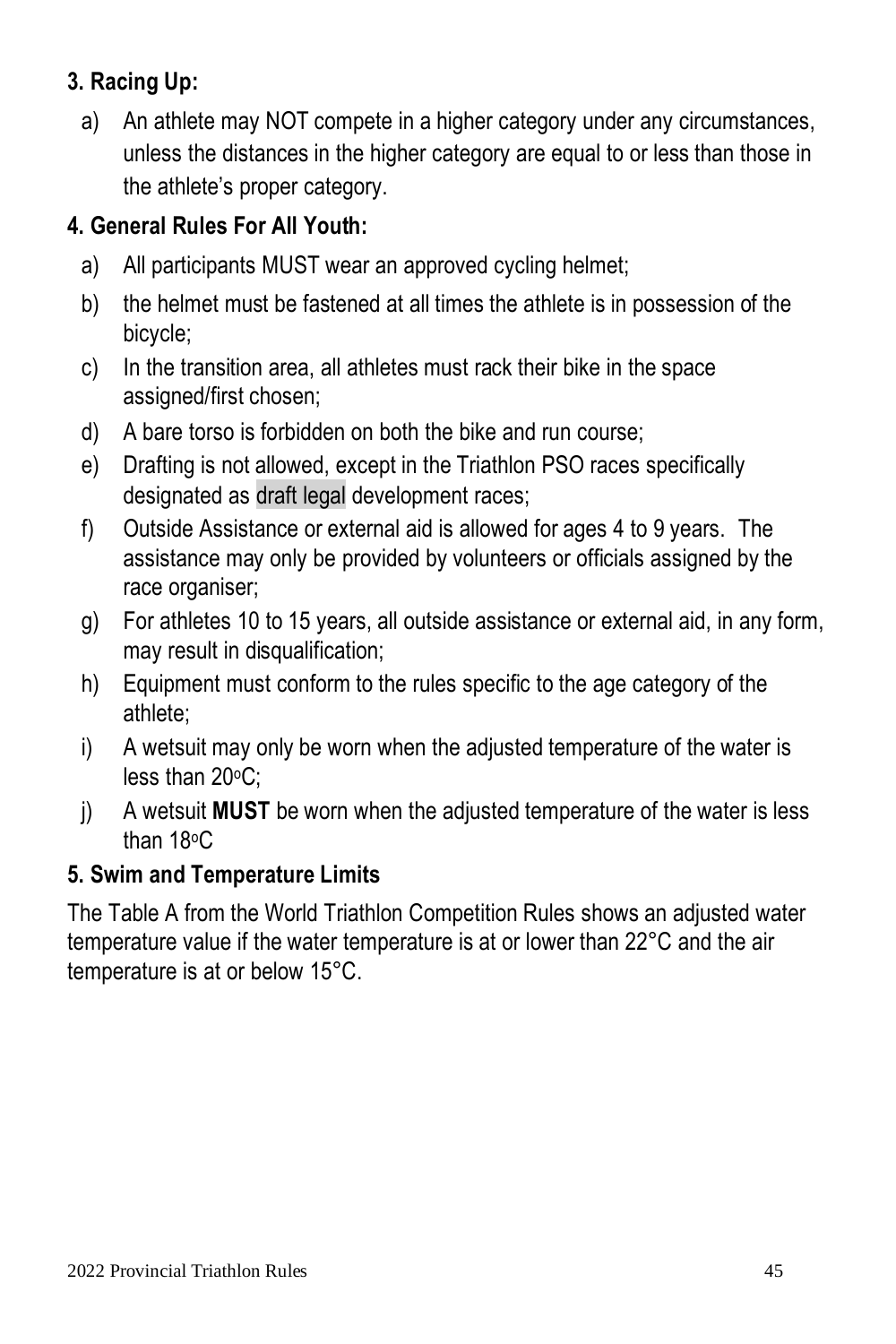**Table A**

|             |    | Air temperature (All values in °C) |      |      |      |      |        |        |        |        |        |        |
|-------------|----|------------------------------------|------|------|------|------|--------|--------|--------|--------|--------|--------|
|             |    | 15                                 | 14   | 13   | 12   | 11   | 10     | 9      | 8      | 7      | 6      | 5      |
|             | 22 | 18.5                               | 18.0 | 17.5 | 17.0 | 16.5 | 16.0   | 15.5   | 15.0   | 14.5   | 14.0   | Cancel |
|             | 21 | 18.0                               | 17.5 | 17.0 | 16.5 | 16.0 | 15.5   | 15.0   | 14.5   | 14.0   | 13.5   | Cancel |
|             | 20 | 17.5                               | 17.0 | 16.5 | 16.0 | 15.5 | 15.0   | 14.5   | 14.0   | 13.5   | 13.0   | Cancel |
| Temperature | 19 | 17.0                               | 16.5 | 16.0 | 15.5 | 15.0 | 14.5   | 14.0   | 13.5   | 13.0   | 12.5   | Cancel |
|             | 18 | 16.5                               | 16.0 | 15.5 | 15.0 | 14.5 | 14.0   | 13.5   | 13.0   | 12.5   | 12.0   | Cancel |
|             | 17 | 16.0                               | 15.5 | 15.0 | 14.5 | 14.0 | 13.5   | 13.0   | 12.5   | 12.0   | Cancel | Cancel |
| Water       | 16 | 15.5                               | 15.0 | 14.5 | 14.0 | 13.5 | 13.0   | 12.5   | 12.0   | Cancel | Cancel | Cancel |
|             | 15 | 15.0                               | 14.5 | 14.0 | 13.5 | 13.0 | 12.5   | 12.0   | Cancel | Cancel | Cancel | Cancel |
|             | 14 | 14.0                               | 14.0 | 13.5 | 13.0 | 12.5 | 12.0   | Cancel | Cancel | Cancel | Cancel | Cancel |
|             | 13 | 13.0                               | 13.0 | 13.0 | 12.5 | 12.0 | Cancel | Cancel | Cancel | Cancel | Cancel | Cancel |

Use the above table to work out the adjusted water temperature - Then compare this value with the age category of the children to see the maximum permitted time for them to remain in the open water, or open-air unheated pool (Table B). **Table B**

| Age category               | $8-9$ | 10-11 | $12 - 13$ | 14-15 | 16-17 | 18-19 |
|----------------------------|-------|-------|-----------|-------|-------|-------|
| Max. stay in water (mins)  |       | 10    | 15        | 20    | 20    | 40    |
| Wetsuit mandatory below °C | n/a   | n/a   | n/a       | 18    | 18    | 18    |
| No swim below °C           | 18    | 18    | 18        | 16    | 16    | 16    |

**Open water maximum duration and wetsuit use**

#### **6. Bike, Handle Bars and Aerobars**

- a) The bike MUST have a brake on each wheel;
- b) For draft legal races (14 15) and Junior (16 19) categories) traditional drop handle bars are mandatory;
- c) Untill 2023, Draft legal aerobars are allowed only in the Junior (16 19) category;
- d) Aerobars must not extend past the forward end of the brake levers and must have a solid bridge in accordance with the ITU rules;
- e) Triathlon specific (or time trial) handlebars are NOT permitted in any category, except for non-drafting races in age 16 and up.

2022 Provincial Triathlon Rules 46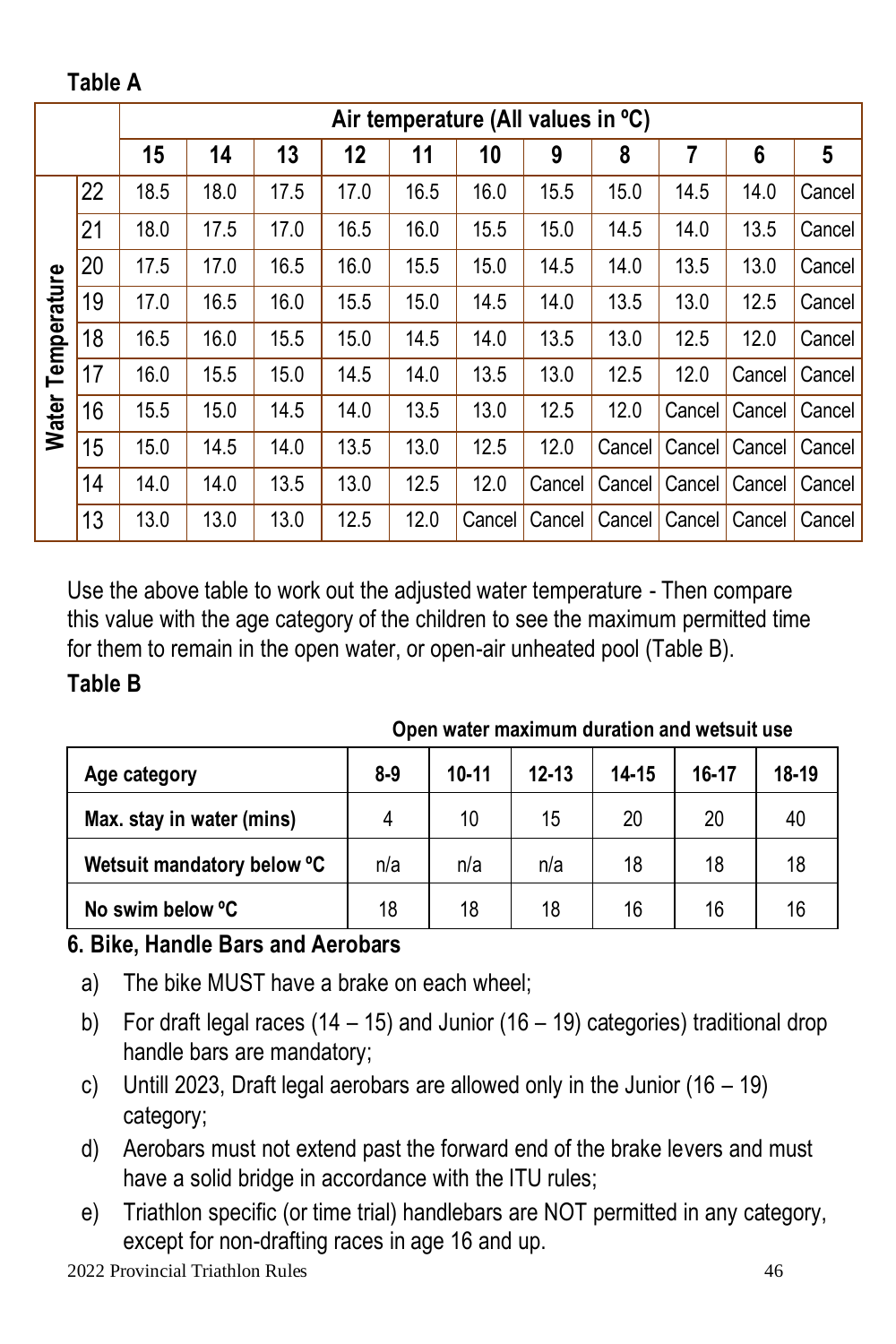#### **7. Pedals**

- a) Platform pedals (without a clip or a cage) are permitted in all categories;
- b) Pedal Cages are NOT permitted for ages 15 or under, nor in draft legal races;
- c) All pedal system types (road and mountain) are allowed starting with category  $12 - 13$  and higher;
- d) For athletes 11 and under, only SPD type pedals are permitted. the cleat must be recessed into the sole of the shoe such that the sole has direct contact with the ground (See ANNEX 1).

#### **8. Wheels**

#### a) **For all Categories age 15 and under**:

Athletes must use standard wheels meeting the following criteria:

- Have at least 16 spokes
- Rims must be metal and their depth shall not exceed 25mm;

#### **Junior Draft Legal**

• Athletes must use standard wheel that correspond to the criteria listed above **OR** the wheel must be included in the list of Approved Non-Standard Wheels published by l'Union Cycliste International (UCI). **Note**: the list is subject to change and update without notice.

#### https://assets.ctfassets.net/761l7gh5x5an/5gmS7gxC8fdXictyggwNph/598eebceb69 [052aa522f13b616ac73f0/Liste\\_des\\_roues\\_homologu\\_\\_es\\_-](https://assets.ctfassets.net/761l7gh5x5an/5qmS7gxC8fdXjctyqgwNph/598eebceb69052aa522f13b616ac73f0/Liste_des_roues_homologu__es_-_List_of_approved_wheels_-_FRA-ENG.pdf) List\_of\_approved\_wheels\_-\_FRA-ENG.pdf

#### **Category Age 16 and above – Non-Drafting**

• No restrictions concerning wheels.

#### **9. Gearing**

- a) the gearing shown below are the MAXIMUM recommended for Long-Term Athlete Development. the recommendations apply to both training and racing! the recommendations emanate from Cycling BC, Cycling Canada and the UCI:
	- **Under Age 9:** 42-16
	- **Age 10 - 11:** 46-16
	- **Age 12 - 13:** 46-14
	- **Age 14 - 15:** 50-14
	- **Junior:** 52-14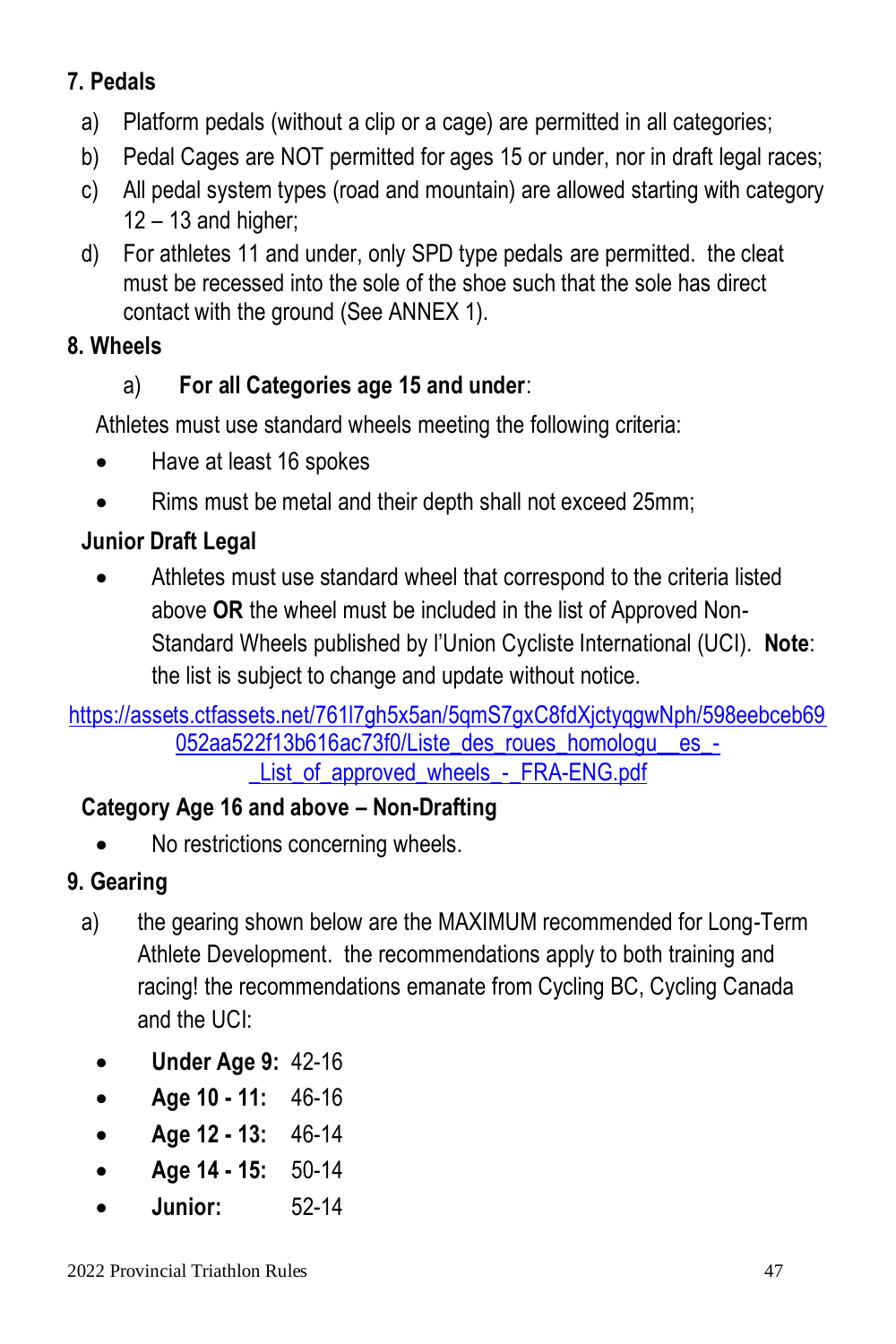#### **10. Bib Number**

b) Wearing a bib number is mandatory for all athletes while on the run course. the only exception is for athletes in draft legal races who have their name inscribed on their race uniform as per ITU standards.

#### **11. Organising Youth Beginner and Recreation Events;**

For reasons of safety all events offering "children beginner" or "recreational youth" categories must follow the standards and practices below.

a) the chart below suggests the colours for the different categories, no matter the sex of the child. Other colours may be selected. No matter what colour used, the colours shall apply to the swim cap, the bib number and the different placards, notices or directions on the course.

| <b>Youth Cap Colours</b> |                      |  |
|--------------------------|----------------------|--|
| Category                 | Colour               |  |
| $4-5$                    | Pink                 |  |
| $6 - 7$                  | Orange               |  |
| $8-9$                    | Light Blue           |  |
| $10 - 11$                | Red                  |  |
| $12 - 13$                | Yellow / Light Green |  |
| 14-15                    | Light Green / Yellow |  |

- b) For starts in a pool, swim caps of different colours can be used in a category to facilitate lap counting
- c) No motorcycles are allowed on a course with athletes age 11 and under
- d) In order to promote participation and a sense of accomplishment, **NO PODIUM POSITIONS ARE ALLOWED FOR ALL CATEGORIES AGE 11 AND UNDER**. Participation awards may be offered (e.g. ribbons, medals, etc.).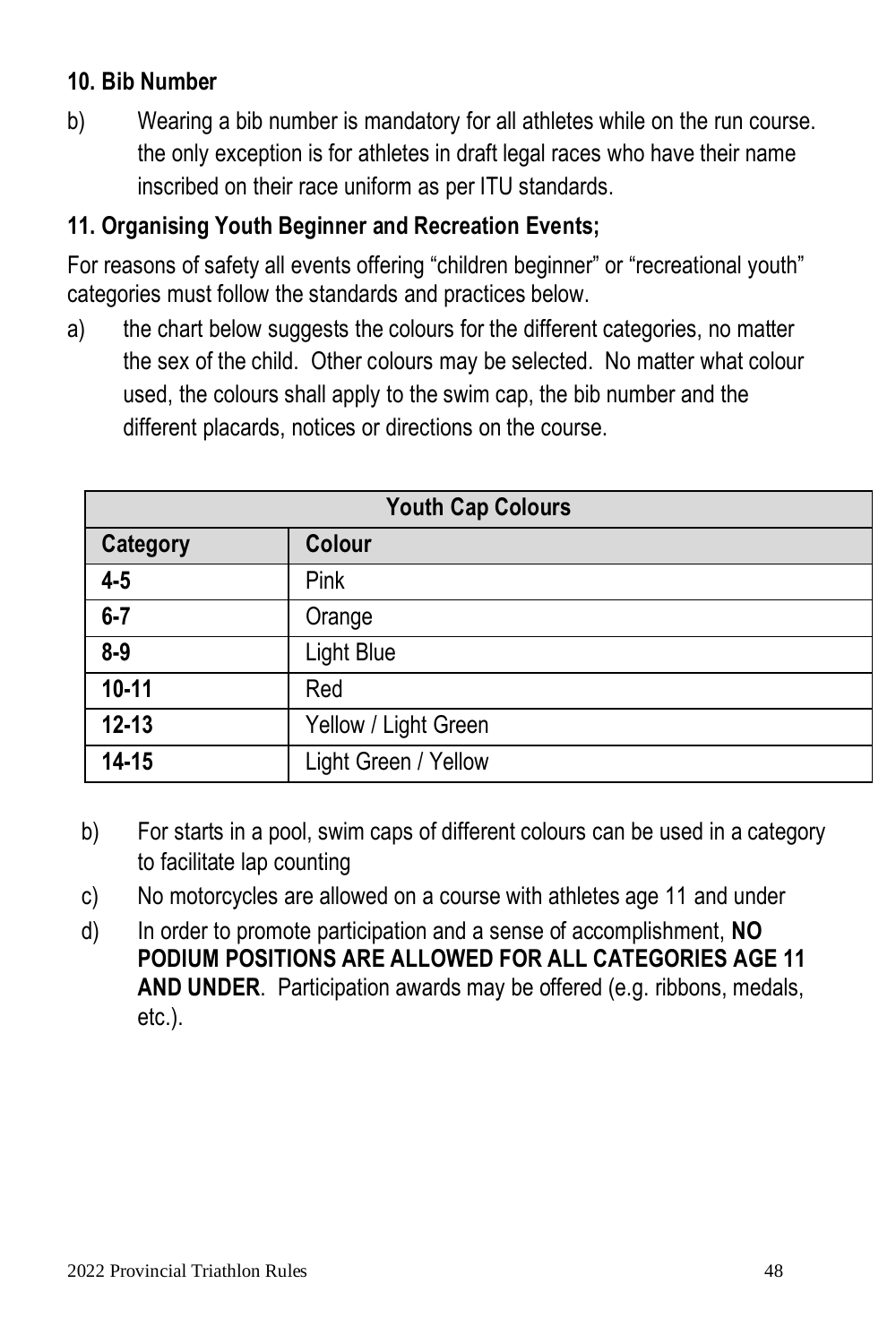#### **ANNEXE 1: Authorised Pedal Systems for Ages 11 and under.**

Most manufacturers produce a pedal system that clips in and is usually used for mountain biking or cyclocross. the principle characteristics of these systems are:

- 1. A Clip set into the sole of the shoe to facilitate walking.
- 2. A pedal that can be clipped into from both sides of the pedal

These systems are also frequently used in road bike races and are the only ones authorised for ages 11 and under in triathlon. The Triathlon PSO favours no one company over another, the photos are used for example only.

*Photo 1:* Note that the cleat is recessed into the shoe so that the sole will come into contact with the ground as if the clip as not there.



**Photo 2:** An example of a pedal system where the cleat can be clipped into the pedal from either side.

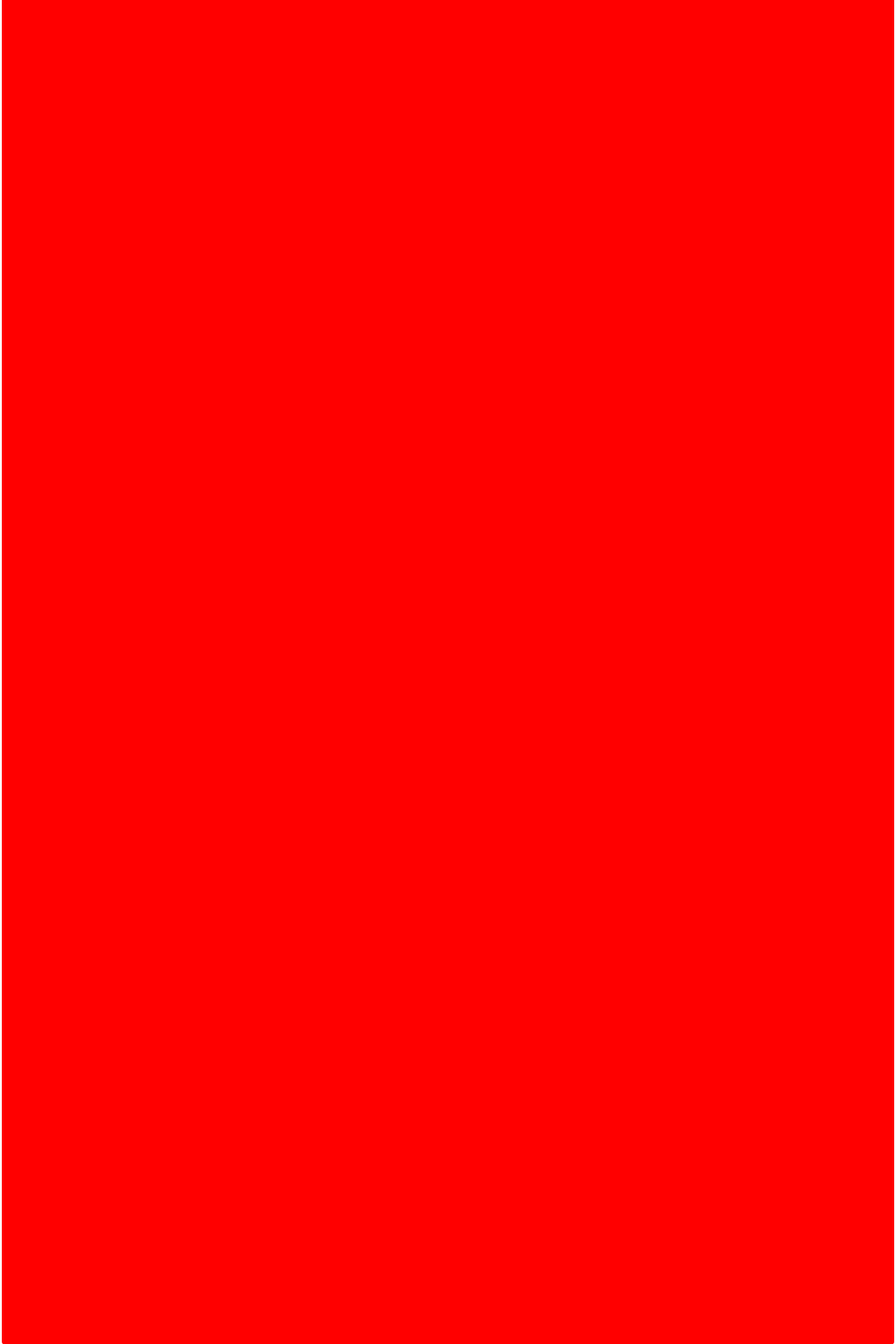# **REPORT TO NEXT PENALTY BOX**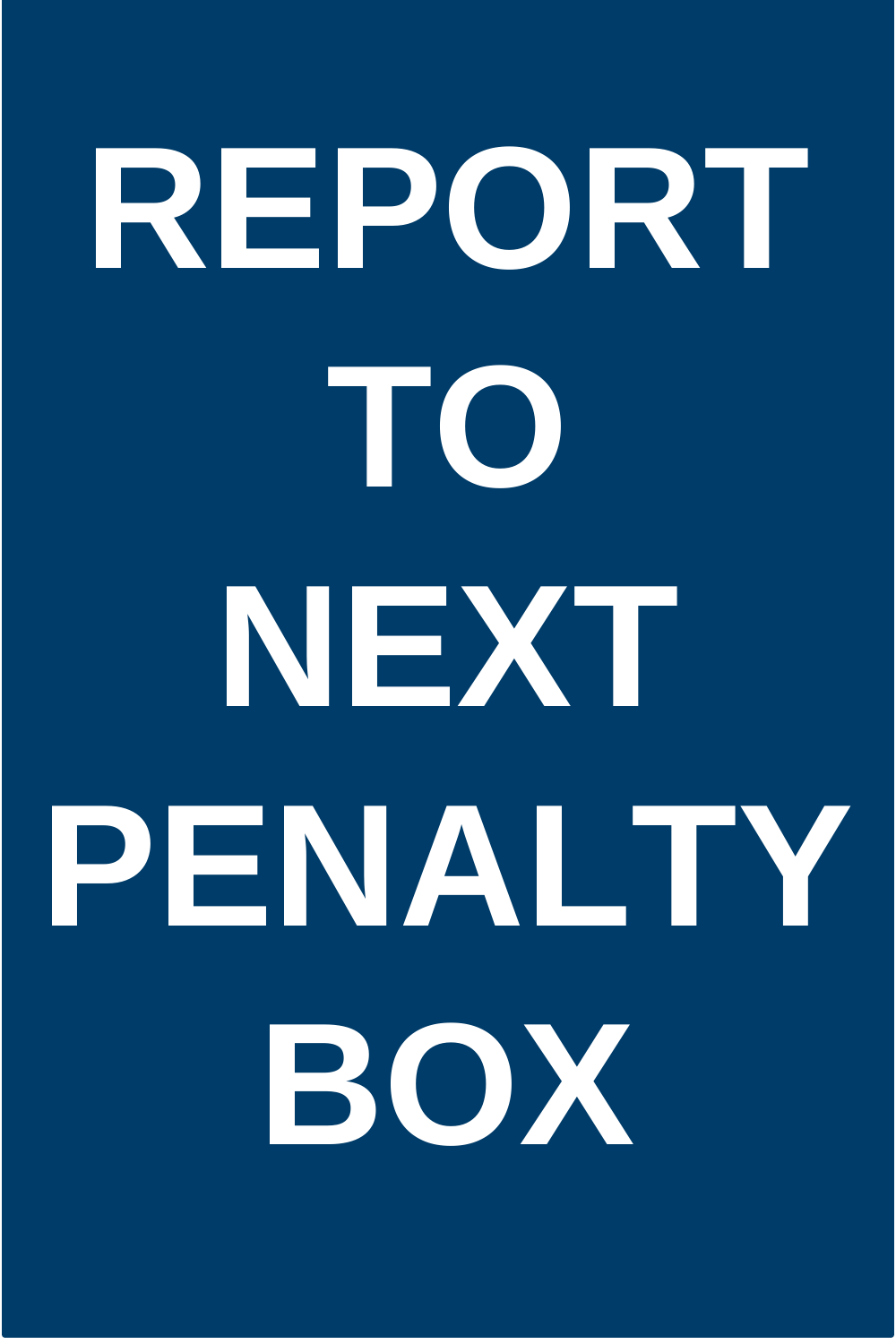# **REPORT TO NEXT PENALTY BOX**